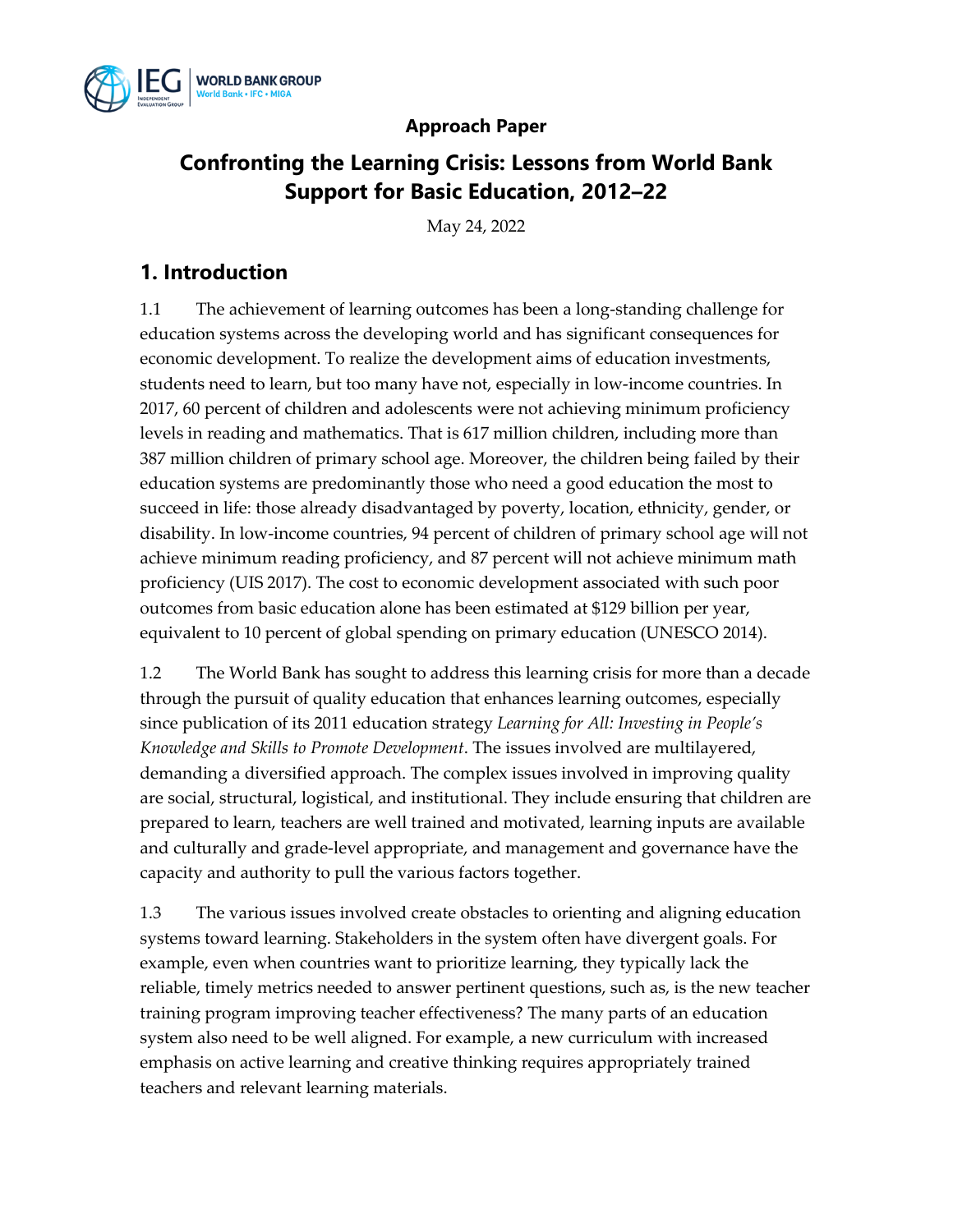1.4 The proposed evaluation by Independent Evaluation Group (IEG) will assess the extent to which the World Bank's Education Global Practice (GP) and its predecessor, the education sector unit, have supported efforts to improve learning outcomes over the past decade (fiscal years [FY]12–22). Based on that experience, the evaluation will assess the effectiveness, relevance, and adequacy of World Bank support to address the learning crisis. It will identify lessons and recommendations to inform the next education sector strategy and further development of the World Bank's approach to this persistent development challenge and the exacerbation of learning deficits during the coronavirus (COVID-19) pandemic.

### **2. Background and Context**

2.1 Recent success in ensuring access to education for all children was not matched by the provision of quality education. For example, the second Millennium Development Goal was to achieve universal primary education, with a focus on enrollments. By 2015, the primary school net enrollment rate in developing regions reached 91 percent, up from 83 percent in 2000; the number of out-of-school children of primary school age worldwide fell by almost half to an estimated 57 million in 2015, down from 100 million in 2000 [\(UN 2015\)](about:blank). Yet, as already noted, the United Nations Educational, Scientific, and Cultural Organization's (UNESCO) 2014 Global Monitoring Report, *Teaching and Learning: Achieving Quality for All,* found that learning was not keeping pace, with grave consequences for economic development and, by extension, for poverty reduction. At the time, the United Nations secretary-general's special adviser on post-2015 development planning said, "We should really be angry about where we are in education 13 years later after Dakar…[so] many students have passed through education, but education has not passed through them" (Soliván and Winthrop 2014).[1](#page-22-0)

2.2 The *World Development Report* (WDR) *2018: Learning to Realize Education's Promise* highlighted the learning crisis, attributing it to schools failing learners and systems failing schools. Learning outcomes can improve, the report noted, if countries decide to make learning matter. The drivers of learning shortfalls are associated with immediate causes such as poor service delivery that amplifies the effects of poverty, but shortcomings also arise from deeper system-level challenges (technical and political) that allow low-quality schooling to persist.

2.3 In recent years, the World Bank's Education GP introduced the concept of learning poverty (the inability to read and understand a simple text by age 10), noting that in almost all countries for which data are available, girls have on average 6 percentage points lower rates of learning poverty than boys do (World Bank 2019a). Recent data indicate that 53 percent of all children in low- and middle-income countries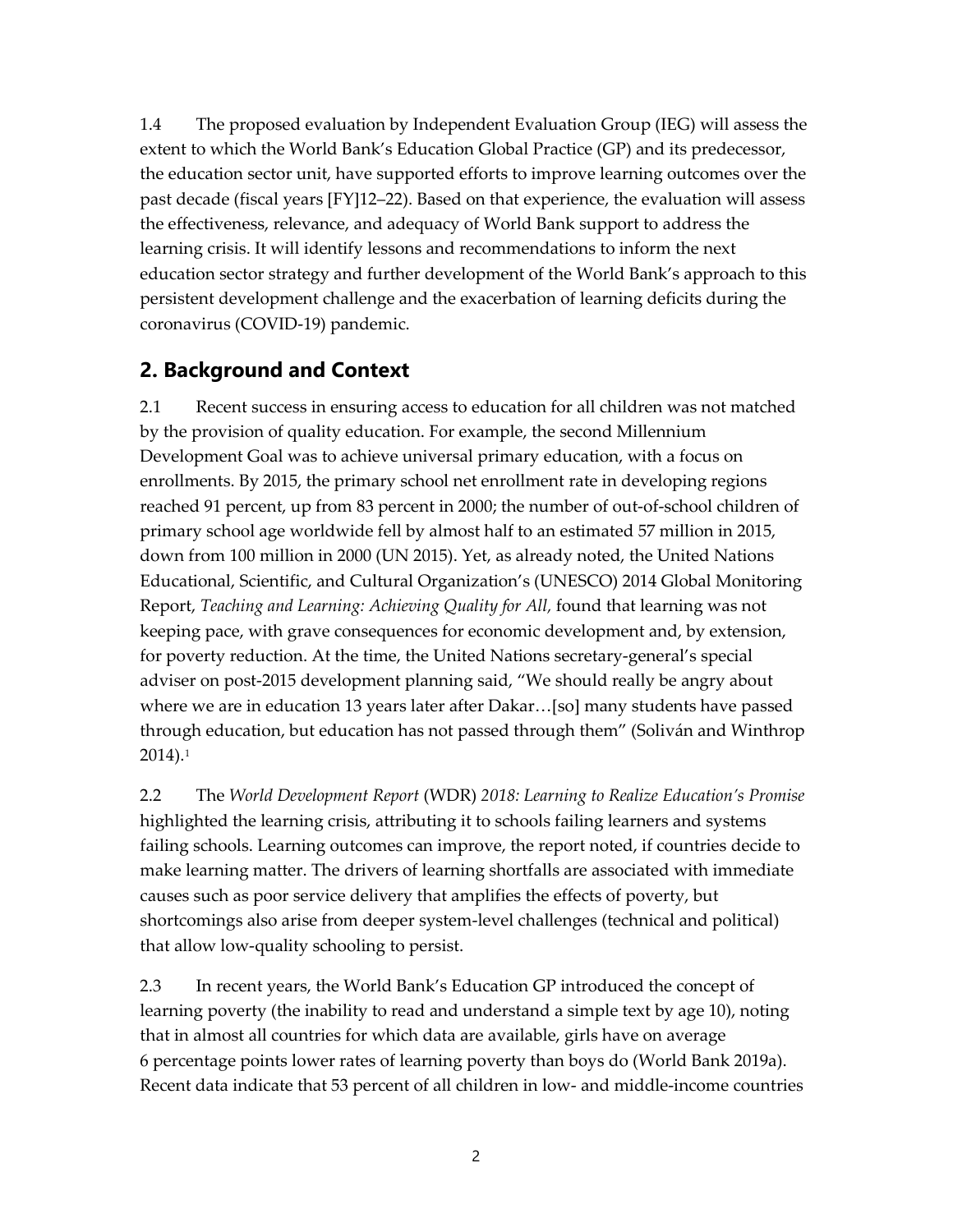suffer from learning poverty and, at the current rate of improvement, about 43 percent of children will still be learning-poor in 2030 (World Bank 2019a). Yet the average masks major differences in learning poverty across the developing world.

- The learning poverty rate in upper-middle-income countries averages 29 percent compared with 55 percent in lower-middle-income countries, and 90 percent in low-income countries.
- The rate of learning poverty is particularly high in Sub-Saharan Africa (about 87 percent), almost seven times as high as for World Bank clients in Europe and Central Asia (13 percent).

2.4 As part of recent efforts to address the learning crisis, the World Bank has also played a convening role, together with UNESCO Institute for Statistics and other partners, in setting "learning" as the global priority in education, with specific reference to measuring learning (and learning poverty) and, in turn, concretizing the learning agenda and focusing political awareness and attention on the challenge.

2.5 The COVID-19 pandemic has exacerbated the issues with learning outcomes, especially for poor people. The World Bank recently reported that "more than 130 countries sought to mitigate learning losses through remote learning initiatives using digital and nondigital education technology solutions, but capacity, logistical, and financial impediments often limited their effectiveness" (World Bank 2020b, 12). Citing research by Azevedo (2020), the World Bank estimates that COVID-19-related school closures could increase the learning poverty rate in low- and middle-income countries by 10 percentage points, putting 72 million more children of primary school age at risk of falling into learning poverty.

2.6 The pandemic has exposed fundamental weaknesses in education systems and presents an opportunity for collective action because stakeholders appreciate the cost of inaction more fully. The crisis has underscored the crucial role of schools for children and families beyond learning, such as socialization, nutrition, and social-emotional wellbeing. Recent research from the first wave of school closures in Organisation for Economic Co-operation and Development countries has identified a substantial achievement gap among lower-income children and mental health concerns (Thorn and Vincent-Lancrin 2021). France's experience shows that the achievement gap created during its two-month school closure can be addressed successfully for young children with appropriate interventions (Thorn and Vincent-Lancrin 2021). Thus, the pandemic has highlighted the need for reorientating education systems, particularly at the level of basic education, to ensure that children have the foundational skills needed and that the achievement gaps created during school closures do not persist.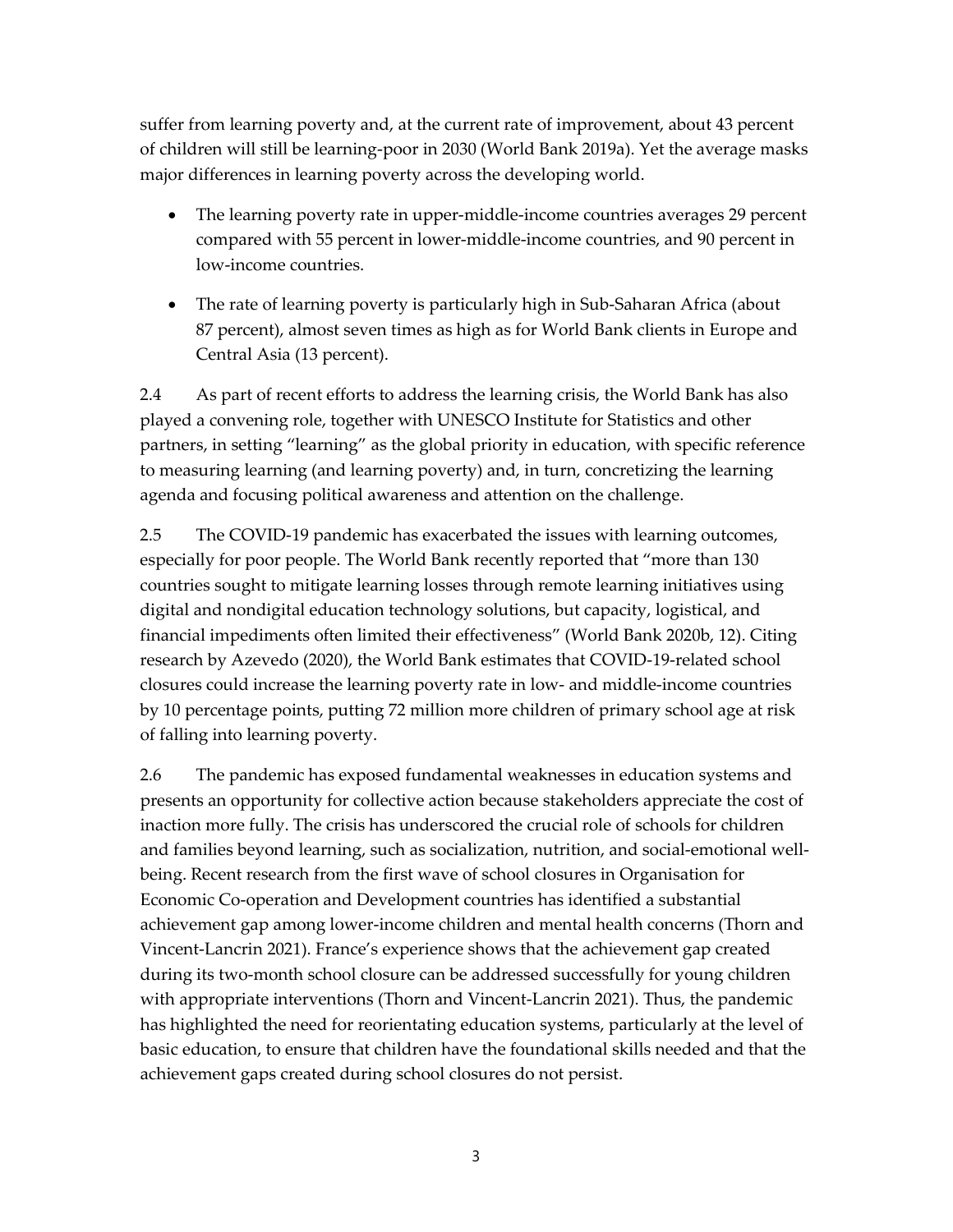### **World Bank Approach to Addressing Learning**

2.7 Schooling access typically received more attention in the World Bank approach to education in the 1990s and the first years of the new millennium, but there were signs that learning was a concern. A 1990 policy paper on primary education noted that "higher priority should be given to measures intended to increase children's learning and primary school completion" (Haddad et al. 1990). Again in 1999, the *World Bank Education Sector Strategy* noted that support has failed to place enough emphasis on the quality of teaching and learning outcomes, focusing too narrowly on a single subsector in isolation from the rest of the education system or on expanding physical infrastructure without enough concern for the activities and policies that determine learning outcomes (World Bank 1999). Still, perhaps because of the World Bank's commitment to meeting the Millennium Development Goals, the focus remained squarely on access to education and school completion rates.<sup>[2](#page-22-1)</sup>

2.8 By 2006, an IEG evaluation of support to primary education found that the World Bank had contributed significantly to improved access through construction of schools and reductions in barriers to access. However, the report also asserted, "Basic knowledge and skills—not educational attainment—are key to reducing poverty. Raising enrollments and completing primary schooling are necessary—but not sufficient—to ensure basic literacy and numeracy." The report recommended a focus on improving learning outcomes (World Bank 2006). Such a refocusing was evident in the sector's next and current strategy, World Bank (2011). That strategy also commits the World Bank to a focus on the education system, moving beyond the provision of inputs to ensure more effective use of those inputs. The approach also encourages investment in systems analysis, knowledge, and data support that will allow the World Bank and government policy makers to "analyze globally and act locally" (World Bank 2011). Also launched by the World Bank in 2011, the Systems Approach for Better Education Results was designed to help identify education policies and programs most likely to create quality learning environments and improve student performance, especially among the disadvantaged. Systems Approach for Better Education Results sought to produce comparative data and knowledge on education policies and institutions, with the aim of helping countries systematically strengthen their education systems and the ultimate goal of promoting Learning for All[.3](#page-22-2)

2.9 Subsequently, WDR 2018, *Learning to Realize Education's Promise* highlighted the learning crisis and emphasized the need for context-specific solutions, especially those developed by the country client. Although this means that countries must want to improve learning, WDR 2018 (3) argues that education systems often conspire against a learning-focused approach through, for example, goal misalignment (where learning may not be the central goal of the various components of or actors in the system) and a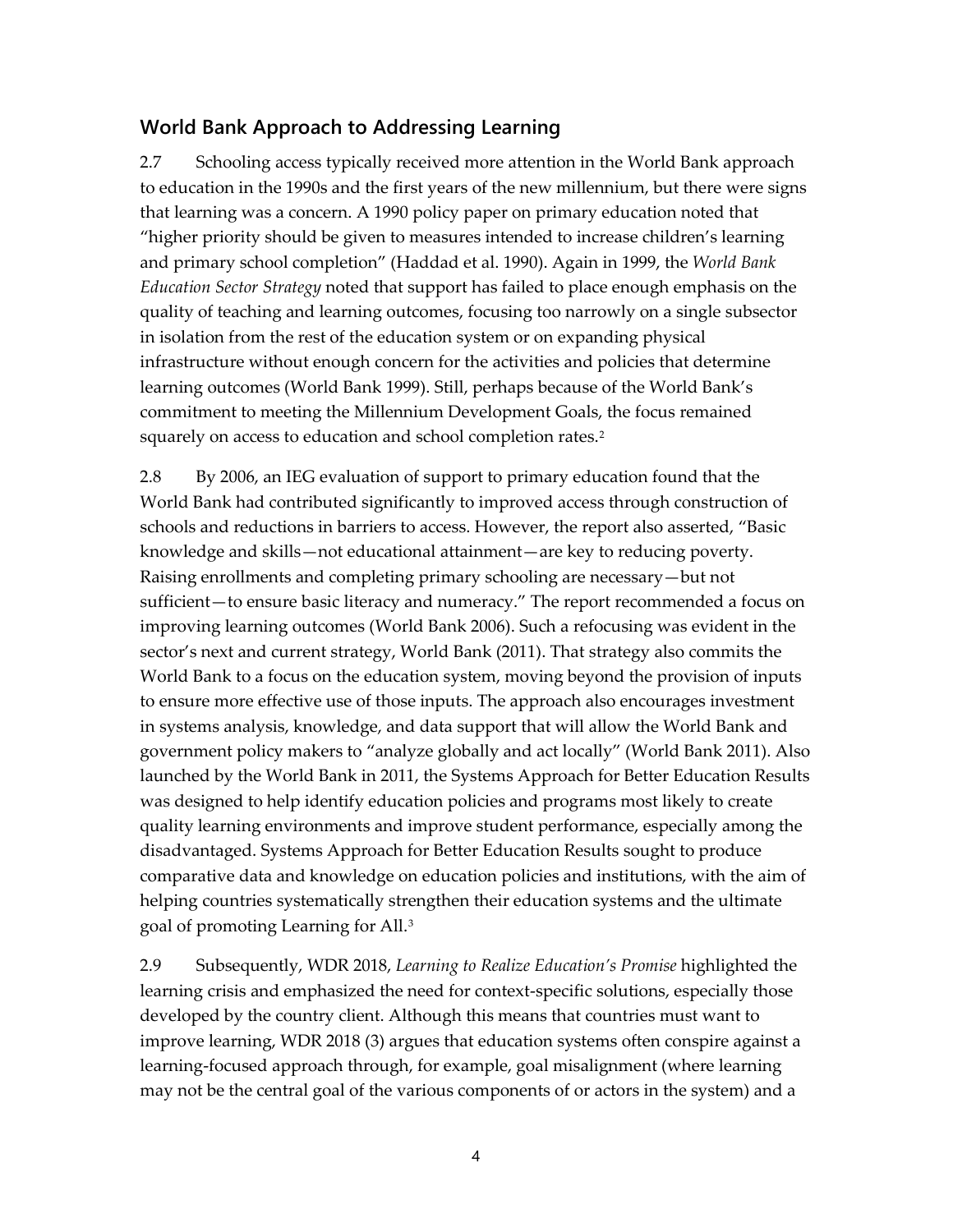lack of coherence (where the various components of the system fail to reinforce each other toward achieving learning). Support is needed, the WDR suggested to correct poor service delivery and address system-level technical and political challenges that allow low-quality schooling to persist (World Bank 2018).

2.10 The World Bank described its most recent approach to the learning crisis and its consequence, learning poverty, in *Ending Learning Poverty: What Will it Take* (World Bank 2019a). The response was elaborated further in *Realizing the Future of Learning: From*  Learning Poverty to Learning for Everyone, Everywhere, taking on the additional challenges posed by the global pandemic (World Bank 2020b). In these formal statements of intent, the World Bank set out to strengthen its efforts to confront learning poverty. It also set out to influence the focus on learning poverty at the global level by launching a new operational global learning target to cut the learning poverty rate by at least half before 2030 and by introducing three key pillars of work: a literacy policy package, a refreshed education approach to strengthen entire education systems, and an ambitious measurement and research agenda. These pillars are intended to support countries to improve the human capital outcomes of their people.

2.11 In line with the Human Capital Project's goal to accelerate more and better investments in people for greater equity and economic growth, the World Bank also recognized that education initiatives alone are not enough to tackle this critical development challenge and that a multisectoral approach (water and sanitation, health and nutrition, social protection, civil service reforms, and strengthened management and financing of public services) is needed. As asserted in WDR 2018, this requires a whole-of-government approach to ensure better learning outcomes and renewed attention to the role of families and communities in building the demand for education, creating the right environment for learning, and supporting the right education reforms. The World Bank envisions an approach in which countries can chart their own paths with a political commitment to carry out investments and reforms across five pillars that typify a well-functioning education system to ensure that:

- **Learners are prepared and motivated to learn**, with a stronger emphasis on whole-child development and support to learning continuity beyond the school (foundational skills, and bolstering the role of and supporting families and their communities).
- **Teachers are effective and valued** and ready to take on an increasingly complex role as facilitators of learning at and beyond the school with use of education technology (among other things, ensure that teaching is socially valued and that teachers have the tools and support they need to be effective).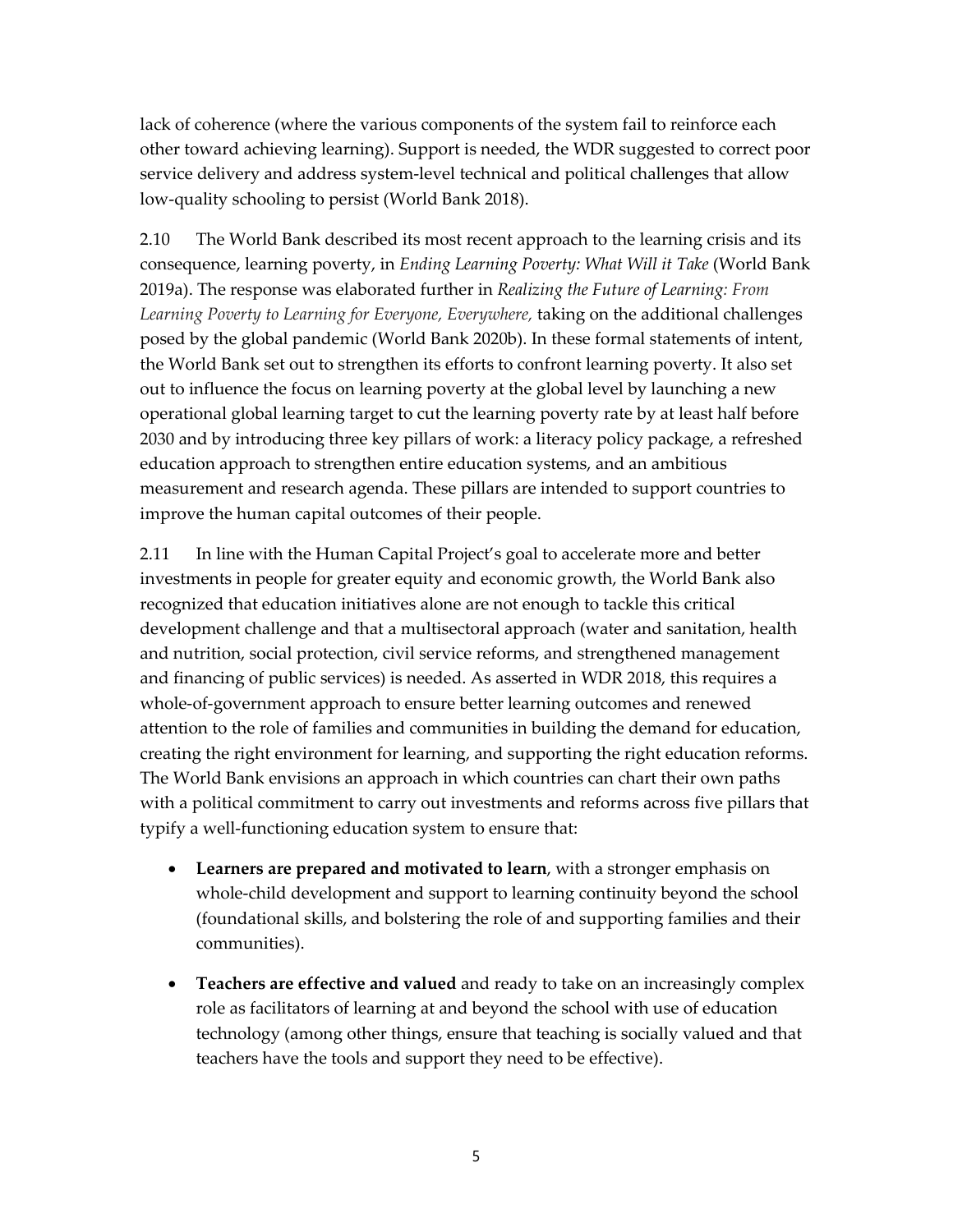- **Learning resources, including curricula, are diverse and high-quality** to support good pedagogical practices and personalized learning.
- **Schools are safe and inclusive spaces,** with a whole-and-beyond-the-school approach to prevent and address violence and leave no child behind.
- **Education systems are well managed,** with school leaders who spur more effective pedagogy and a competent educational bureaucracy adept at using technology, data, and evidence (strengthen and professionalize school leadership and development of strong bureaucracies in education systems to manage extremely complex service delivery systems).

2.12 To realize the global learning target, the World Bank proposes to contribute with country-level actions that are consistent with and contribute to each of the pillars. The World Bank asserts that interventions focused on literacy can accelerate progress toward the global learning target and raise overall education quality. The policy package in support of helping children learn to read has four components that bring focus to and facilitate what countries need to do:

- Ensure political and technical commitment to clear goals, means, and measures for literacy;
- Ensure effective teaching for literacy, noting that the evidence shows that when students are taught in the right way (content, sequence, and amount of instruction), nearly all of them learn to read;
- Ensure timely access to more and better age- and skill-appropriate texts—the availability of quality, age-appropriate reading materials is a significant predictor of strong early literacy; and
- Ensure that children are first taught in the language they speak and understand.

2.13 The World Bank proposes to differentiate the application of the literacy policy package across diverse country conditions using the Accelerator Program, through which it identifies critical factors related to the readiness of individual countries to meet the challenge, including the institutional capacity of the national education system.<sup>4</sup> Depending on where the country is situated along these dimensions, different policies and interventions are implemented that reflect country capacities and circumstances. In that regard, the World Bank identifies four types of country context: (i) fragility, conflict, and violence (FCV) contexts, where innovative methods are often required to support education delivery; (ii) countries with low institutional capacity, where interventions require a focus on clear guidance and support to teachers, including structured lessons and coaching; (iii) countries with moderate levels of institutional capacity, where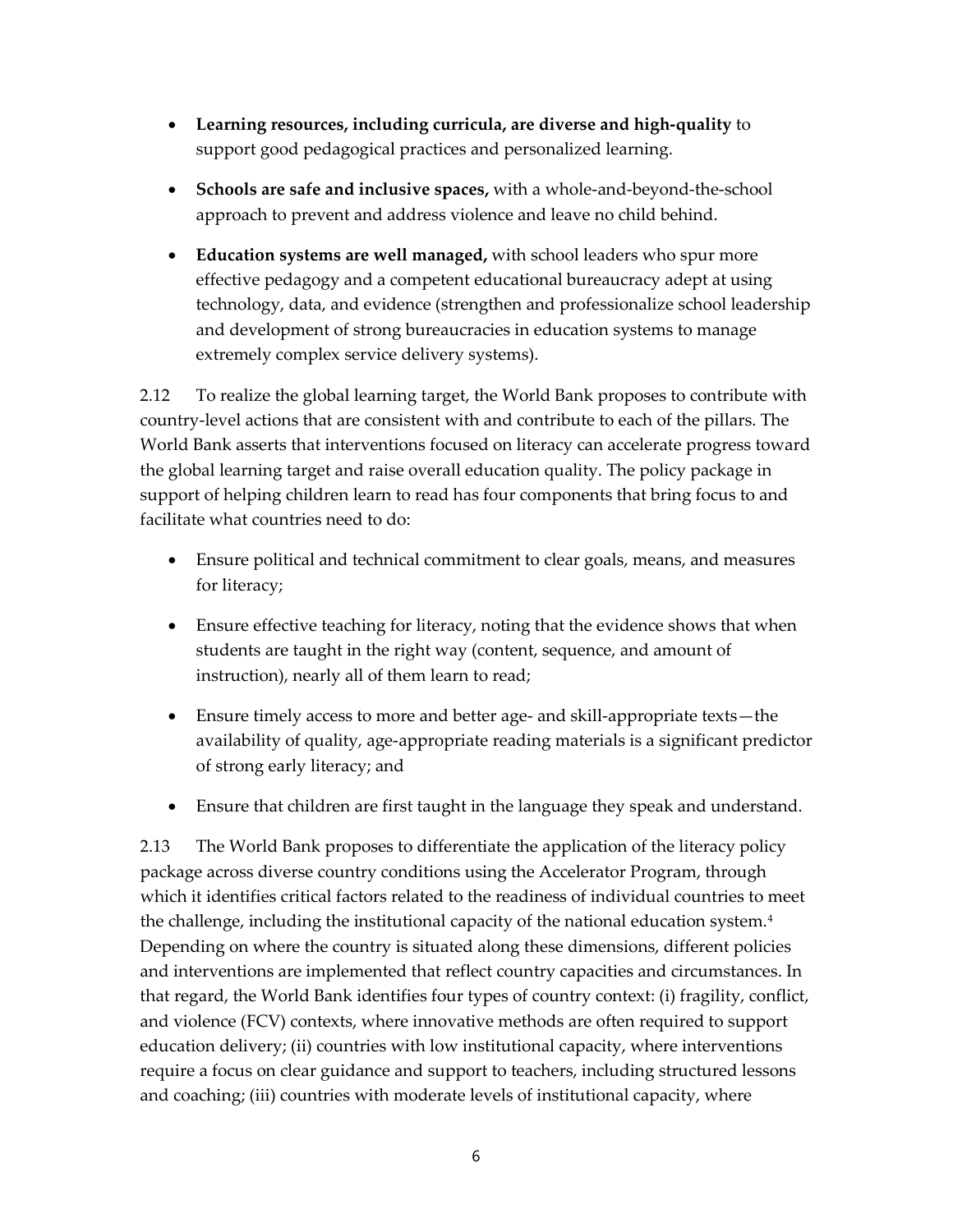textbooks may be available but there may be extreme absenteeism or chronic teacher shortages and outdated classroom practices; and (iv) countries with high institutional capacity, which may have more nuanced constraints, such as a lack of screening for disabilities or assessment data not necessarily informing policies and teacher practices. The World Bank also recognizes the importance of measurement and assessment at both the student and system levels that can provide information that can drive decisions.

2.14 Because the World Bank's focus is on enhanced literacy, it is also working with partners to develop instruments assessing socioemotional skills that, once developed, would be made available for use by policy makers, researchers, and organizations interested in generating performance metrics of the education system with a whole-child approach. This work will also feed into the World Bank's existing work on measuring and improving teaching practices related to developing students' socioemotional skills in the classroom (through the Teach tool). The World Bank has also developed instruments to help countries assess and improve their learning assessment systems and to support assessment reforms.

## **World Bank Financial and Analytical Support to Improve Learning in Basic Education**

2.15 The World Bank's support to improve basic education consists of 251 lending projects and 562 advisory services and analytics (ASA) projects in 125 countries.[5](#page-22-4) This figure includes 96 operations funded by the Global Partnership for Education and implemented by the World Bank (box 2.1). Among lending projects, the International Development Association accounts the largest share (113), followed by recipientexecuted trust funds (95), and the International Bank for Reconstruction and Development (38). By product line, the majority are investment project financing (202).

### **Box 2.1. Select World Bank Partnerships in Education**

The World Bank hosts the Global Partnership for Education (GPE) secretariat and acts as a board member, trustee, and grant implementor for the majority of GPE grants. From partnership inception through 2020, the World Bank has implemented \$5 billion in grants. The GPE has also funded research led by the World Bank Group (for example, Economic Costs of Child Marriage and Disability Gaps in Educational Attainment and Literacy). For the response to COVID-19, GPE approved \$25 million in grants to fund a joint initiative by the United Nations Educational, Scientific, and Cultural Organization (UNESCO), the United Nations Children's Fund, and the World Bank to ensure regional and global efficiencies and knowledge sharing related to education. GPE also joined the World Bank and other partners to produce the report *Pivoting to Inclusion: Leveraging Lessons from the COVID-19 Crisis for Learners with Disabilities*.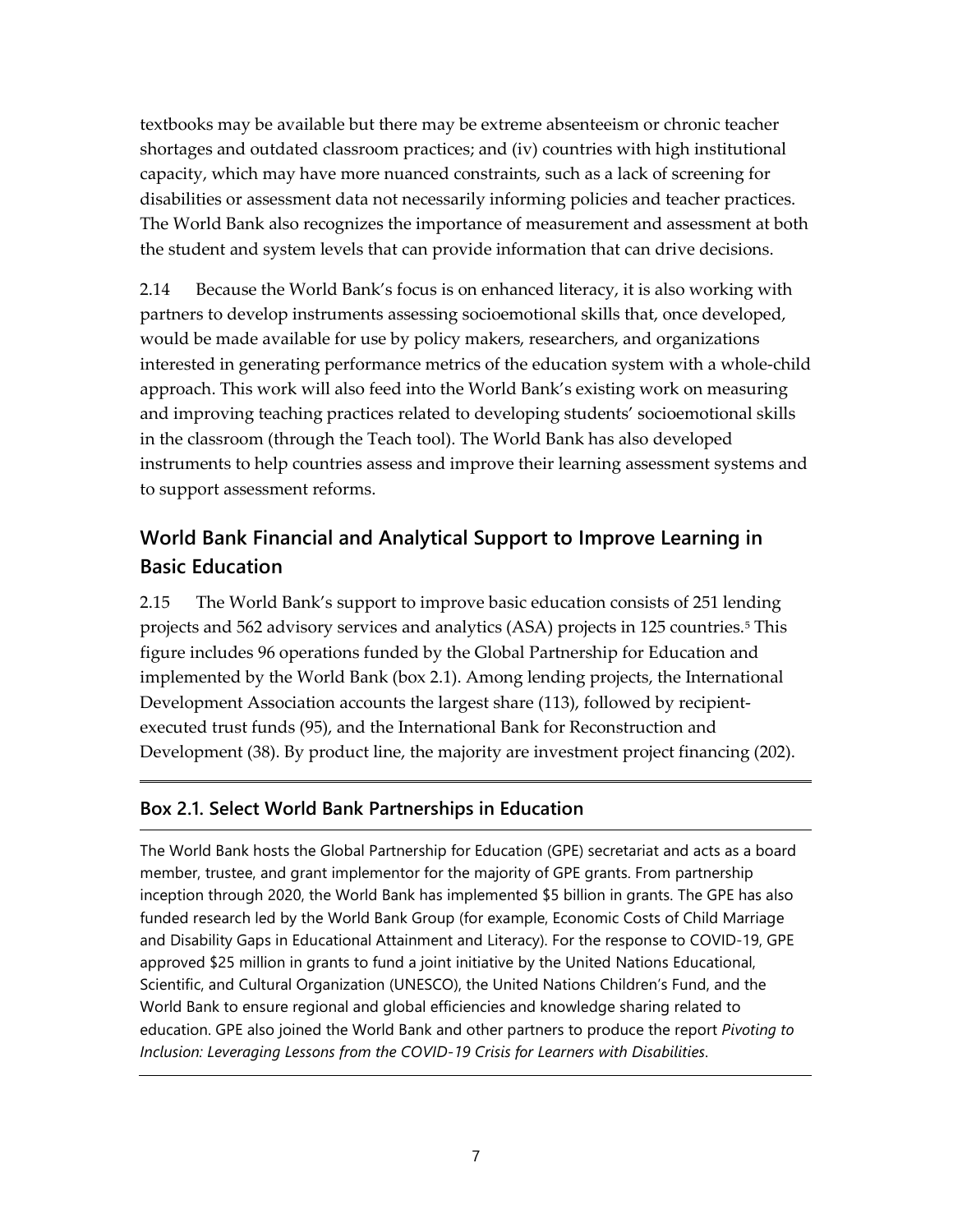The Russia Education Aid for Development program, a partnership established in 2008, aims to strengthen the capacity of countries to assess student learning and use the information from those assessments to improve teaching and learning outcomes.<sup>a</sup>

Another partnership, the Strategic Impact Investment Fund supported by the United Kingdom Department for International Development (now the Foreign, Commonwealth, and Development Office), launched its first call for proposals in 2012 to support research that measures the impact of programs and policies to improve education, health, access to quality water and sanitation, and early childhood development in low- and middle-income countries.

The Results in Education for All Children Program, established in 2015, seeks to help countries strengthen their education services by focusing programs and initiatives on results, with the goal of boosting learning outcomes especially among the most vulnerable populations. The Results in Education for All Children Program is funded by the governments of Germany, Norway, and the United States of America.

More recently, in 2019, the World Bank and UNESCO announced a collaborative effort to help countries strengthen their learning assessment systems, better monitor what students are learning in internationally comparable ways, and improve the breadth and quality of global education data. $<sup>b</sup>$  In this instance, the UNESCO Institute for Statistics is leading global efforts to</sup> expand internationally comparable data on learning outcomes, leveraging countries' national measurement efforts. The World Bank is developing the Global Education Policy Dashboard to enable countries to monitor how well their education systems are oriented toward improving learning and educational attainment for all children.

*Note:* a. At the global level, the Russia Education Aid for Development program focuses on generating and sharing knowledge and good practices (tools, analytical reports, case studies, technical advice, and guidance), and at the country level, implementation of a set of program-supported activities that address gaps in the country's existing learning assessment system.

b. The partnership is framed within the overarching 2018 Strategic Partnership Framework signed between the United Nations and the World Bank Group to consolidate their joint commitment to help countries implement the 2030 Agenda for Sustainable Development.

2.16 The regional breakdown of lending and analytical support (figure 2.1) indicates that Western and Central Africa, Eastern and Southern Africa, South Asia, and Latin America and the Caribbean take the largest share of lending projects. Eight countries account for almost one-quarter of lending: Bangladesh, Ethiopia, Haiti, India, Nicaragua, Nigeria, Pakistan, and The Gambia. Latin America and the Caribbean accounted for the largest number of analytical projects, followed by Europe and Central Asia and Eastern and Southern Africa. The share of projects in FCV contexts is 25 percent for lending and 14 percent for ASA. In addition, the evaluation will include pandemic emergency response operations that consist of another 120 projects (80 lending projects and 40 ASA projects).

*Source:* Global Partnership for Education Consolidated Financial Report 2020. Global Partnership for Education Results Report 2021. https://www.worldbank.org/en/programs/reach#12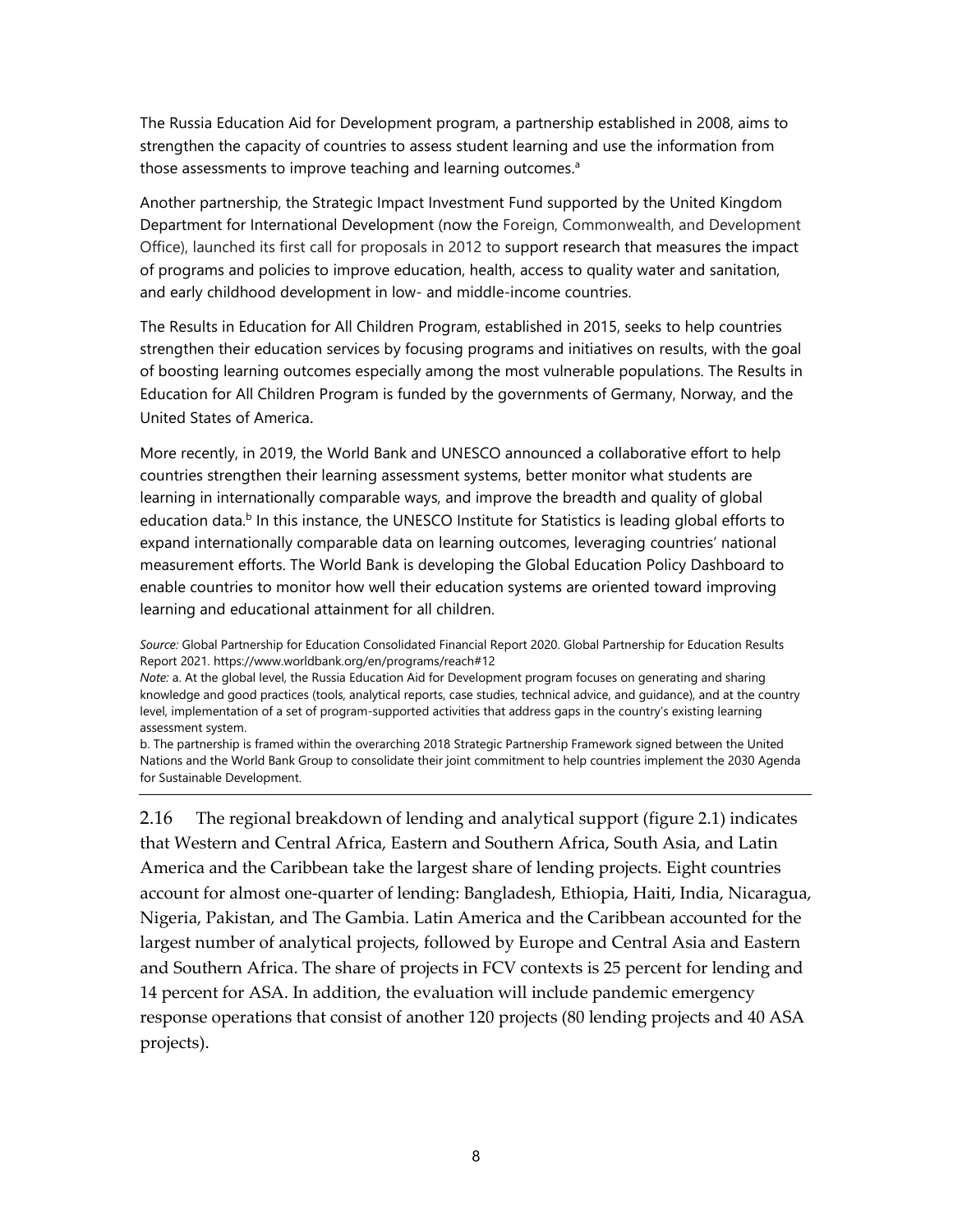### **Figure 2.1. Financial and Analytical Support by Region, number of projects, FY12–22**



*Source:* World Bank Enterprise Data Catalog. *Note:* ASA = advisory services and analytics; FY = fiscal year.

## **3. Objectives and Audience**

3.1 The evaluation's objective is to provide insights to inform a new World Bank education strategy, with particular reference to addressing education quality at the basic education level and for the ongoing operationalization of the World Bank's support to enhancing learning outcomes.<sup>[6](#page-22-5)</sup> It pays particular attention to the extent to which the World Bank has adopted a systems-level approach to its support for basic education, that is, deep policy-level engagement, eschewing a narrow focus on a single subsector in isolation from the rest of the education system, and moving beyond the provision of inputs to ensure more effective use of those inputs. The evaluation also responds to the increased urgency of the learning crisis (a priority for the Board of Executive Directors), which the COVID-19 pandemic has exacerbated.

3.2 In addition to fulfilling IEG's accountability function for the World Bank Committee on Development Effectiveness, the evaluation aims to provide information to four groups of stakeholders:

- The World Bank Education GP, to assist the team in the ongoing design of its approach to support for education quality and responding to the exacerbation of learning poverty associated with the ongoing pandemic;
- Bank Group country teams in various country types, to assist them in the identification and implementation of priorities regarding their interaction with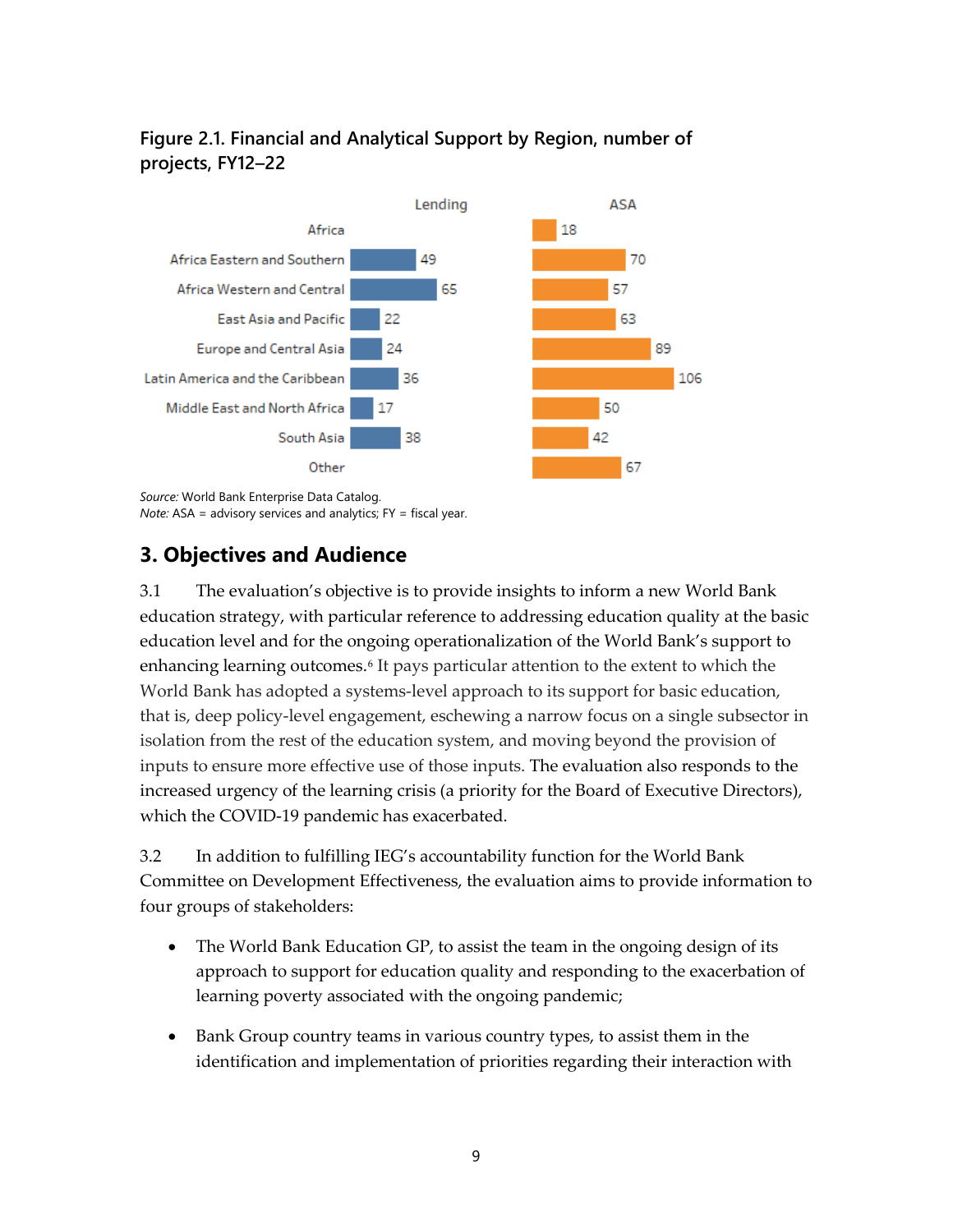country clients toward supporting education quality and addressing learning poverty;

- Bank Group management, the Board, and other internal stakeholders, such as the Human Capital Project team, to inform them about progress in the implementation of this critical agenda; and
- External stakeholders and partners, to include other multilateral development banks, United Nations agencies, bilateral donors, international nongovernmental organizations and foundations, governments, and national civil society organizations (CSOs), to inform them on progress being made and work to be done by the World Bank in support of education quality and enhanced learning outcomes and the World Bank's role with partners toward achieving common objectives.

## **4. Evaluation Questions and Scope**

4.1 The evaluation questions and scope were designed to provide insights for the new education strategy. To ensure coherence with current practice, a consultative process was used to inform the evaluation's focus and scope. To identify evaluation questions and define scope, the team conducted semistructured interviews and other engagement with key staff in the Education GP to better understand how the World Bank's support has been executed and what priorities have been addressed. IEG also met with Education GP management to ensure that the evaluation questions and design were likely to produce learning and evidence that would be useful in ongoing efforts to improve learning outcomes.

### **Evaluation Questions**

4.2 The evaluation aims to assess the extent to which the World Bank's Education GP and Education sector unit have supported efforts to improve learning outcomes over the past decade (FY12–22). The evaluation is timed to inform the next education sector strategy through the provision of lessons and recommendations related to the World Bank's past support to tackle the long-standing need to improve learning outcomes, and to more recent support to address the exacerbation of the learning crisis and student learning loss associated with the global pandemic's effects on education systems.

4.3 **The overarching evaluation question is,** How has World Bank support for basic education contributed to the achievement of enhanced learning outcomes since the Learning for All strategy, and what can be learned from those efforts to inform support to the learning recovery from the COVID-19 pandemic?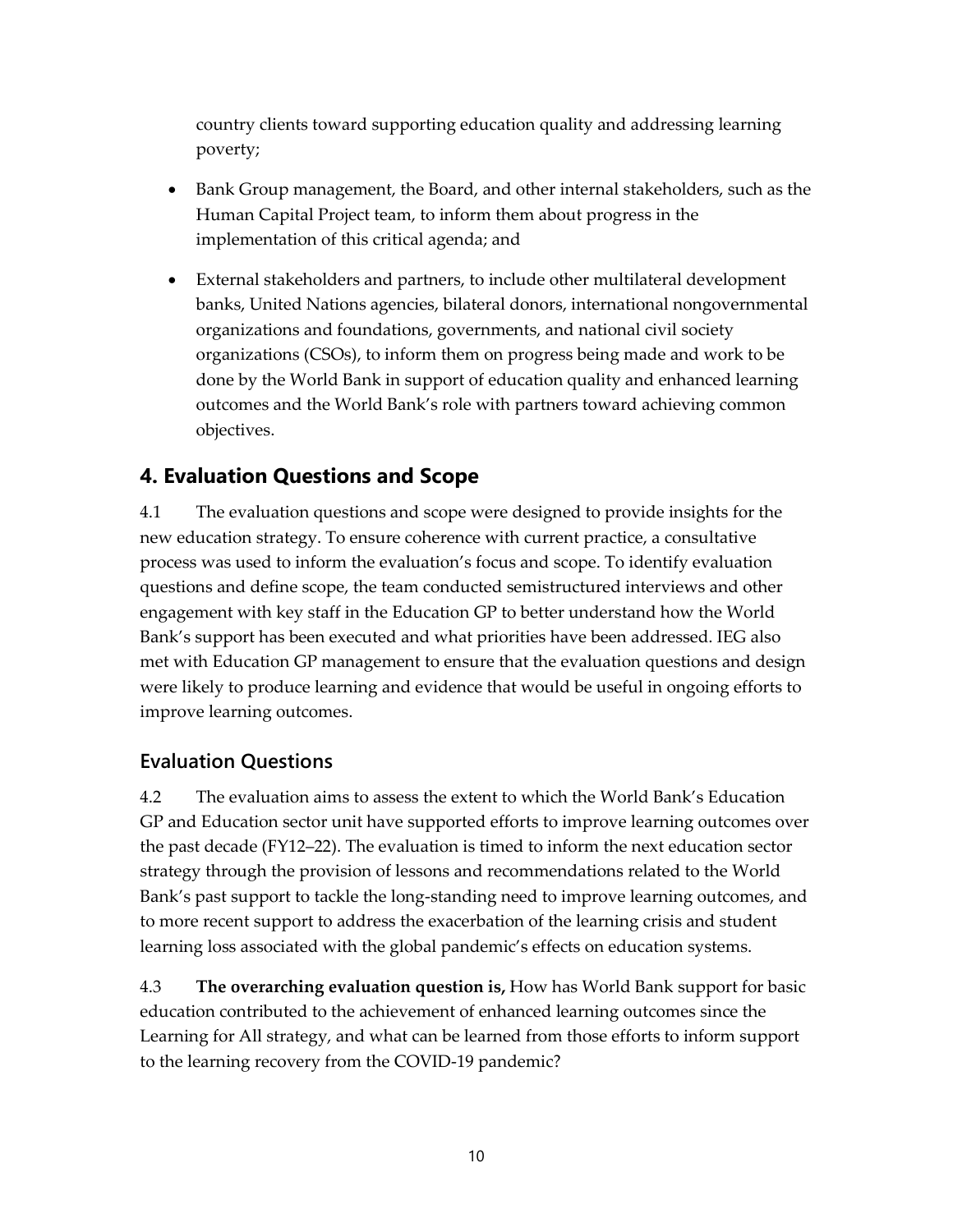4.4 To respond to this question, the evaluation will answer the following evaluation questions:

- EQ1: How effective has World Bank support for basic education (FY12–22) been in addressing the binding constraints that hinder the achievement of enhanced learning outcomes in client countries?
- EQ2: To what extent and how effectively has the World Bank:
	- o Collaborated with country and global partners to support education quality and enhanced learning outcomes?
	- o Used feedback from evidence and experience to inform its work to support improved education quality and learning outcomes for all?
- EQ3: How well prepared is the World Bank to address additional challenges to education systems that have arisen because of the impact of the COVID-19 pandemic?

4.5 To address the first evaluation question, the team will explore the World Bank's contribution, taking into account global knowledge (for example, data, programs, and initiatives), the project portfolio, and country-level engagement (for example, partnerships, policy dialogue, tailored advice, and analysis). This will involve an assessment of how well the World Bank responded to the learning crisis, to include a focus on key global issues (for example, through impact evaluations, global data, national student assessment systems, and foundational learning) and to identify and address binding constraints at the country level. The evaluation will also assess, in context, the extent to which World Bank projects targeted poor people and other potentially marginalized groups (for example, gender, children with disabilities, children from ethnic minorities, and those out of school).

4.6 The team will address the second evaluation question through an assessment of World Bank engagement in collaboration with other actors (for example, Global Partnership for Education, UNESCO, bilateral donors, governments, and CSOs) and World Bank adaptation to learning (for example, through its work with partners, through its own knowledge work, and through the evaluation of its portfolio in basic education). The assessment of the first aspect will involve a document review, interviews with key global partners, and interviews with partners at the country level and will be supported by a background paper on how other development institutions have approached the challenge of improving learning outcomes. The portfolio analysis will also assess the level and type of interaction between the World Bank and other entities at the project level.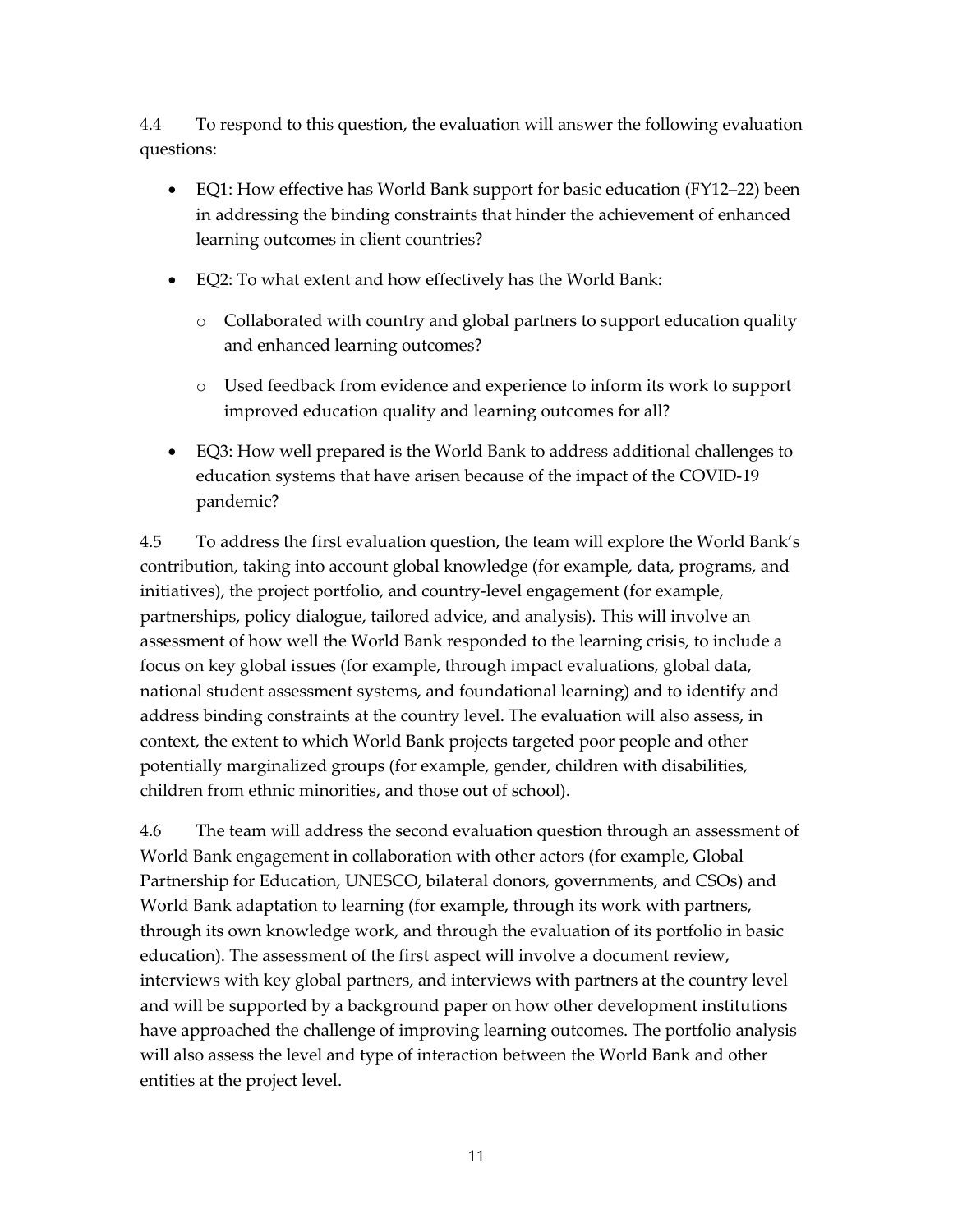4.7 For the third evaluation question, the team will examine the robustness of World Bank policies and support to address the exacerbation of the learning crisis by learning loss associated with the COVID-19 pandemic's effects on school systems and students. This will involve a targeted assessment of more recent operations, policy dialogue and knowledge work, and assessment of how the World Bank has engaged at the country level (for example, how policy dialogue or financing changed to meet the new challenges, how existing partnerships evolved, and what new partnerships were initiated and developed), and how World Bank support has changed in response to COVID-19 compounding the crisis.

### **Evaluation Scope**

4.8 The scope of this evaluation was defined along four dimensions: global knowledge, country coverage, subject focus, and reference period.

- **Global knowledge:** The evaluation will focus on a purposeful sample of strategies, initiatives, programs, and research supported by the Education GP over the 10-year period evaluated, such as data; impact evaluations; foundational learning and teachers; education system improvement via Systems Approach for Better Education Results; and student learning assessments at regional, national, and subnational levels. The evaluation will assess how well these efforts are generating knowledge and complementing the efforts of other partners and building awareness about how to improve quality and learning in basic education and strengthen education systems.
- **Country coverage:** The evaluation will select countries of focus from among distinct country types—FCV, low institutional capacity, and moderate institutional capacity—identified in the World Bank's response to WDR 2018 (see World Bank [2019a]). That document provides a useful framework for how the World Bank intends to engage with countries and their education systems on a differentiated basis. Further explanation of the criteria to select case studies is in the Evaluation Matrix and Design section.
- **Subject focus:** The evaluation will focus on World Bank support for education quality and enhanced learning outcomes in basic education with an additional focus on support provided to address critical challenges to education delivery and the exacerbation of learning loss associated with the COVID-19 pandemic.
- **Reference period:** The reference period for this evaluation is FY12–22. The evaluation will cover projects approved and a sample of knowledge products published during this period.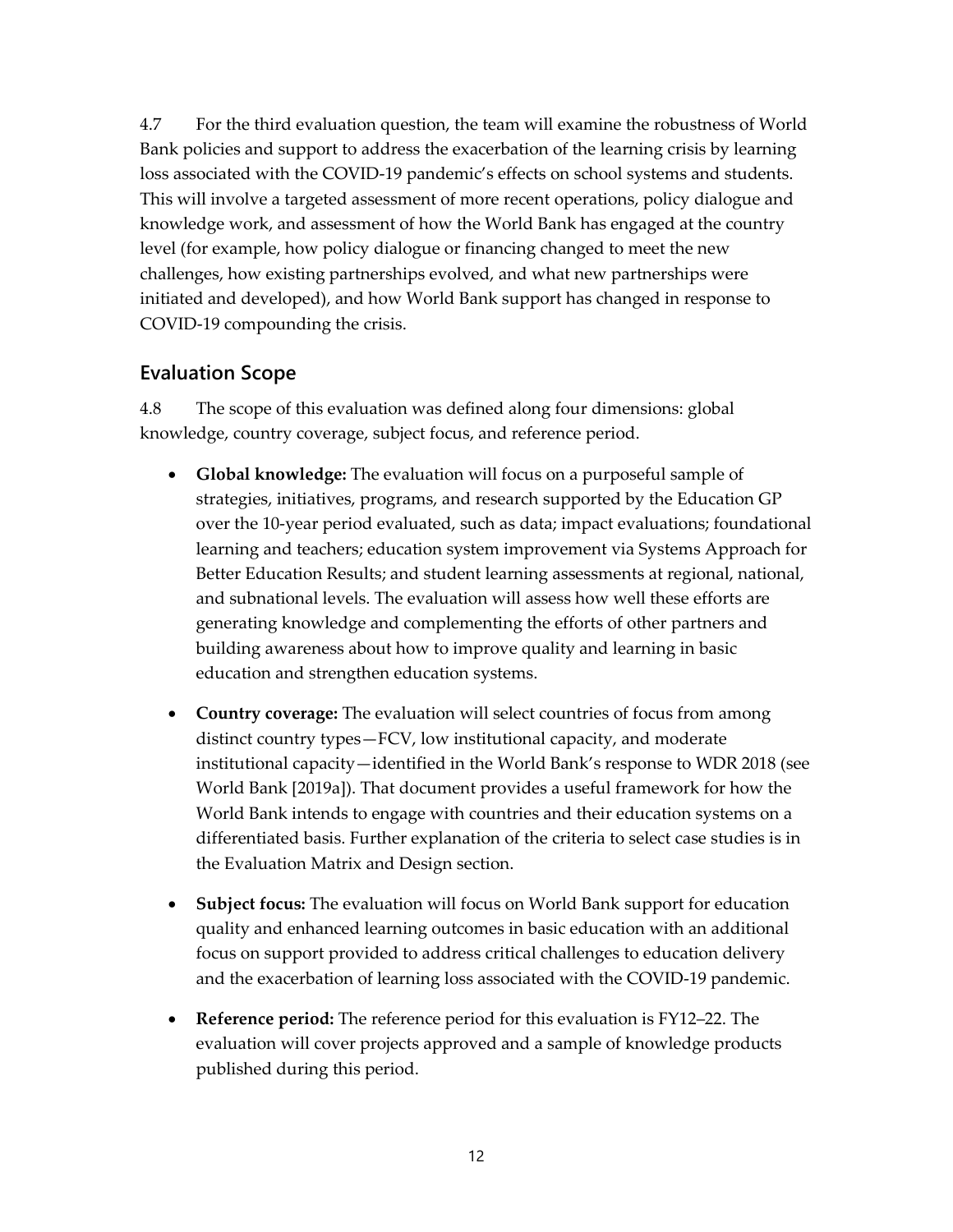### **5. Evaluation Design**

5.1 The evaluation will be implemented using an iterative, exploratory approach through which the available data will be tested and refined in three phases. The team is adopting this approach because of the evaluation's breadth, effectively covering the entire life of the current World Bank education strategy, and the diversity of modalities adopted during implementation of that strategy in pursuit of learning outcomes and strengthening education systems to support basic education. This will help ensure that the evaluation is as nuanced as possible, given the importance and complexity of the development challenge in question.

5.2 Phase 1 of the evaluation will deploy a range of methods: secondary data analysis, interviews, virtual workshop with task team leaders (TTLs), and structured reviews relating to education quality and learning outcomes of: (i) the academic literature on education quality; (ii) a purposively selected sample of ASA at the global and regional levels; (iii) literature on education quality and learning outcomes produced by think tanks, CSOs, and other actors; and (iv) academic literature on various aspects of the pandemic experience (learning loss, mitigation strategies, long-term impacts, and nonlearning impacts like socioemotional effects). Background papers will examine: (i) approaches adopted by other development organizations to realize education quality and enhanced learning outcomes and strengthen education systems; (ii) how the pandemic is affecting the learning crisis (crisis on top of a crisis), including a summary review of the literature on various aspects of the pandemic experience; and (iii) what kinds of lessons can be learned from a large-organization approach to addressing low learning levels and identification of any pandemic-inspired innovation that can be applied postpandemic to help address the learning crisis.

5.3 Phase 2 will deploy the knowledge generated from the previous phase to update the conceptual framework (figure 5.1) and develop protocols for the data collection and analysis of case studies and portfolio review. Case studies of education systems in World Bank–supported countries represent the core context-specific data gathering activity to respond to all evaluation questions. This will involve a uniform approach based on a detailed protocol that will encompass a comprehensive review of strategic, operational, and ASA documentation relevant to the education sector; analysis of available secondary data on education quality and learning outcomes (to include coverage of the compounding effects of COVID-19); interviews with relevant World Bank personnel and other stakeholders, including government counterparts, academics, think tanks, and CSOs; and a review of national strategies, policies, and other key documents relevant to basic education and the pursuit of enhanced learning outcomes.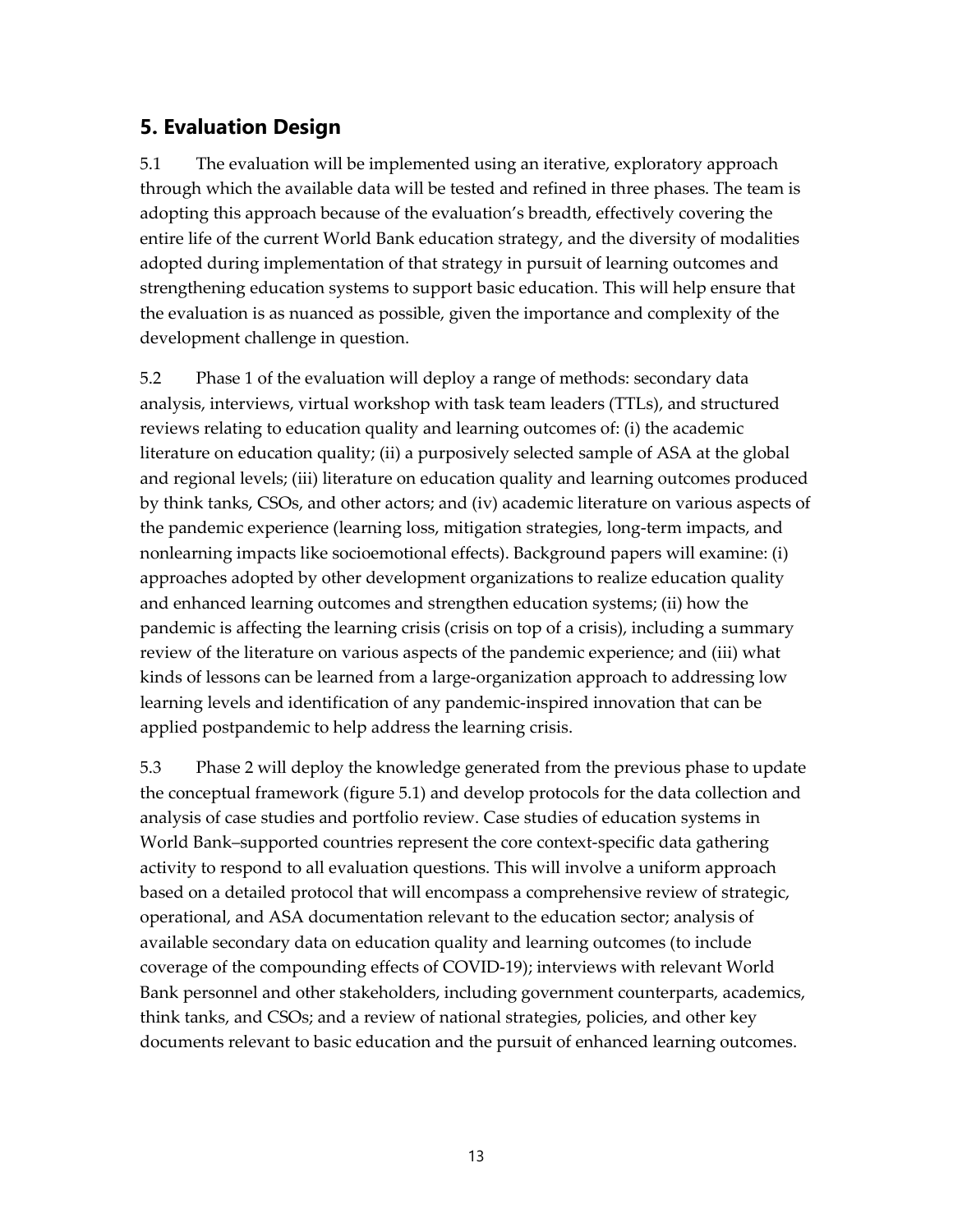5.4 Phase 3 will validate and refine findings from the case studies and portfolio via interview or workshop with TTLs. The team will test the extent to which findings can be generalized with reference to the theory of change that will be developed from data analysis. The theory of change will describe aspects within education systems through which learning outcomes can be positively affected and will identify entry points for World Bank support.

### **Conceptual Framework for World Bank Support**

5.5 At this preliminary stage, the team has identified key concepts and developed a conceptual framework (figure 5.1) to illustrate the World Bank approach to supporting learning outcomes in basic education at the global and country levels. These concepts will guide aspects of initial data gathering during Phase 1 and ultimately will be replaced with the development of a theory of change that will be informed by research carried out during Phase 1 (for example, background paper on approaches by other actors, review of comprehensive approaches to tackling learning poverty, review of World Bank strategy and policies, review of literature on systems approaches to enhancing basic education) and engagement with TTLs from the Education GP.



#### **Figure 5.1. Evaluation Framework**

*Source:* Independent Evaluation Group. *Note:* FCV = fragility, conflict, and violence; Lv. = level.

5.6 The conceptual framework depicts the World Bank's role in supporting education quality and learning outcomes through the education system in line with the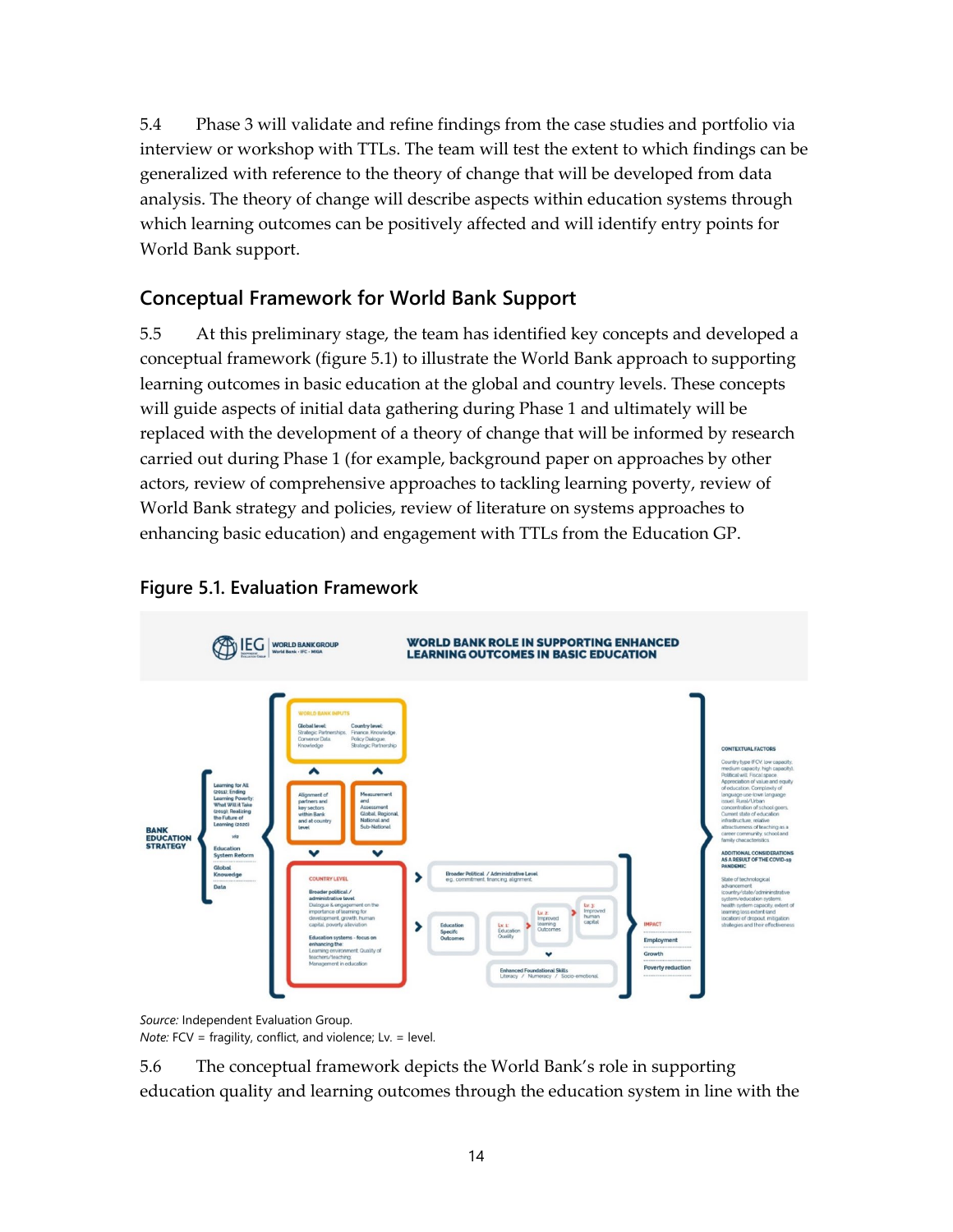current sector strategy (World Bank 2011) and recent policy documents (World Bank 2019a, 2020b). Broadly, the education strategy is to generate global knowledge that can be applied and contextualized at the country level to support education system reform and to coordinate with partners to generate and manage data that describes both the challenges and improvements in education quality and learning outcomes at the global level and individual country levels. The framework provides a simple illustration of the links between the World Bank's focus on the education system (at the level of basic education) and its support for education quality and learning outcomes. This evaluation also examines the degree to which the World Bank and its clients are learning and adapting, because the global pandemic may require different adaptations, indicated by the arrows among World Bank inputs and measurement and assessment and countrylevel and the contextual factors and additional consideration with the pandemic.

5.7 This evaluation will examine the full package of World Bank (that is, Education Global Practice and sector) support and inputs for education quality and learning outcomes, including financial support, knowledge, policy dialogue, and strategic partnerships. Regarding financial support, the evaluation will cover all operations as detailed in the portfolio review and analysis (appendix B). For case studies, it will also include relevant projects within the Country Management Unit related to the Education GP and other GPs directly supporting basic education (for example, cash transfer projects under the Social Protection and Labor GP [now the Social Protection GP] or development policy operations from noneducation GPs that incentivize education policy reforms or actions). This will require alignment across sections within the World Bank and among clients. The evaluation will also take account of World Bank knowledge input in the form of global knowledge and initiatives (such as teachers or data) and regional and country-level knowledge (the latter via country cases). The evaluation will also examine policy dialogue and the extent to which the World Bank engages with clients on learning outcomes aiming to maximize positive change and strategically leverage its points of influence. Support for data measurement and its analysis can be critical in policy dialogue and leveraging political and administrative support in favor of reform and may require interconnectedness across sectors. This level of engagement is essential to ensure that a premium is placed on the importance and value of learning for development, growth, human capital, and poverty alleviation ("impact" in the conceptual framework), and the value clients place on equitable learning outcomes.

5.8 An education system includes formal and nonformal programs, plus the full range of program beneficiaries and stakeholders (teachers, trainers, administrators, employees, and students and their families); the rules, policies, and accountability mechanisms that bind an education system together; and the resources and financing mechanisms that sustain the system and provide equitable outcomes for all learners. The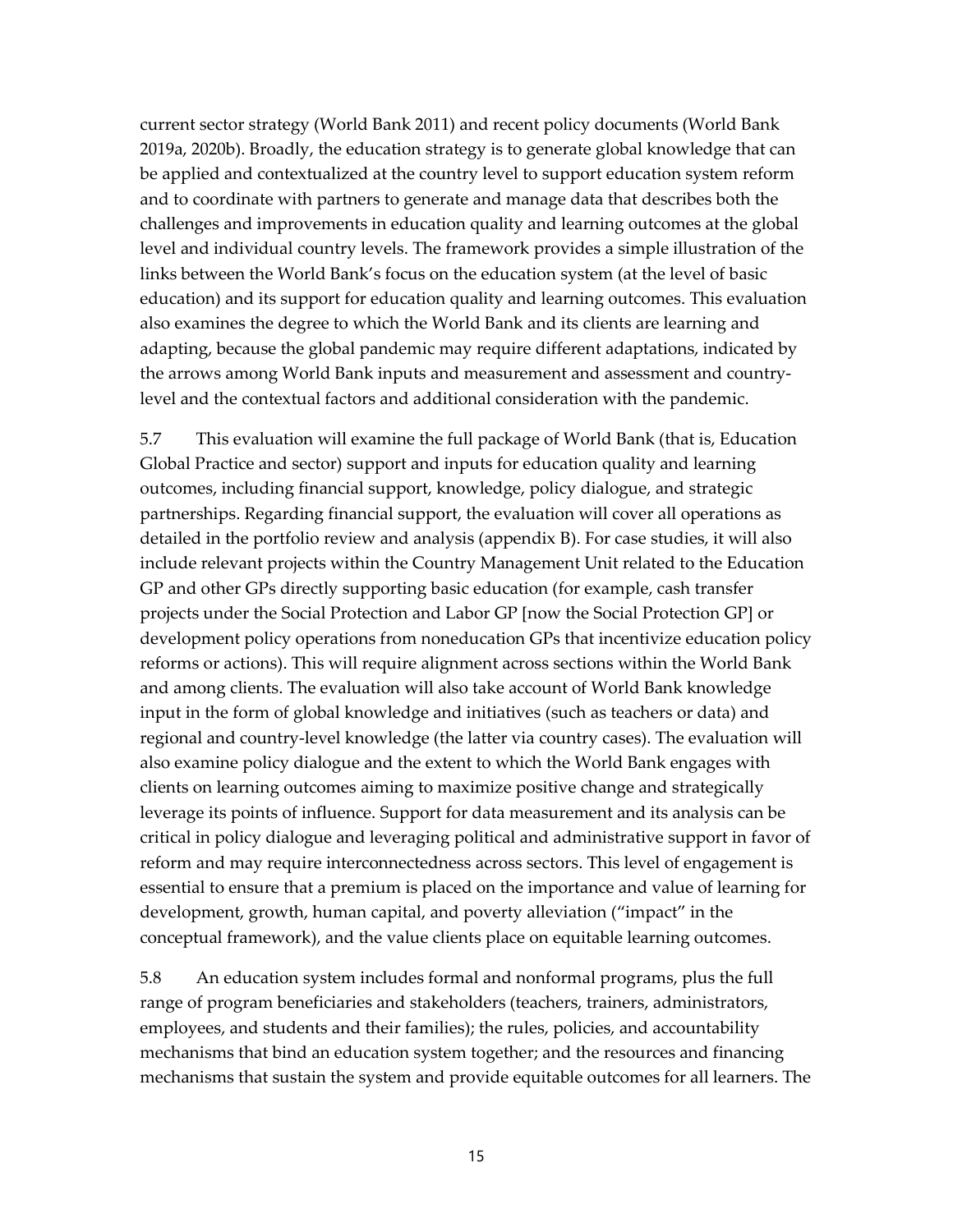evaluation will explore the extent to which the World Bank's country-level engagement has embraced the complexity of the education system and been inclusive in its efforts that have typically focused on enhancing the learning environment (such as investment in infrastructure; see Barrett et al. 2019); the quality of teachers and teaching (investment in training, materials, and tools such as the Teach and Coach initiatives); and management capacity in education, including at the administrative level and in schools on the basis that weak management capacity at all levels hinders the successful rollout of complex reforms and delivery of quality education services (see, for example, Abdul-Hamid, Saraogi, and Mintz [2017] and Adelman and Lemos [2021]).

5.9 The framework envisions learning outcomes at two levels. The first-level outcome within the education system will be enhanced quality, as shown in figure 2, that can be demonstrated through multiple indicators that improve the learning environment, such as the qualifications of teachers, quality of teacher training, and quality of student-teacher interactions. These are a necessary foundation to support enhanced learning outcomes as envisaged in figure 2 (level 2) with learning outcomes. Enhanced learning outcomes take time to deliver, establish, and verify. This will, in turn, require significant support for assessment—at both the national and international levels—and associated data generation and analysis. Tracking of the World Bank's learning poverty indicator will be important in that regard. Enhanced human capital is further down the line (level 3).[7](#page-23-0)

5.10 The pandemic has almost certainly had a negative impact on student learning levels in countries that were already facing a learning crisis before the pandemic**.** The degree of impact is not fixed among or within countries and has its own set of drivers (for example, length of pandemic school closures, degree of mitigation, and other factors) that may themselves be varying as many countries still face pandemic-related complications (as of February 2022). There are likely other child outcomes that are directly (dropout) or indirectly (socioemotional) related to student learning that have worsened. In other words, the pandemic impact on learning is likely to be substantial and multifaceted, thus it is important to assess the adequacy of the World Bank's support, given the changing landscape in its clients.

### **Evaluation Matrix and Design**

5.11 The evaluation matrix in appendix A details the activities planned to answer each evaluation question and identifies the sources of information. Table 5.1 relates the evaluation's multiple levels with respective subquestions.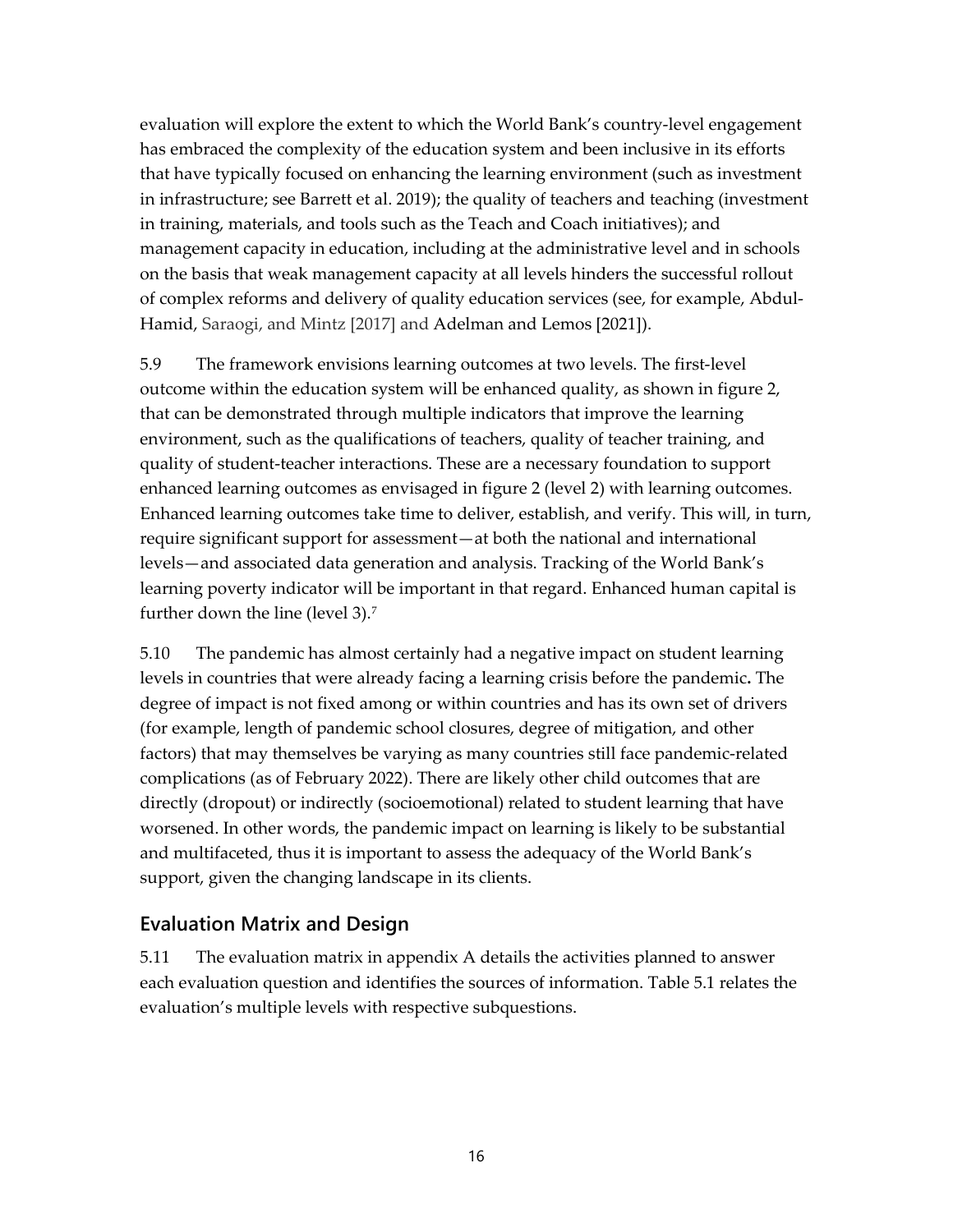|                                                                                                                                                                                                                                                                                                                        |           | Country | Global |
|------------------------------------------------------------------------------------------------------------------------------------------------------------------------------------------------------------------------------------------------------------------------------------------------------------------------|-----------|---------|--------|
| <b>Evaluation Questions</b>                                                                                                                                                                                                                                                                                            | Portfolio | Level   | Level  |
| EQ1: How effective has World Bank support for basic education (FY12-22) been in<br>addressing the binding constraints that hinder the achievement of enhanced<br>learning outcomes in client countries?                                                                                                                | X         | X       |        |
| EQ2: To what extent and how effectively has the World Bank: collaborated with<br>country and global partners to support education quality and enhanced learning<br>outcomes; and used feedback from evidence and experience to inform its work to<br>support improved education quality and learning outcomes for all? | X         | X       | x      |
| EQ3: How well prepared is the World Bank to address additional challenges to<br>education systems that have arisen because of the impact of the [coronavirus]<br>COVID-19 pandemic?                                                                                                                                    | X         | X       | X      |

#### **Table 5.1. Levels of Coverage for Evaluation Questions**

*Source:* Independent Evaluation Group*.*

- 5.12 The activities include the following:
	- **Secondary data analysis** will serve as a diagnostic tool, working with various data sets—UNESCO Institute for Statistics, World Inequality Database on Education, Service Delivery Indicators Database, *World Development Indicators* Database, and EdStats—to detail learning outcomes and identify the extent of the learning crisis over time in World Bank country clients. The secondary data analysis will reconstruct and update learning crisis data and figures from WDR 2018, reflecting the passage of time and the compounding of the crisis because of COVID-19 and associated learning loss. The analysis will also provide in-depth educational outcome data in case study countries. For example, it will merge the harmonized learning outcome and Learning-Adjusted Years of Schooling country-level data (using country codes) with UNESCO Institute for Statistics indicators and other data sources, such as COVID-19 response surveys and pandemic school closings data. This will make it possible to prepare a range of contextual summaries for countries to establish, for example, how much they are spending on education, and to what extent the pandemic affected education systems (for example, analysis of the effects of the pandemic school closings), systemic responses (such as distance learning), and analysis of available outcome-related indicators (enrollment trends and dropout) and learning outcome data.
	- **Structured literature reviews** will ensure that the evaluation is informed about the evidence and best practice in the pursuit of education quality and enhanced learning outcomes, and understanding important contextual factors. This will feed into all levels and aspects of the evaluation (for example, development of the theory of change, protocols for case studies, and refined portfolio review). Reviews will be conducted within (i) existing systematic literature reviews of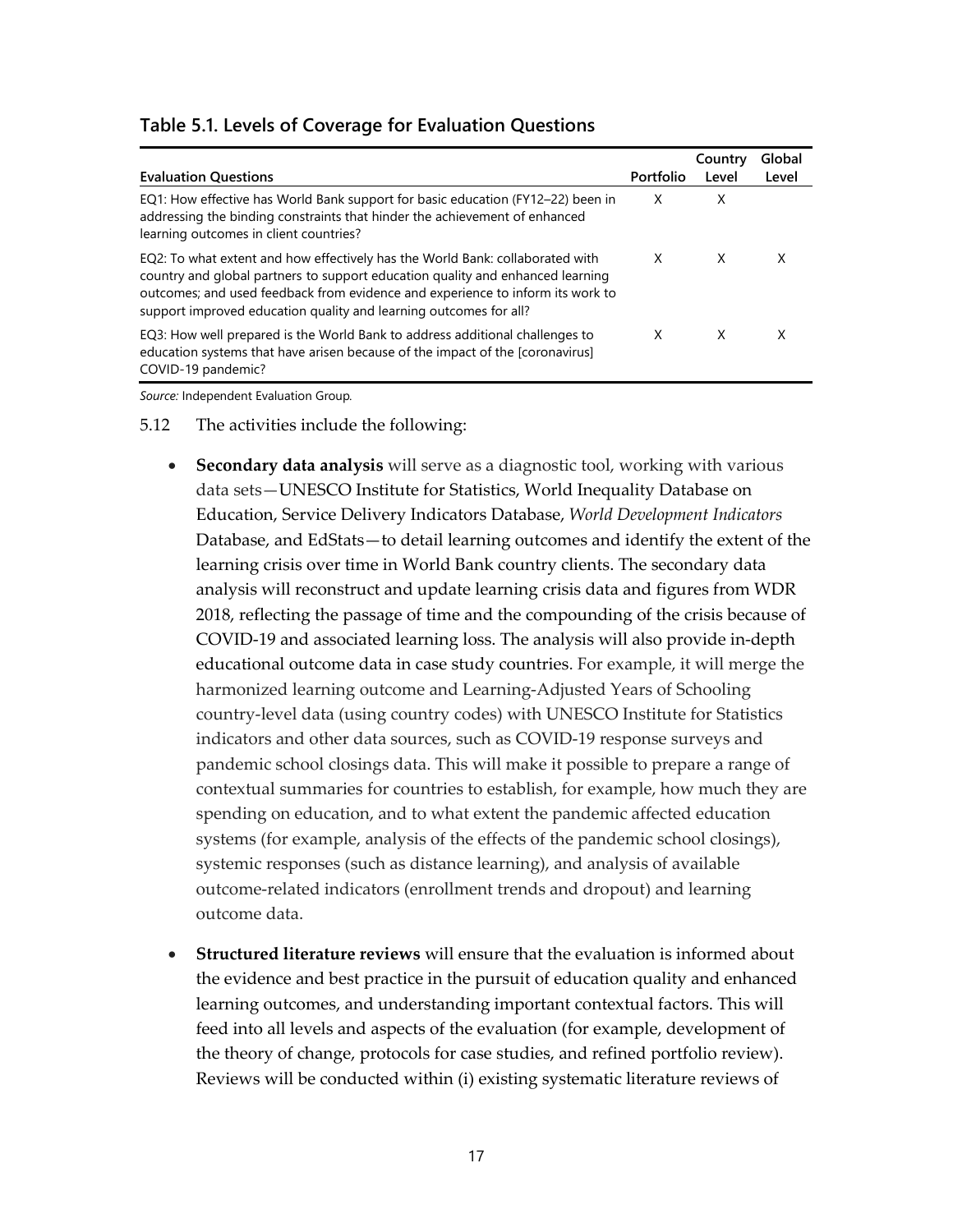impact evaluations and qualitative studies associated with the review; (ii) a purposively selected sample of World Bank regional and global ASA; and (iii) literature on education quality and learning outcomes produced by think tanks, CSOs, and others. A literature review will also seek to discern how the pandemic may be exacerbating an already challenging situation (for example, with reference to learning loss, mitigation strategies, long-term impacts, and nonlearning impacts like socioemotional effects) not only in very vulnerable countries but also in countries that may have been performing relatively well before the pandemic. An additional literature review will seek to identify lessons that can be learned from comprehensive approaches to addressing low learning levels with structured pedagogy (such as Tusome in Kenya) and Teaching at the Right Level (such as Pratham-ACER in India).

- **Portfolio review and analysis**: The team will conduct a refined portfolio review and analysis based on key concepts emerging from the knowledge generated in Phase 1 of the evaluation. Because the portfolio includes Global Partnership for Education operations implemented by the World Bank, and the policies and institutional arrangements of the two differ, separate analyses will be done for each set of operations. See appendix B for a description of the selection process to identify lending and ASA for the basic education portfolio and breakdown.
- **Case studies** of World Bank support for enhanced quality in basic education systems in country clients will be based on multiple sources of evidence. For example, the team will review strategic documents relevant to the education sector—country strategy documents, country-level knowledge products, evaluations, and data—to learn how and to what extent the World Bank has supported the achievement of education quality and learning outcomes. The team will interview relevant national stakeholders and key development partners. To inform the case studies, the team will undertake online semistructured interviews with key informants (national stakeholders, World Bank staff, and key development partners) and use the interviews to collect information and documentation that will be used for triangulation of findings from other sources.
- **Remote workshops with TTLs** will be undertaken both before and after country case studies. A workshop preceding the case studies will be designed to ensure that the team is fully apprised of how TTLs have engaged with strengthening education systems and supporting education quality and learning outcomes throughout the evaluation period, and how the World Bank has responded to the challenges posed by COVID-19. The team will use knowledge generated during Phase 1 and tacit knowledge of TTLs to develop indicators to measure education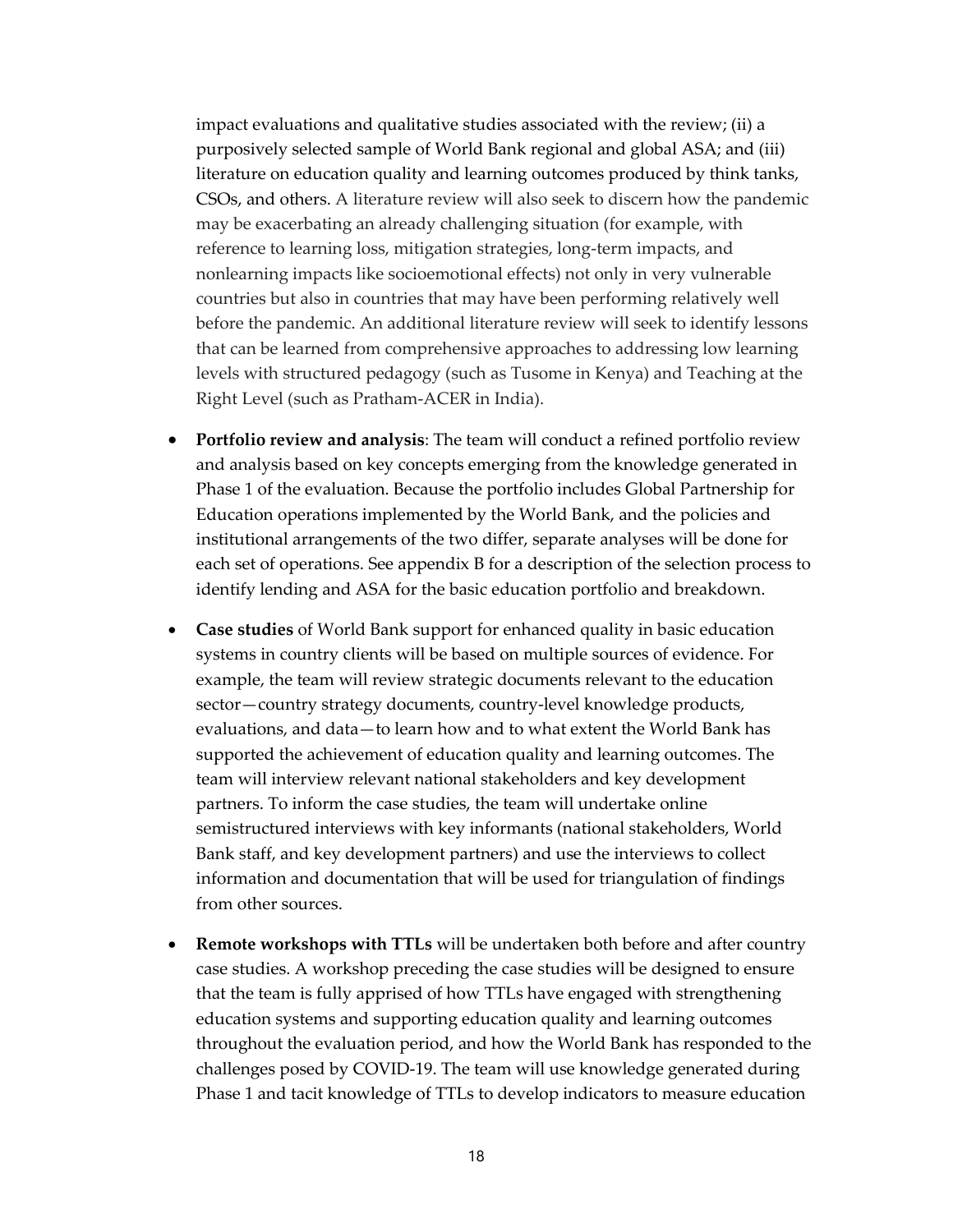system improvement. Workshops after the analysis of case study findings will be designed to validate and nuance case study findings.

### **Case Study Selection Criteria**

5.13 IEG will undertake nine case studies. Box 5.1 details the criteria used to select the cases. IEG will gather feedback from the Education GP regarding the specific cases to select but will ensure that the cases are selected from among diverse country types, permitting comparison of findings. The criteria ensure selection of both successful and less successful cases. Appendix C elaborates on the approach and selection criteria.

### **Box 5.1. Case Study Selection Criteria**

Span and type of current engagement

- Independent Evaluation Group will select eight cases in countries in which the World Bank has supported at least two financial operations and at least two advisory services and analytics products during the period evaluated.
- The cases will include at least one country in which the World Bank has supported at least three advisory services and analytics but no financial operations during the period evaluated. This will ensure that the evaluation covers instances where the World Bank may be using evidence to support policy and system change and reform in the absence of direct investment.

Country typology: varying capacity and varying system efficiency

• Independent Evaluation Group grouped countries meeting the engagement criteria into country capacity types: low institutional capacity, moderate institutional capacity, and high institutional capacity. Fragile and conflict-affected situation countries are present among each of the capacity types. The secondary data analysis grouped these countries further by levels of system efficiency: low, average, and high, based in relation to spending per pupil and results attained. See appendix C for more details and a list of countries.

*Source:* Independent Evaluation Group.

### **Limitations**

5.14 The evaluation has several limitations. The evaluation team recognizes that case study findings may not be generalizable because findings may be contextual. The team will mitigate this challenge by triangulating findings with global knowledge and evidence. The team will also apply robust case selection criteria to create a typology that identifies comparable cases and avoids selecting unique cases. To ensure the collection of comparable data, the team will develop and implement case studies with a common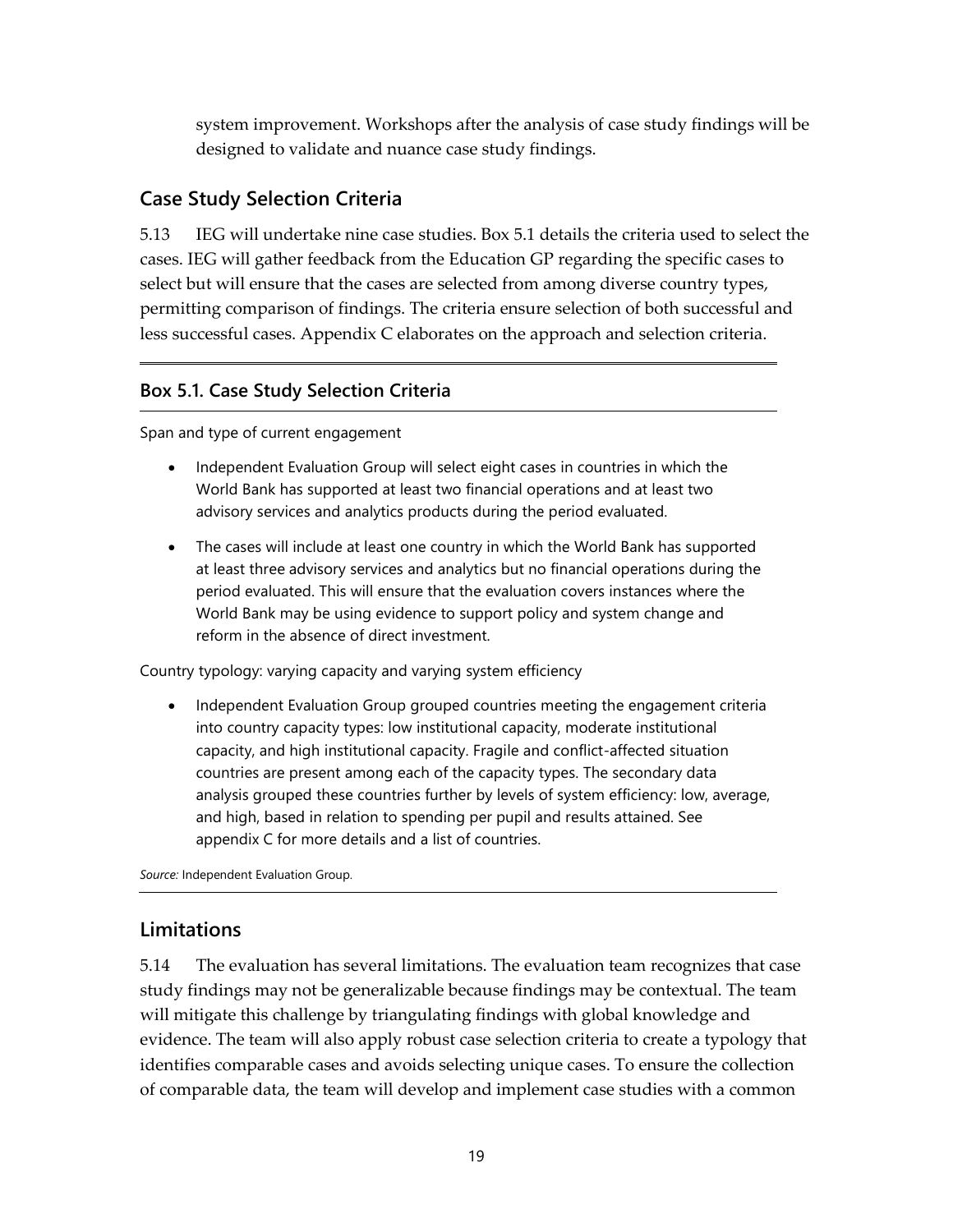protocol. The TTL workshops and interviews will examine the question of generalizability.

5.15 **Limitations posed by data quality and availability.** The team is also expecting to encounter low quality or limited availability of data in some countries (for example, in FCV countries or those with low institutional capacity), which may limit the specificity and precision of the analysis. Mitigation strategies include ensuring that data collection is context driven, collaboration with experienced local consultants to facilitate data collection (to include help with identification of key nongovernmental stakeholders), working closely with the Country Management Units and leveraging the support of the Education GP in that regard, engaging with as many relevant stakeholders as possible to ensure as broad a perspective as possible, and working with and analyzing existing (secondary) data sets to ensure robust coverage of any quantitative data available.

5.16 **Limitations posed by remote qualitative data collection.** IEG will consider mission travel on a case-by-case basis, thus may result in a mix of mission and remote data collection from case studies. Travel restrictions imposed because of the pandemic may prevent the Washington, DC–based team from conducting country visits, at least in some instances. Where this is the case, it will inhibit face-to-face engagement with stakeholders and may limit the quality of qualitative data collected. To mitigate this risk, the team will work closely with the Education GP and the Country Management Unit in each of the countries selected to engage an experienced local consultant to ensure that the team gets to interact, though remotely, with key stakeholders. The team also proposes to explore the possibility of using different methods of consultation tailored to each context, including the use of instant messages or virtual chatbots, mobile surveys, or digital elicitation. Table 5.2 summarizes how these instruments can vary depending on the level of synchronicity, number of individuals, type or means of communication, and virtual platform. The team will use this framework to adjust the methodology according to country conditions and to the profile and preferences of stakeholder groups.

| Remote<br>data                                 |           | Synchronicity    |                | Number of<br>individuals |             | Type of<br>communication |   |                   | Communication plaforms |                     |      |
|------------------------------------------------|-----------|------------------|----------------|--------------------------|-------------|--------------------------|---|-------------------|------------------------|---------------------|------|
| collection<br>methods                          | Real time | Asynchro<br>nous | Individ<br>ual | Group                    | Writin<br>q |                          |   | Audio Video Phone | Facebo<br>οk           | <b>Whats</b><br>App | Zoom |
| Audiovisual<br>interviews                      | x         |                  | X              | x                        |             | X                        | X | X                 | X                      | X                   | X    |
| Chatbot<br>interviews/<br>instant<br>messaging | x         | X                | X              | Х                        | X           | $\mathsf{x}$             | X |                   | X                      | x                   |      |
| Mobile surveys                                 |           | X                | X              |                          | x           |                          |   | X                 |                        |                     |      |

### **Table 5.2. Variations in Methods for Remote Data Collection**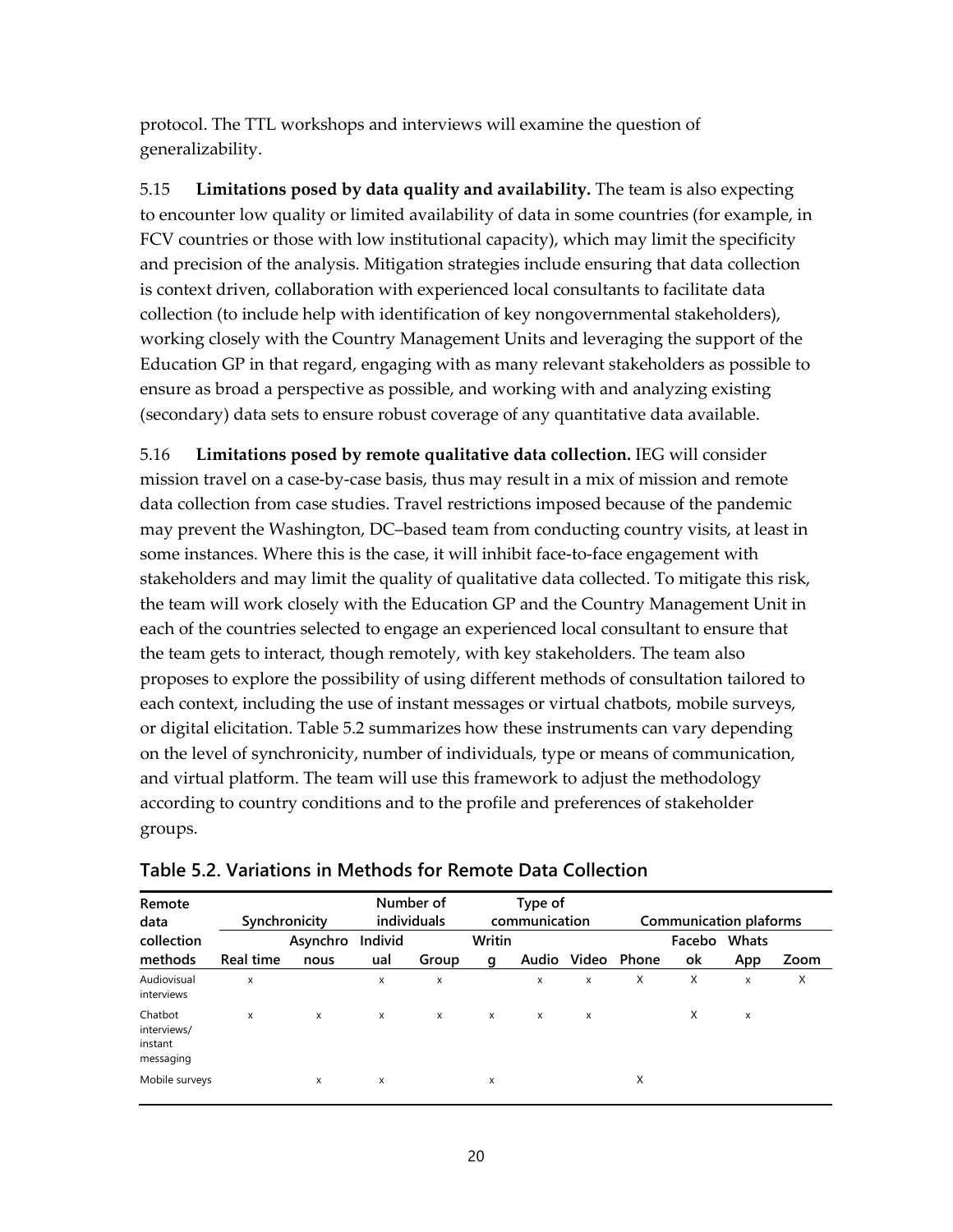| Remote<br>data            |           | Synchronicity |         | Number of<br>individuals |        | Type of<br>communication |             |       | <b>Communication plaforms</b> |     |      |
|---------------------------|-----------|---------------|---------|--------------------------|--------|--------------------------|-------------|-------|-------------------------------|-----|------|
| collection                |           | Asynchro      | Individ |                          | Writin |                          |             |       | Facebo Whats                  |     |      |
| methods                   | Real time | nous          | ual     | Group                    | a      |                          | Audio Video | Phone | ok                            | App | Zoom |
| Digital<br>elicitation/   |           | X             | x       | x                        | x      | x                        | x           | x     | X                             | x   |      |
| journaling/<br>Photovoice |           |               |         |                          |        |                          |             |       |                               |     |      |

*Source:* Independent Evaluation Group.

5.17 **Limitations due to structural choices.** Some structural evaluation choices have a bearing on the nature of this evaluation. First, COVID-19 has disrupted operations and in-person learning. Schools remain closed or partially open in some countries. Although this may appear as a limiting factor for the evaluation, IEG interprets it as an opportunity. The evaluation will provide learning that can help foster adaptability and resilience in the World Bank's approach. Because the evaluation focuses on systems, it will not seek to engage with students who are the beneficiaries of education, and it will engage with teachers only through representative organizations such as trade unions. This approach allows for a focused effort designed to provide systems learning that can benefit World Bank engagement to improve outcomes for beneficiaries. Second, the evaluation scope does not include early childhood development, which is intrinsically needed for the learning process. IEG recognizes, as per management comments on the draft Approach Paper and its own evaluation of early childhood development (2015), that disparities in student readiness to learn once they reach primary education is an important dimension of learning poverty that requires early childhood education, nutrition, early stimulation, and parenting support. The World Bank and its partners are engaged in a continuum of interrelated support at this critical stage of life that the evaluation will not examine. However, focusing the evaluation's scope on basic education (primary and lower secondary) is necessary for the evaluation to examine deeply the basic education systems in various contexts to ensure robust findings. Given the breadth of the evaluation coverage (the entire effective period of the current World Bank education strategy and the many modalities adopted to implement that strategy), the depth of findings would be jeopardized by also assessing systems supporting early nutrition, early education, and parenting and stimulation, which cut across multiple sectors. All of these limitations will be acknowledged in the evaluation report.

### **6. Quality Assurance Process**

6.1 The evaluation will be subject to a rigorous quality assurance process. This Approach Paper will undergo IEG's standard internal review process and be peer reviewed by three international experts: Barbara Bruns: adjunct professor, Global Human Development, Georgetown University, and research fellow at Center for Global Development; Michelle Kaffenberger: research fellow, Research on Improving Systems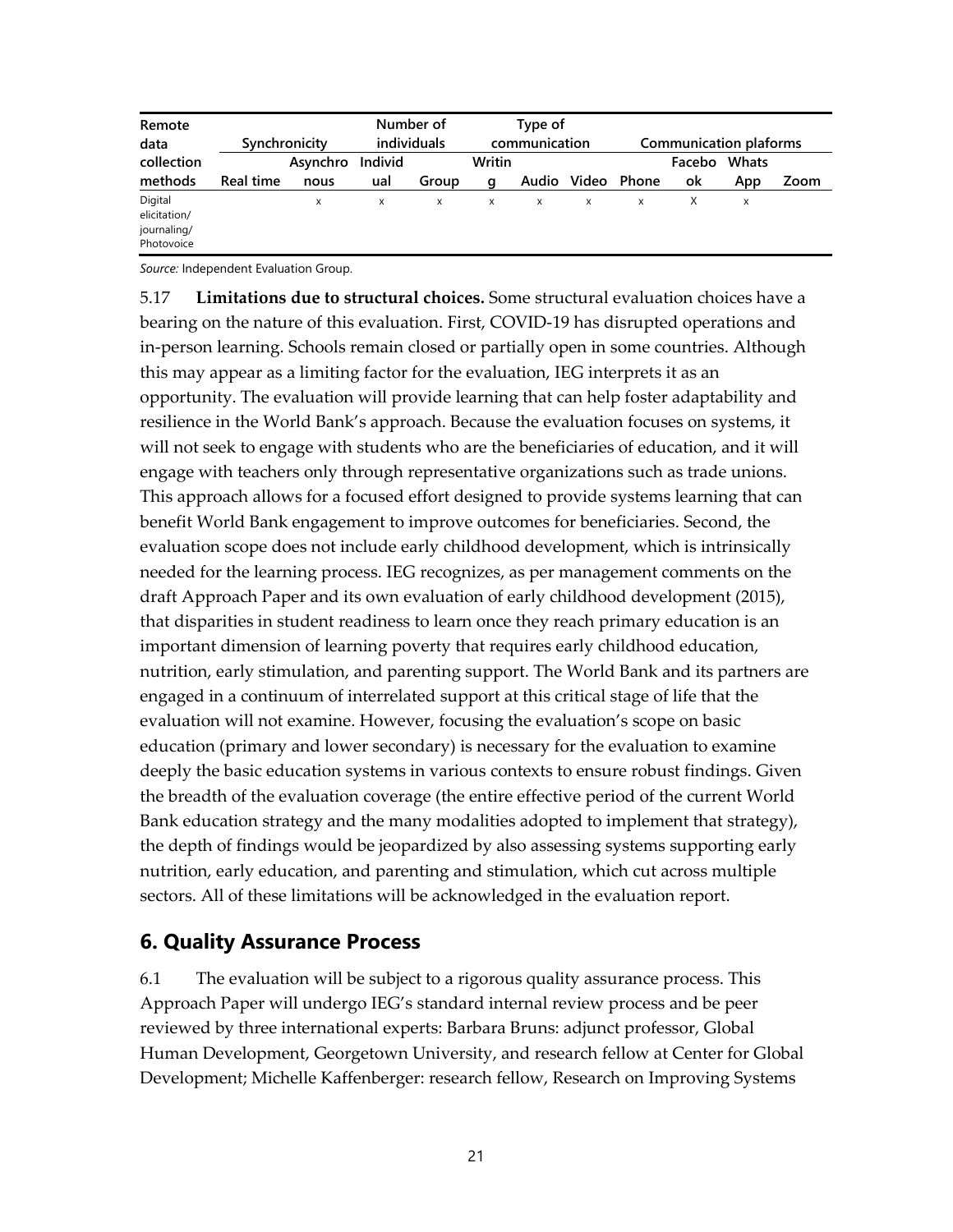of Education Program; and Paula Malan: senior adviser, Development Policy (Education), Ministry of Foreign Affairs, Finland.

6.2 The detailed methodology will be assessed further and finalized in consultation with IEG's evaluation methods team. The evaluation team will also maintain close contact with IEG's methods team regarding ongoing progress and any issues that may arise.

## **7. Engagement and Dissemination**

7.1 The evaluation team has and will continue to pursue close engagement with the Education GP and other key stakeholders throughout the evaluation process. IEG met with senior management and key staff in the Education GP to ensure this evaluation's relevance and utility. IEG will maintain that close contact throughout the evaluation. During Phase 1, this will involve virtual workshops with TTLs who will contribute to the development of the protocol for country case studies. During Phase 3, IEG will implement additional workshops with TTLs to validate findings for the triangulation and generalization of findings.

7.2 The collaboration with the Education GP will support the selection of case studies and the identification of key informants, government representatives, CSOs, and main stakeholders, and it will provide an opportunity to exchange data and information. Finally, the evaluation team anticipates strong interest from external stakeholders—in particular, ministries of education, CSOs, other development partners, academics, and other researchers—because the evaluation will provide insights into system-level issues that need to be addressed to improve learning outcomes.

7.3 This evaluation's main output will be a report that presents relevant findings and lessons. IEG will design an evaluation outreach strategy for both internal and external audiences. In addition to the final report, the team will develop an outreach plan in collaboration with the IEG communications team.

## **8. Resources**

8.1 The team members for the evaluation offer expertise in education, methods, and secondary data analysis, and experience with issues related to disability, education systems, and gender. The team consists of Susan Ann Caceres (task team leader), Mariana Branco, Jeffrey Marshall, Xiaoxiao Peng, Anthony Martin Tyrrell, Denise Vaillancourt, and Disha Zaidi. Other members will be added to the team, including local consultants to undertake country case studies. The budget for the evaluation is \$800,000. The evaluation report will be finalized in the fourth quarter of FY23.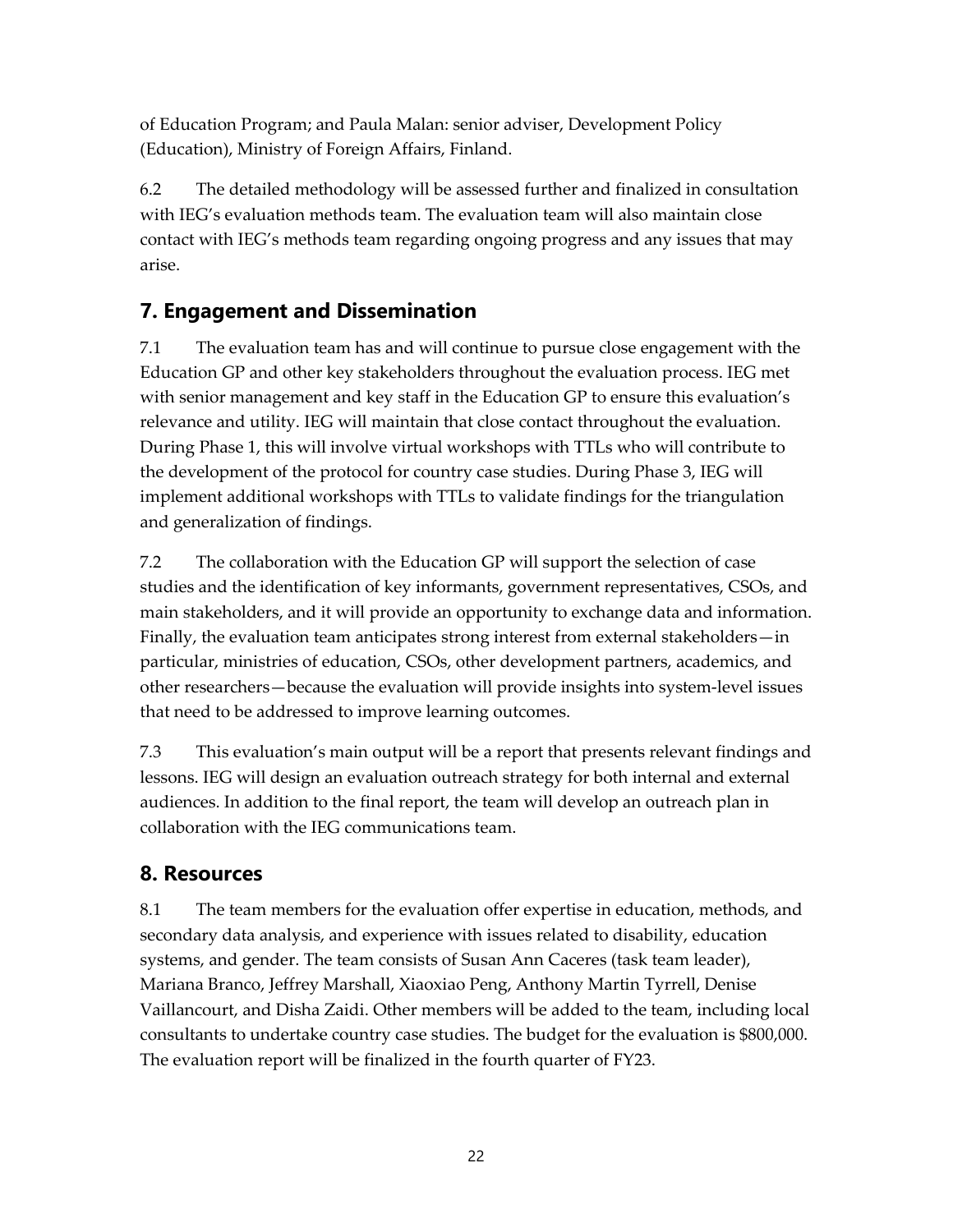8.2 Estelle Raimondo will provide methodological advice and guidance. Yezena Yimer will provide administrative support. The work will be conducted under the guidance of Galina Sotirova (manager, Corporate and Human Development), Oscar Calvo-Gonzalez (director, Human Development and Economic Management), and Alison Evans (Director-General, Evaluation).

<span id="page-22-1"></span><sup>2</sup> Specifically, Millennium Development Goal 2, Target 2a states: Ensure that, by 2015, children everywhere, boys and girls alike, will be able to complete a full course of primary schooling. For more information, visit https://www.un.org/millenniumgoals/education.shtml.

<span id="page-22-2"></span><sup>3</sup> Systems Approach for Better Education Results (SABER) initially focused on assessing how well a country's education policies and institutions aligned with its education goals, and benchmarked these policies against global evidence of what works to improve learning. Later SABER began developing a framework for measuring and analyzing service delivery at the school level. SABER 2.0 moved on to measuring learning and its drivers with a view to meeting growing demand for comprehensive, streamlined, and cost-effective instruments that build on the existing SABER tools to measure the drivers of learning, and that can be scaled up to all countries to better identify binding constraints to improving learning, guide policy decisions, and monitor progress on policy efforts to address them.

<span id="page-22-3"></span><sup>4</sup> The Accelerator Program recognizes and supports cohorts of governments that exhibit the crucial ingredients needed to fight learning poverty. The program was launched in late 2020 by the World Bank and UNICEF, in partnership with the Bill & Melinda Gates Foundation, UK's Foreign, Commonwealth & Development Office (FCDO), UNESCO's Institute of Statistics, and USAID. The initial cohort of Accelerators includes Brazil (state of Ceará), Ecuador, Kenya, Morocco, Mozambique, Niger, Nigeria (Edo State), Pakistan, Rwanda, and Sierra Leone.

<span id="page-22-4"></span><sup>5</sup> This includes 206 parent projects and 45 additional financing projects.

<span id="page-22-5"></span><sup>6</sup> Basic education consists of educational activities at both primary (United Nations Educational, Scientific, and Cultural Organization Institute for Statistics level 1) and lower secondary education (level 2) that are designed to meet basic learning needs as defined in the World Declaration on Education for All (adopted by the World Conference on Education for All in Jomtien, Thailand, in March 1990).

<span id="page-22-0"></span><sup>1</sup> Soliván and Winthrop (2014) also note that UNESCO (2014) rightly identifies teachers as the most important schooling factor; however, they comment that the four recommendations regarding teachers—attracting good quality teachers, improving teacher education, ensuring that the most disadvantaged students have the best teachers, and retaining good teachers with incentives—are not new ideas, and that the persistent issue has been failure to implement such recommendations at scale. The reference to Dakar is to the World Education Forum 2000 held there, which reaffirmed that all children have the human right to benefit from an education that will meet their basic learning needs in the best and fullest sense of the term.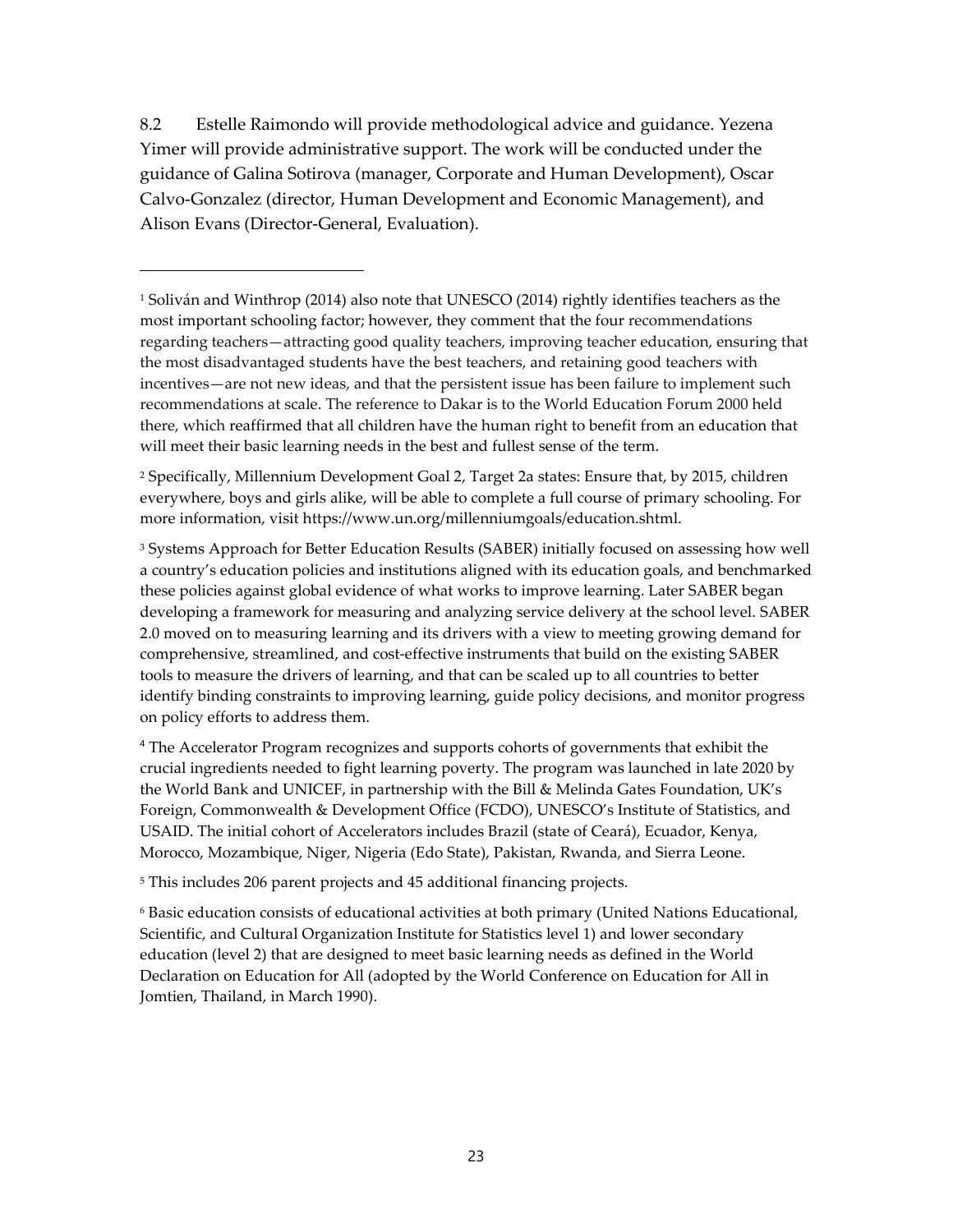<span id="page-23-0"></span><sup>7</sup> Within this paradigm, the need to improve the quality of learning assessment systems and the availability of reliable learning assessment data to signal or monitor changes in the learning crisis and learning outcomes is clearly of high importance.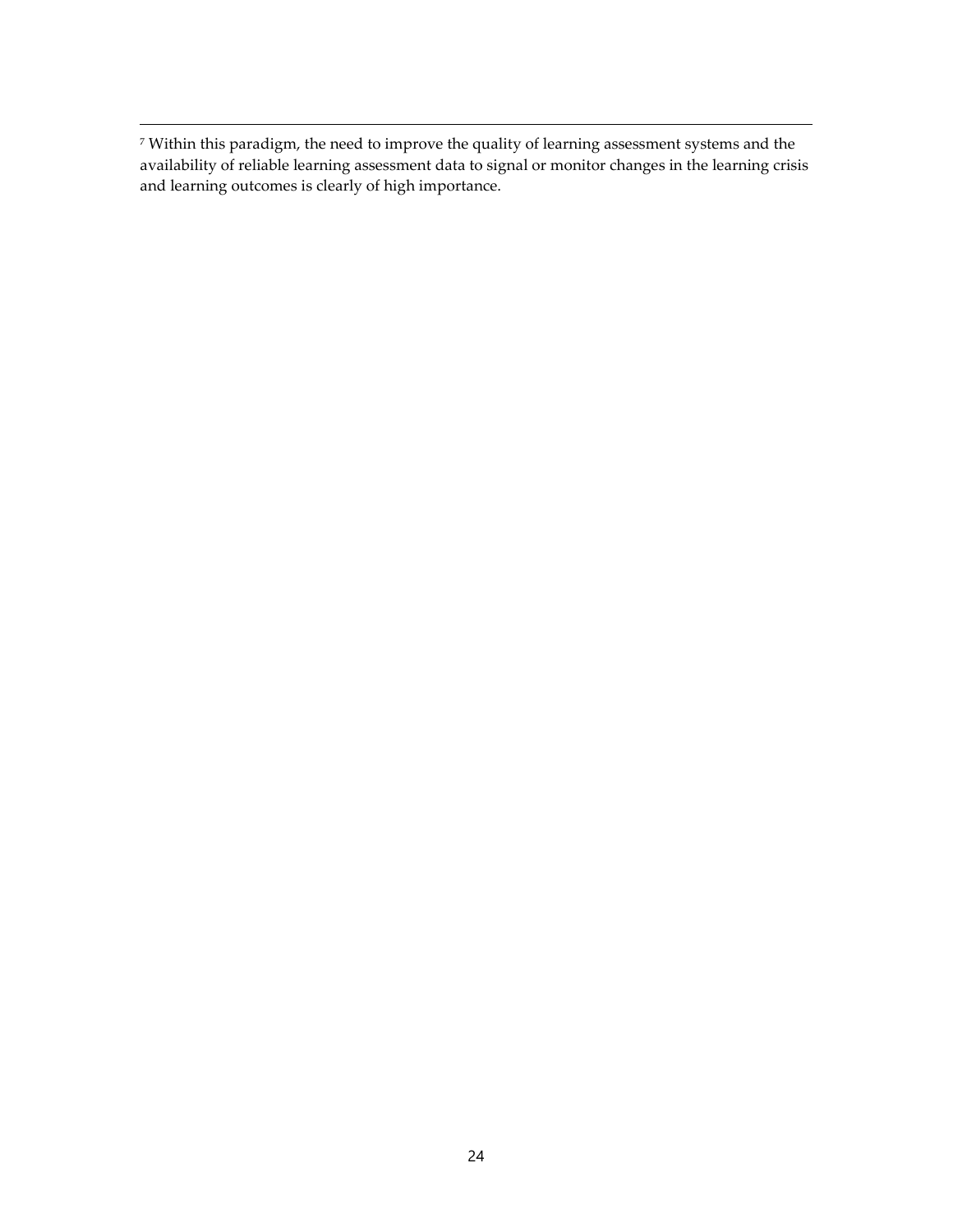### **Bibliography**

- Abdul-Hamid, Husein, Namrata Saraogi, and Sarah Mintz. 2017. *Lessons Learned from World Bank Education Management Information System Operations: Portfolio Review, 1998–2014.*  Washington, DC: World Bank.
- Adelman, Melissa, and Renata Lemos. 2021. *Managing for Learning: Measuring and Strengthening Education Management in Latin America and the Caribbean*. Washington, DC: World Bank.
- Azevedo, Joao Pedro. 2020. "Learning Poverty: Measures and Simulations." Policy Research Working Paper 9446, World Bank, Washington, DC.
- Barrett, Peter, Alberto Treves, Tigran Shmis, Diego Ambasz, and Maria Ustinova. 2019. *The Impact of School Infrastructure on Learning: A Synthesis of the Evidence*. Washington, DC: World Bank.
- Datta, Lois-ellin. 1997. "Multimethod Evaluations: Using Case Studies Together with Other Methods." In *Evaluation for the 21st Century: A Handbook,* edited by Eleanor Chelimsky and William R. Shadish, 344–59). Thousand Oaks, CA: Sage Publications, Inc.
- Haddad, Wadi D., Martin Carnoy, Rosemary Rinaldi, and Omporn Regel. 1990. *Education and Development: Evidence for New Priorities*. Washington, DC: World Bank.
- Hesse-Biber, Sharlene, and R. Burke Johnson, eds. 2015. *The Oxford Handbook of Multimethod and Mixed Methods Research Inquiry*. New York: Oxford University Press.
- Patton, Michael Quinn. 2015. *Qualitative Research and Evaluation Methods,* 4th ed. Thousand Oaks, CA: Sage Publications, Inc.
- Soliván, Maribel, and Rebecca Winthrop. 2014. "Stealing from the Future: The Urgency of the Global Learning Crisis." *Education Plus Development* (blog), February 14, 2014. https://www.brookings.edu/blog/education-plus-development/2014/02/14/stealing-fromthe-future-the-urgency-of-the-global-learning-crisis/.
- Thorn, William, and Stéphan Vincent-Lancrin. 2021. *Schooling during a Pandemic: The Experience and Outcomes of Schoolchildren during the First Round of COVID-19 Lockdowns*. Paris: OECD Publishing.
- United Nations Educational, Scientific, and Cultural Organization (UNESCO). 2014. *Education for All Global Monitoring Report: Teaching and Learning: Achieving Quality for All.* Paris: UNESCO.
- UNESCO Institute for Statistics (UIS). 2012. *International Standard Classification of Education: ISCED 2011*. Montreal: UNESCO Institute for Statistics.
- UNESCO Institute for Statistics (UIS). 2017. "More Than One-Half of Children and Adolescents Are Not Learning Worldwide." Fact Sheet 46, UNESCO Institute for Statistics, Montreal.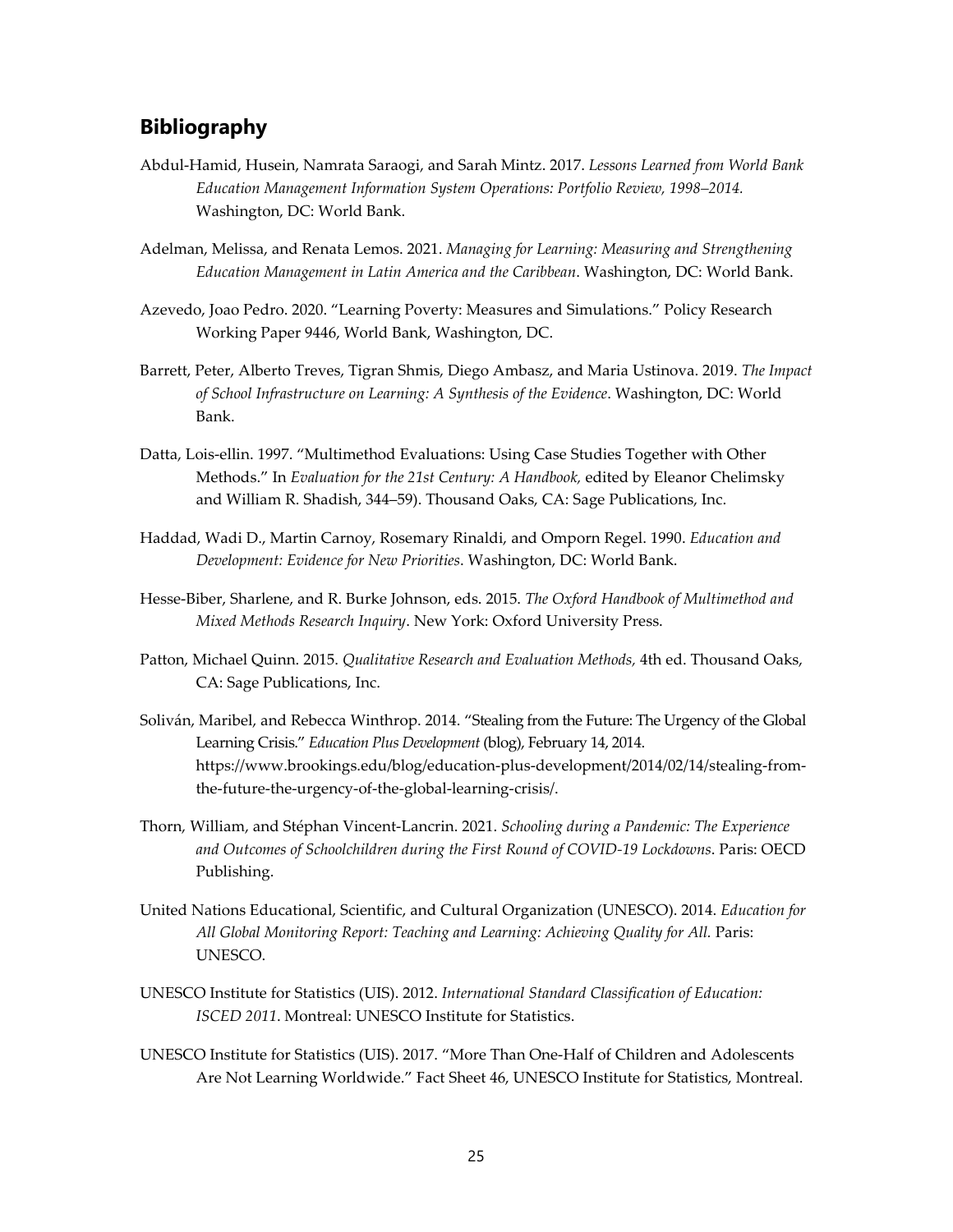UNESCO Institute for Statistics. 2019. "New Methodology Shows that 258 Million Children, Adolescents, and Youth Are Out of School." Fact Sheet 56, UNESCO Institute for Statistics, Montreal.

World Bank. 1999. *World Bank Education Sector Strategy.* Washington, DC: World Bank.

- World Bank. 2006. *From Schooling Access to Learning Outcomes: An Unfinished Agenda. An Evaluation of World Bank Support to Primary Education.* Independent Evaluation Group. Washington, DC: World Bank. https://ieg.worldbankgroup.org/sites/default/files/Data/reports/primary\_education\_evalu ation.pdf.
- World Bank. 2011. *Learning for All: Investing in People's Knowledge and Skills to Promote Development.* Washington, DC: World Bank.
- World Bank. 2013. *Responding to Global Public Bads: Learning from Evaluation of the World Bank Experience with Avian Influenza 2006–13*. Independent Evaluation Group. Washington, DC: World Bank. https://ieg.worldbankgroup.org/sites/default/files/Data/reports/avian\_flu1.pdf.
- World Bank. 2017. *Crisis Response and Resilience to Systemic Shocks: Lessons from IEG Evaluations*. Independent Evaluation Group. Washington, DC: World Bank. https://ieg.worldbankgroup.org/sites/default/files/Data/reports/building-resilience.pdf.
- World Bank. 2018. *World Development Report 2018: Learning to Realize Education's Promise.* Washington, DC: World Bank.
- World Bank. 2019a. *Ending Learning Poverty: What Will It Take?* Washington, DC: World Bank.
- World Bank. 2019b. *Selected Drivers of Education Quality: Pre-and In-Service Teacher Training*. Independent Evaluation Group. Washington, DC: World Bank. https://ieg.worldbankgroup.org/sites/default/files/Data/Evaluation/files/Drivers\_of\_Educ ation\_Quality.pdf.
- World Bank. 2020a. *The Human Capital Index 2020 Update: Human Capital in the Time of COVID-19.* Washington, DC: World Bank.
- World Bank. 2020b. *Realizing the Future of Learning: From Learning Poverty to Learning for Everyone, Everywhere*. Washington, DC: World Bank.
- Yardley, Lucy. 2008. "Demonstrating Validity in Qualitative Psychology." In *Qualitative Psychology: A Practical Guide to Research Methods,* 2nd Ed edited by Jonathan A. Smith, 235– 51. London: Sage Publications Ltd.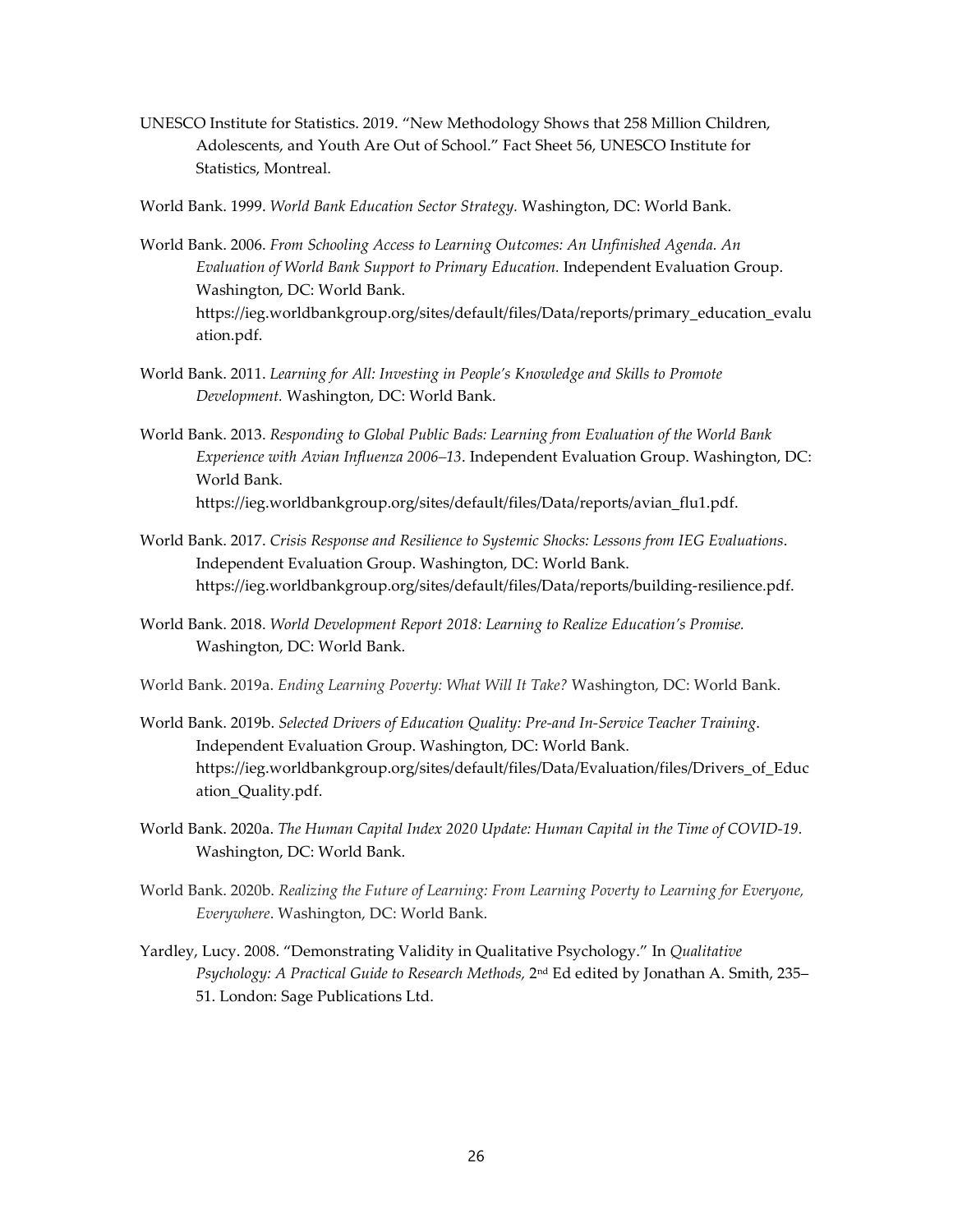# **Appendix A. Evaluation Methodology**

## **Table A.1. Evaluation Methodology**

| <b>Evaluation Questions</b>                                                                                                                                                                                                                                                                       | <b>Methods</b>                                                                                                                                                                                                                                                                                                                 | Sources of Information                                                                                                                                                                                                                                                                                                                                                                                                                                                                                                                                                                                                                                                                                                                                                                                                              |
|---------------------------------------------------------------------------------------------------------------------------------------------------------------------------------------------------------------------------------------------------------------------------------------------------|--------------------------------------------------------------------------------------------------------------------------------------------------------------------------------------------------------------------------------------------------------------------------------------------------------------------------------|-------------------------------------------------------------------------------------------------------------------------------------------------------------------------------------------------------------------------------------------------------------------------------------------------------------------------------------------------------------------------------------------------------------------------------------------------------------------------------------------------------------------------------------------------------------------------------------------------------------------------------------------------------------------------------------------------------------------------------------------------------------------------------------------------------------------------------------|
| has World Bank support for basic<br>education contributed to the<br>achievement of enhanced learning<br>outcomes since the Learning for All<br>strategy, and what can be learned<br>from those efforts to inform support<br>to the learning recovery from the<br>[coronavirus] COVID-19 pandemic? |                                                                                                                                                                                                                                                                                                                                | Overarching evaluation question: How To answer the overarching question, the team will compare and align findings from the multiple sources of evidence that will be<br>generated in responding to the subquestions with the concepts within the theory of change that will be developed during Phase 1<br>of the evaluation. The planned data collection and analysis for every source of evidence will be driven by common evaluation<br>questions and protocols. The team will implement data analysis in a cohesive manner that triangulates the sources of evidence,<br>rather than independent inquiries of each source. In this manner, the evaluation can arrive at general findings and conclusions<br>regarding the issues posed by the evaluation questions or contained within the key aspects of the theory of change. |
| EQ1. How effective has World Bank<br>support for basic education (FY12-22)<br>been in addressing the binding<br>constraints that hinder the<br>achievement of enhanced learning<br>outcomes in client countries?                                                                                  | (i) Review of World Bank operational planning,<br>knowledge products, and knowledge initiatives<br>related to, for example, education quality, learning<br>outcomes, the learning crisis/learning poverty.                                                                                                                     | (i) World Bank operational planning and knowledge products retrieved from<br>the Open Knowledge Repository, ImageBank, and other World Bank<br>repositories and supported websites.                                                                                                                                                                                                                                                                                                                                                                                                                                                                                                                                                                                                                                                 |
|                                                                                                                                                                                                                                                                                                   | (ii) Review of knowledge products and initiatives on<br>education quality, learning outcomes, and the<br>learning crisis/learning poverty produced by key<br>actors other than the World Bank to reflect on pros<br>and cons of how the World Bank has sought to<br>address the crisis in learning.                            | (ii) Background papers will be produced based on broad internet searches<br>with keywords/terms (for example, education quality, learning outcomes,<br>learning crisis, and so on) and targeted searches via websites of key<br>organizations to include other multilateral actors (United Nations Educational,<br>Scientific, and Cultural Organization [UNESCO], United States Agency for<br>International Development, OECD, the European Union, other MDBs), and<br>global nongovernmental organizations (NGOs) and global think tanks.                                                                                                                                                                                                                                                                                         |
|                                                                                                                                                                                                                                                                                                   | (iii) Structured synthesis of existing literature<br>review(s) of the academic and impact evaluation<br>literature on what works (or not) to enhance learning<br>outcomes-what types and combinations of<br>interventions work to enhance learning outcomes,<br>what lessons can be learned in specific context, and<br>so on. | (iii) Documents retrieved from JSTOR, International Initiative for Impact<br>Evaluation, EconLit, GPE, Education Resources Information Center, British<br>Education Index, and other sources.                                                                                                                                                                                                                                                                                                                                                                                                                                                                                                                                                                                                                                       |
|                                                                                                                                                                                                                                                                                                   | (iv) Secondary data analysis to identify, for example,<br>the scale of the crisis in learning and relative<br>targeting of World Bank resources and attention.                                                                                                                                                                 | (iv) Data retrieved from various sources to include UNESCO Institute for<br>Statistics, World Inequality Database on Education, Service Delivery Indicators<br>database, World Development Indicators database, EdStats database.                                                                                                                                                                                                                                                                                                                                                                                                                                                                                                                                                                                                   |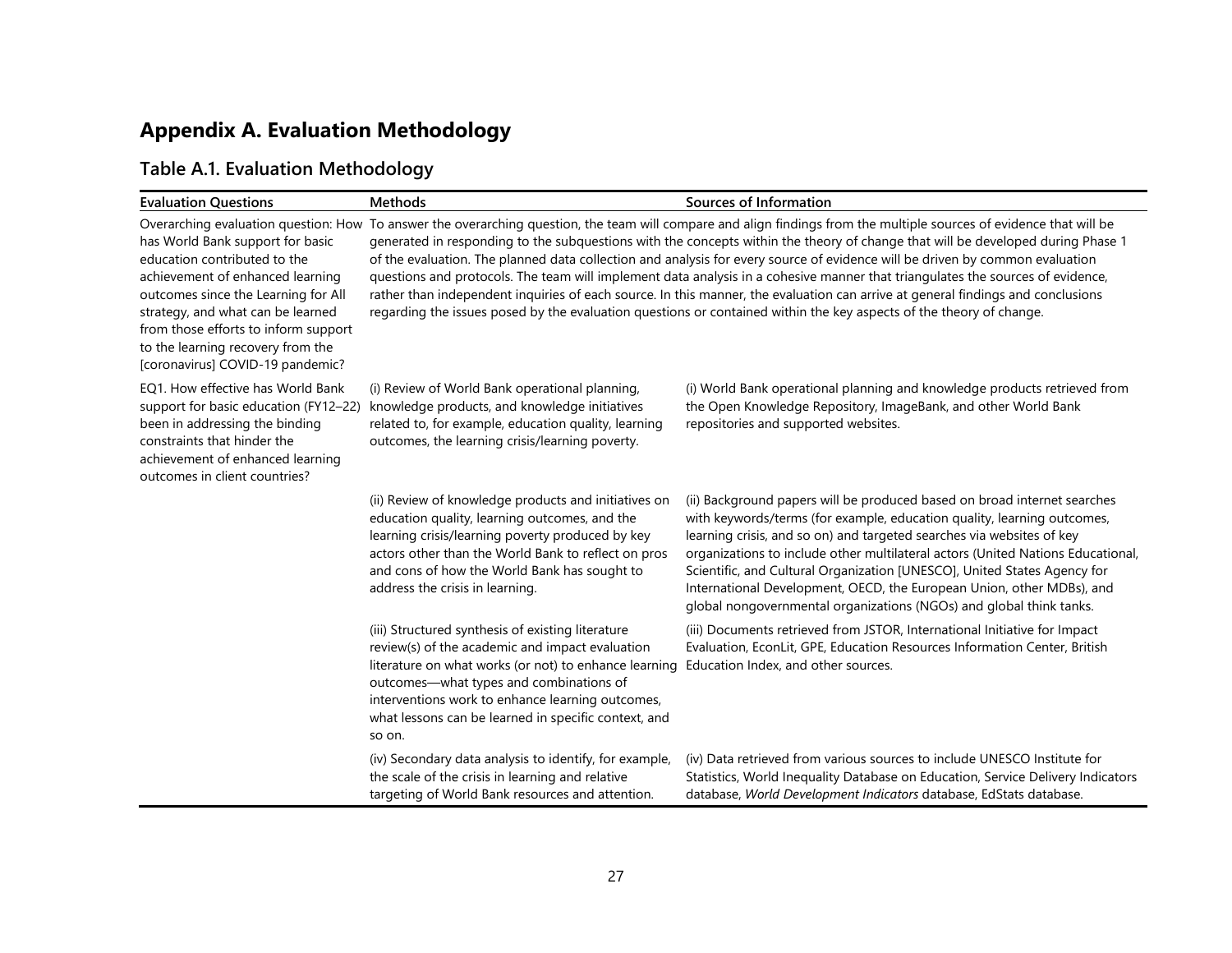| <b>Evaluation Questions</b>                                                                            | Methods                                                                                                                                                                                                                                                                                                                                                                                                                                                                                                                                                                                                                                                                                                                                                                   | Sources of Information                                                                                                                                                                                                                                                                                             |
|--------------------------------------------------------------------------------------------------------|---------------------------------------------------------------------------------------------------------------------------------------------------------------------------------------------------------------------------------------------------------------------------------------------------------------------------------------------------------------------------------------------------------------------------------------------------------------------------------------------------------------------------------------------------------------------------------------------------------------------------------------------------------------------------------------------------------------------------------------------------------------------------|--------------------------------------------------------------------------------------------------------------------------------------------------------------------------------------------------------------------------------------------------------------------------------------------------------------------|
|                                                                                                        | on the overall coherence of the approach.                                                                                                                                                                                                                                                                                                                                                                                                                                                                                                                                                                                                                                                                                                                                 | (v) Semistructured interviews to explore the rationale (v) Interviews with senior World Bank personnel in the Education Global<br>for the approach taken by the World Bank and views Practice and representatives of key institutions (for example, UNESCO and<br>OECD), other MDBs, NGOs, think tanks, academics. |
|                                                                                                        | (vi) Taking perspectives from education TTLs on the<br>World Bank's response to the learning crisis/learning<br>poverty and how this has influenced their approach<br>to operations, ASA, and engagement overall.                                                                                                                                                                                                                                                                                                                                                                                                                                                                                                                                                         | (vi) Virtual workshops with TTLs.                                                                                                                                                                                                                                                                                  |
|                                                                                                        | (vii) Case studies.                                                                                                                                                                                                                                                                                                                                                                                                                                                                                                                                                                                                                                                                                                                                                       | (vii) Case studies (as described under EQ2) will be conducted to review<br>broader World Bank support for basic education FY12-22.                                                                                                                                                                                 |
|                                                                                                        | (viii) Portfolio review and analysis: The selection<br>criteria and process for the portfolio review began<br>with the identification of active or closed lending and<br>ASA projects in the Education Global Practice<br>approved in or after 2012. Then the portfolio<br>excluded projects that focus on early childhood,<br>tertiary, vocational, or adult education, based on<br>project names, development objectives, and sector<br>coding. Additional financing projects without parent<br>projects identified in the same portfolio were also<br>excluded.                                                                                                                                                                                                        | (viii) Enterprise Data Catalog data sets: All Projects, Project Sector, Project<br>Theme.                                                                                                                                                                                                                          |
|                                                                                                        | A total of 813 relevant operations were identified,<br>consisting of 251 lending projects (206 parent<br>projects and 45 additional financing) and 562 ASA<br>projects. Excluding regional projects, the portfolio<br>covers 125 countries, 59 percent of which have both<br>lending and ASA projects. Within the portfolio, 120<br>projects are identified as relevant to COVID-19<br>response, including 80 lending and 40 ASA projects.<br>Projects focused primarily on basic education were<br>also flagged, including 169 basic education projects<br>(94 lending projects and 75 ASA projects). A protocol<br>for the initial expanded portfolio review and analysis<br>for the entire lending portfolio will be developed on<br>knowledge derived during Phase 1. |                                                                                                                                                                                                                                                                                                                    |
| EQ2: To what extent and how<br>effectively has the World Bank:<br>collaborated with country and global | (i) Review of World Bank operational planning,<br>knowledge products, and knowledge initiatives                                                                                                                                                                                                                                                                                                                                                                                                                                                                                                                                                                                                                                                                           | (i) World Bank operational planning and knowledge products retrieved from<br>the Open Knowledge Repository, ImageBank, and other World Bank<br>repositories and supported websites.                                                                                                                                |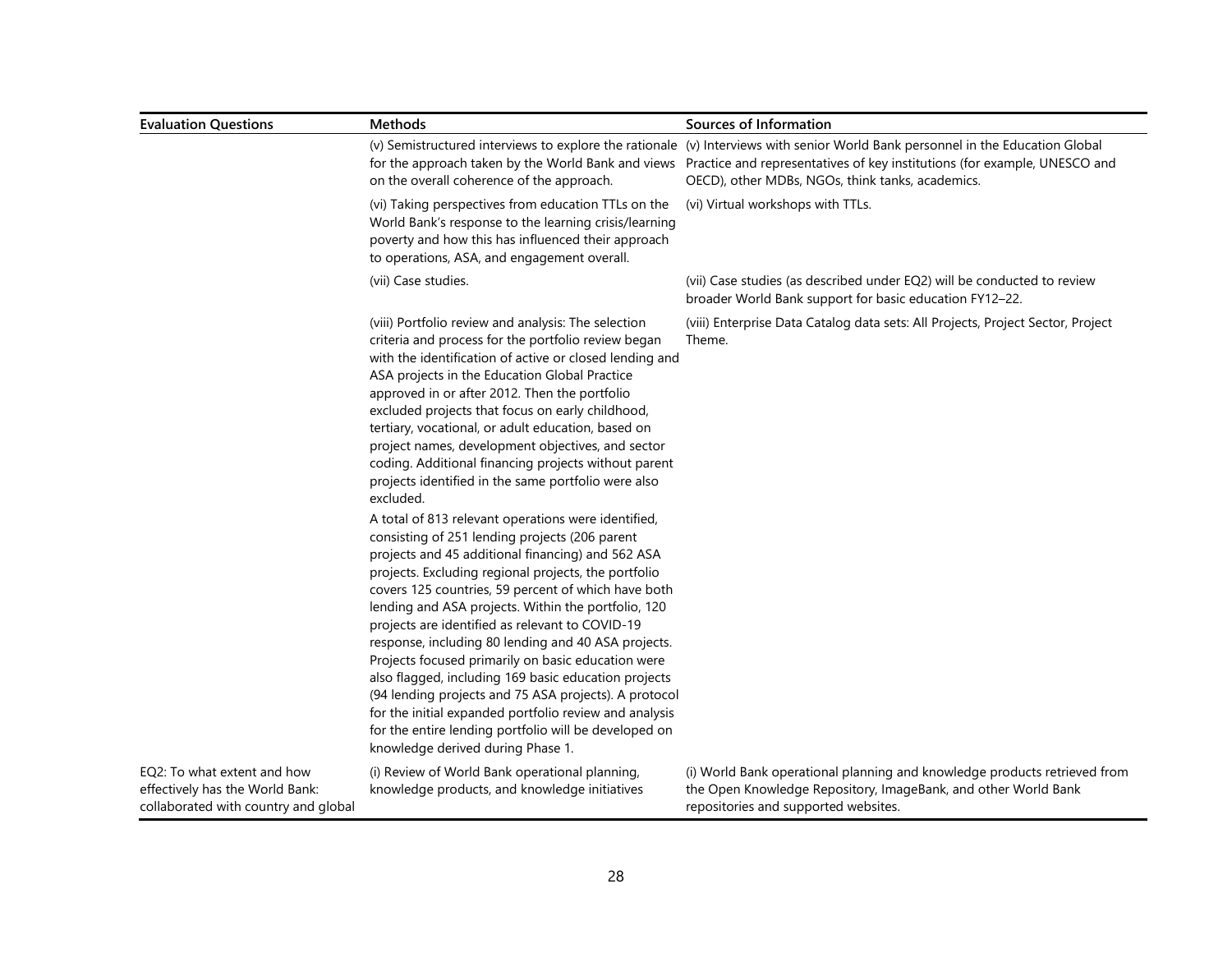| <b>Evaluation Questions</b>                                                                                                                                                                           | <b>Methods</b>                                                                                                                                                                                                                                                                                                                                                                                              | Sources of Information                                                                                                                                                                                                                                                                                                                                                                                                                                               |
|-------------------------------------------------------------------------------------------------------------------------------------------------------------------------------------------------------|-------------------------------------------------------------------------------------------------------------------------------------------------------------------------------------------------------------------------------------------------------------------------------------------------------------------------------------------------------------------------------------------------------------|----------------------------------------------------------------------------------------------------------------------------------------------------------------------------------------------------------------------------------------------------------------------------------------------------------------------------------------------------------------------------------------------------------------------------------------------------------------------|
| and enhanced learning outcomes; and learning outcomes.<br>used feedback from evidence and<br>experience to inform its work to<br>support improved education quality<br>and learning outcomes for all? | partners to support education quality related to, for example, education quality and                                                                                                                                                                                                                                                                                                                        |                                                                                                                                                                                                                                                                                                                                                                                                                                                                      |
|                                                                                                                                                                                                       | (ii) Review of knowledge products and initiatives on<br>education quality, learning outcomes, and the<br>learning crisis/learning poverty produced by key<br>actors other than the World Bank to reflect on<br>cutting-edge thinking and approaches to addressing<br>the crisis in learning and the extent to which such<br>thinking is present in how the World Bank has<br>sought to address that crisis. | (ii) Background papers will be produced based on broad internet searches<br>with keywords/terms (for example, education quality, learning outcomes,<br>learning crisis, and so on) and targeted search via websites of key<br>organizations to include, in the first instance, other multilateral actors<br>(UNESCO, United States Agency for International Development, OECD, the<br>European Union, other MDBs) and second, global NGOs and global think<br>tanks. |
|                                                                                                                                                                                                       | (iii) Structured synthesis of existing literature<br>review(s) of the academic and impact evaluation<br>literature on what works (or not) to enhance learning<br>outcomes-what types and combinations of<br>interventions works to enhance learning outcomes,<br>what lessons can be learned, and so on.                                                                                                    | (iii) Documents retrieved from JSTOR, International Initiative for Impact<br>Evaluation, EconLit, GPE, Education Resources Information Center, British<br>Education Index, and other sources.                                                                                                                                                                                                                                                                        |
|                                                                                                                                                                                                       | (iv) Semistructured interviews to explore the<br>rationale for the approach taken by the World Bank<br>and views on the overall coherence of the approach.                                                                                                                                                                                                                                                  | (iv) Interviews with senior World Bank personnel in the Education Global<br>Practice and representatives of key institutions (for example, UNESCO and<br>OECD), other MDBs, NGOs, think tanks, academics.                                                                                                                                                                                                                                                            |
|                                                                                                                                                                                                       | (v) Taking perspectives from Education TTLs on the<br>World Bank's response to improve learning and<br>address the learning crisis/learning poverty and how<br>this has influenced their approach to operations,<br>ASA, and engagement overall.                                                                                                                                                            | (v) Virtual workshops with TTLs.                                                                                                                                                                                                                                                                                                                                                                                                                                     |
|                                                                                                                                                                                                       | (vi) Portfolio review and analysis: A protocol for the<br>portfolio review and analysis for the entire lending<br>portfolio will be developed based on knowledge<br>generated in Phase 1.                                                                                                                                                                                                                   | (vi) Enterprise Data Catalog data sets: All Projects, Project Sector, Project<br>Theme.                                                                                                                                                                                                                                                                                                                                                                              |
|                                                                                                                                                                                                       | (vii) Case studies.                                                                                                                                                                                                                                                                                                                                                                                         | (vii) Case studies will be conducted to consider World Bank support for basic<br>education FY12-22.                                                                                                                                                                                                                                                                                                                                                                  |
|                                                                                                                                                                                                       |                                                                                                                                                                                                                                                                                                                                                                                                             | Selection of cases is detailed in section 5 (box 1) of the Approach Paper. Each of the nine case studies will be undertaken as follows.                                                                                                                                                                                                                                                                                                                              |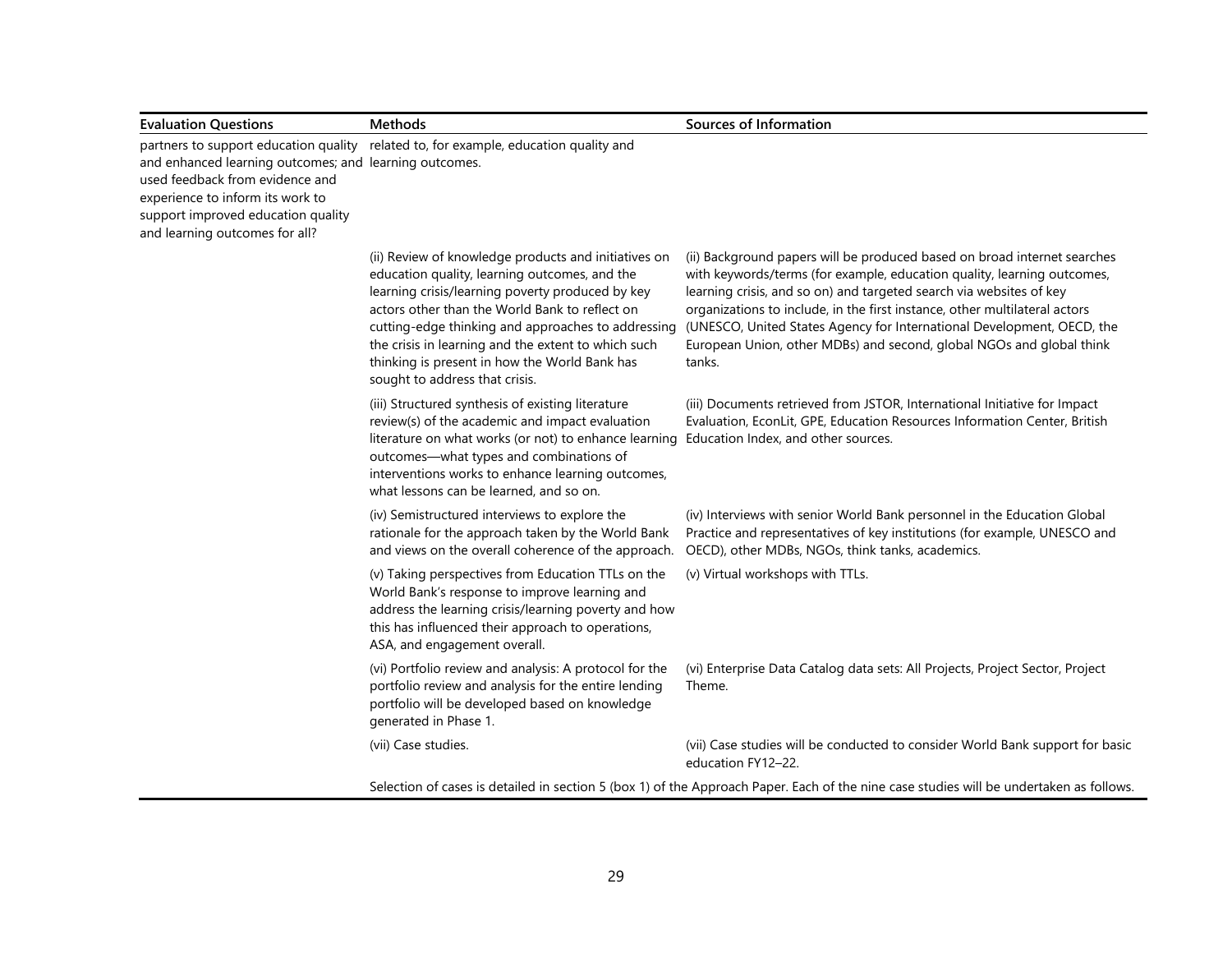| <b>Evaluation Questions</b> | <b>Methods</b>                                                                                                                                                                                                                                                                                                                                                                                                                                                                                                                                                                    | Sources of Information                                                                                                                                                                                                                                                                                                                                                             |
|-----------------------------|-----------------------------------------------------------------------------------------------------------------------------------------------------------------------------------------------------------------------------------------------------------------------------------------------------------------------------------------------------------------------------------------------------------------------------------------------------------------------------------------------------------------------------------------------------------------------------------|------------------------------------------------------------------------------------------------------------------------------------------------------------------------------------------------------------------------------------------------------------------------------------------------------------------------------------------------------------------------------------|
|                             | (a) Secondary data analysis to provide up-to-date<br>picture (data permitting) of current situation<br>regarding the crisis in learning at the country level<br>and available educational indicators and outcome<br>data.                                                                                                                                                                                                                                                                                                                                                         | (a) The secondary data analysis will draw on various international databases to<br>provide an up-to-date picture of learning poverty for each of the country<br>cases, to include detail on the effects of COVID-19 on the crisis in learning<br>and its broader impact on learning loss.                                                                                          |
|                             | (b) Review of country strategy documentation to<br>ascertain the relative strategic priority given to the<br>learning crisis/learning poverty.                                                                                                                                                                                                                                                                                                                                                                                                                                    | (b) National education/development strategies; World Bank country program<br>units, Systematic Country Diagnostics, and other strategic documentation.                                                                                                                                                                                                                             |
|                             | (c) Review of ASA for each country relating to the<br>education sector.                                                                                                                                                                                                                                                                                                                                                                                                                                                                                                           | (c) ASA retrieved from the Open Knowledge Repository, ImageBank, and as<br>referred by Country Management Unit personnel.                                                                                                                                                                                                                                                          |
|                             | (d) Review of operations for each country relating to<br>the education sector. In addition, to support the<br>generalizability of case study findings, additional<br>portfolio analysis (to include projects and ASA) will<br>be undertaken to determine the extent to which<br>findings about World Bank implementation in case<br>study countries also applies (or not) for country<br>types like those selected for study (for example, in<br>countries affected by fragility, conflict, and violence;<br>and in low, moderate, and high institutional capacity<br>countries). | (d) In-depth structured country portfolio review (Project Appraisal Documents,<br>Implementation Completion and Results Reports, Project Performance<br>Assessment Reports, Implementation Completion and Results Report Reviews,<br>impact and process-related evaluations, and any other relevant documents) of<br>World Bank education projects.                                |
|                             | (e) Peer reviewed literature (in English) on basic<br>education, literacy, and the crisis in education at<br>national level.                                                                                                                                                                                                                                                                                                                                                                                                                                                      | (e) As available and relevant for case studies.                                                                                                                                                                                                                                                                                                                                    |
|                             | (f) Review of other relevant literature produced by<br>development partners, NGOs, and think tanks.                                                                                                                                                                                                                                                                                                                                                                                                                                                                               | (f) Referral by interviewees and internet search with keywords (for example,<br>education, literacy, numeracy, learning crisis) associated with country name.                                                                                                                                                                                                                      |
|                             | (g) Review of relevant IEG evaluations.                                                                                                                                                                                                                                                                                                                                                                                                                                                                                                                                           | (g) IEG education-specific evaluations on, for example, education portfolio<br>review, drivers of quality education, and other IEG evaluations such as the<br>evaluation on World Bank convening power.                                                                                                                                                                            |
|                             | (h) Semistructured interviews and virtual workshops<br>with key government, World Bank, and other<br>informants.                                                                                                                                                                                                                                                                                                                                                                                                                                                                  | (h) Senior government officials responsible for the education sector; senior<br>management at the Country Management Unit, TTLs working in human<br>development sectors, and TTLs in other sectors where the country portfolio<br>review suggests a link with basic education; interviews with representatives of<br>other development partners, NGOs, academics, and think tanks. |
|                             | (i) Taking perspectives from Education TTLs on the<br>World Bank's response to strengthening education                                                                                                                                                                                                                                                                                                                                                                                                                                                                            | (i) Virtual workshop with TTLs.                                                                                                                                                                                                                                                                                                                                                    |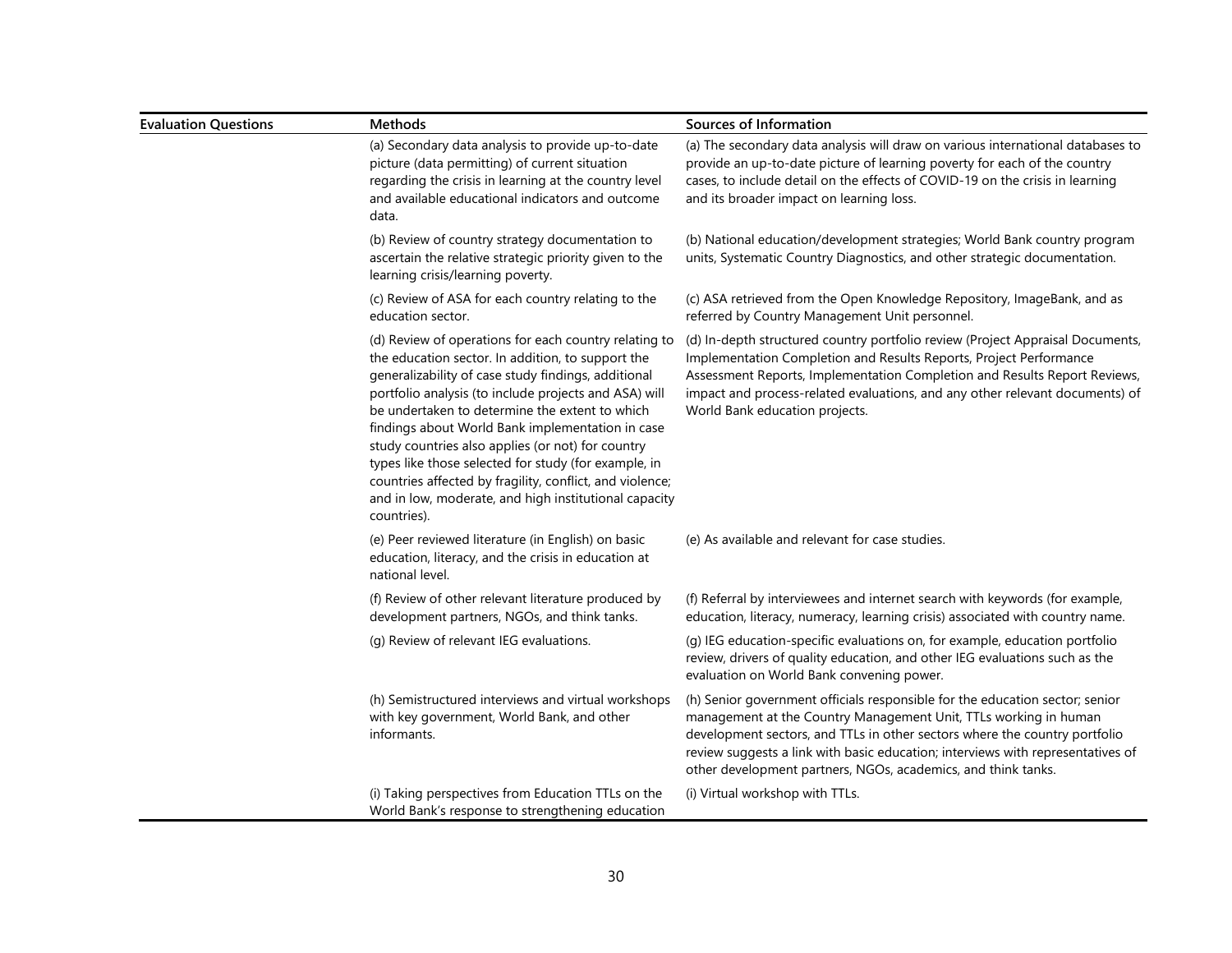| <b>Evaluation Questions</b>                                                                | <b>Methods</b>                                                                                                                                                                                                                                                                                                                                                           | Sources of Information                                                                                                                                                                                                             |
|--------------------------------------------------------------------------------------------|--------------------------------------------------------------------------------------------------------------------------------------------------------------------------------------------------------------------------------------------------------------------------------------------------------------------------------------------------------------------------|------------------------------------------------------------------------------------------------------------------------------------------------------------------------------------------------------------------------------------|
|                                                                                            | systems and addressing the learning crisis/learning<br>poverty and how this has influenced approaches to<br>operations, ASA, and engagement.                                                                                                                                                                                                                             |                                                                                                                                                                                                                                    |
| EQ3. How well prepared is the World<br>because of the impact of the COVID-<br>19 pandemic? | (i) All of the methods referenced in relation to EQ2<br>Bank to address additional challenges are also relevant here, noting the requirement for a<br>to education systems that have arisen particular and separate focus (that is, in interviews,<br>workshops, reviews of World Bank strategies and<br>policies, case studies, and so on) on the period since<br>2019. | (i) As under EQ2.                                                                                                                                                                                                                  |
|                                                                                            | (ii) Literature review on how the pandemic is<br>exacerbating the learning crisis.                                                                                                                                                                                                                                                                                       | (ii) Academic literature on pandemic effects on education systems and<br>learning outcomes.                                                                                                                                        |
|                                                                                            | (iii) Secondary data analysis to establish the scale of<br>the effects of the global pandemic (particularly with<br>reference to case countries).                                                                                                                                                                                                                        | (iii) Data retrieved from various sources to include UNESCO Institute for<br>Statistics, World Inequality Database on Education, Service Delivery Indicators<br>database, World Development Indicators database, EdStats database. |

*Source:* Independent Evaluation Group.

*Note:* ASA = advisory services and analytics; GPE = Global Partnership for Education; IEG = Independent Evaluation Group; MDB = multilateral development bank; OECD = Organisation for Economic Co-operation and Development; TTL = Task team leader.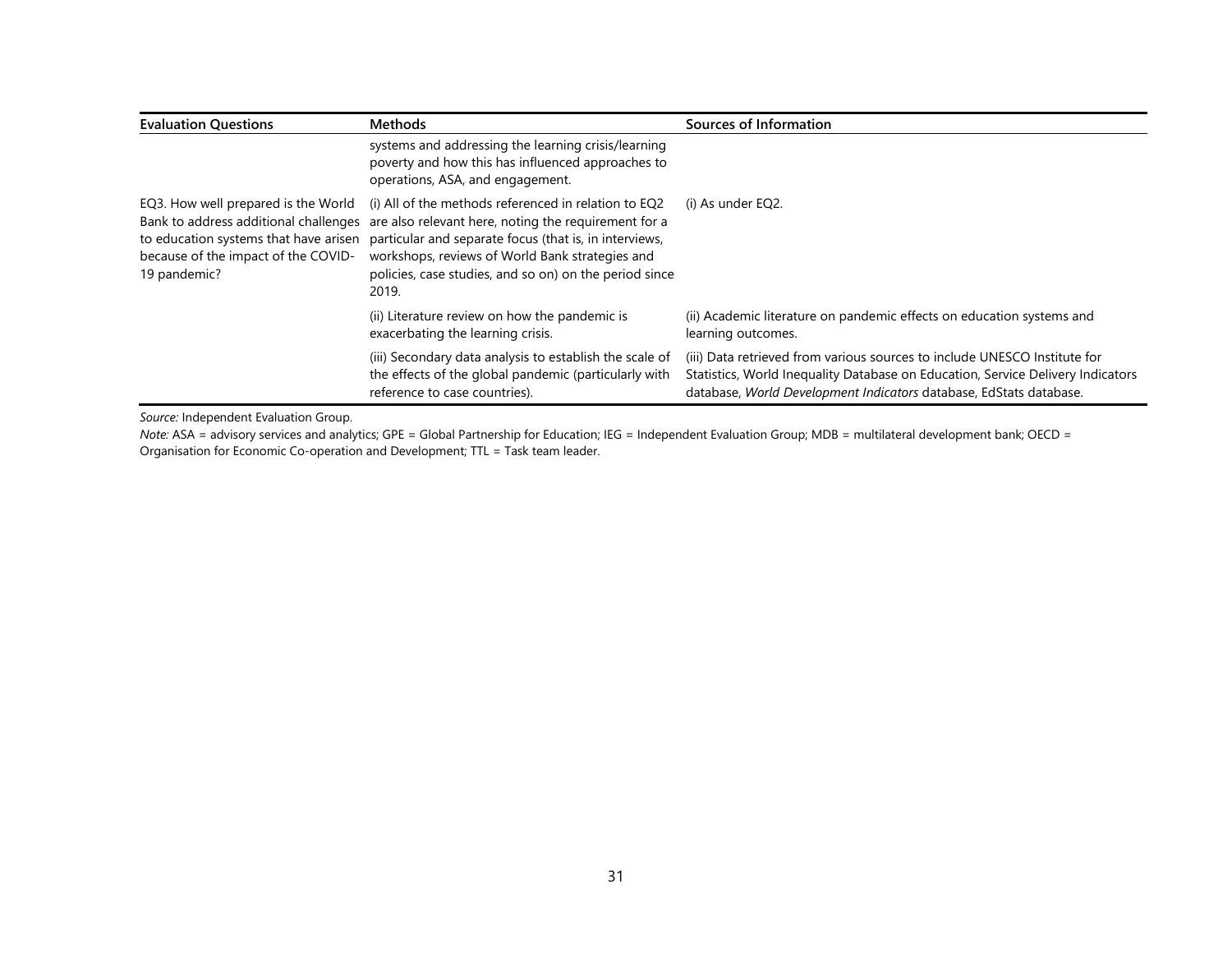## **Appendix B. Portfolio Review**

The selection criteria and process for the portfolio review began by identifying active or closed lending and advisory services and analytics (ASA) projects in the Education Global Practice approved since fiscal year 2012. Then projects were rejected if they focused exclusively on early childhood, tertiary, vocational, or adult education. The exclusion was based on three variables: project name, project development objective, and project sector coding, with data pulled from several World Bank data sets and the Global Partnership for Education grant portfolio data set.<sup>[1](#page-37-0)</sup> The following are the exclusion criteria.

- **All projects with names containing words related to early childhood, upper secondary, tertiary, vocational, adult education, and job skills.** The search applies to project short name, display name, and legal name. Words searched include the following: "early childhood," "preschool," "pre-school," "preprimary," "pre-primary," "upper secondary," "senior secondary," "postbasic," "post basic," "higher ed," "tertiary," "university," "universities," "college," "vocation," "labor," "job," "employ," "entrepreneur," "business," "enterprise," "continuing education," "student loan," "adult," "ECD," "ECEC," "ECCD," "ECED," "ECE," "ECCE," "HE," and "TVET." In addition, the words "workforce" and "profession" were searched when not accompanied by the word "teach."
- **Lending projects with (i) project development objective containing words related to early childhood, upper secondary, tertiary, vocational, adult education, and job skills; and (ii) without sector coding of primary education or secondary education or both.** The rule applies only to lending projects because missing sector data among ASA projects is significant. The same list of words detailed in the previous bullet was used, and the sector condition was added to avoid false-negative exclusion.

#### • **Exclusion based on sector coding.**

- o For all projects, the exclusion applies if the sum or count of nontargeted sectors (sectors excluding primary education, secondary education, public administration, and other education) equals the total sum or count of all sectors.
- o To exclude projects addressing the education sector but without any coverage for primary and secondary education, the combination of sectors was reviewed. **Lending projects** were excluded if sector coding (i) included public administration—education and/or other education, and (ii) included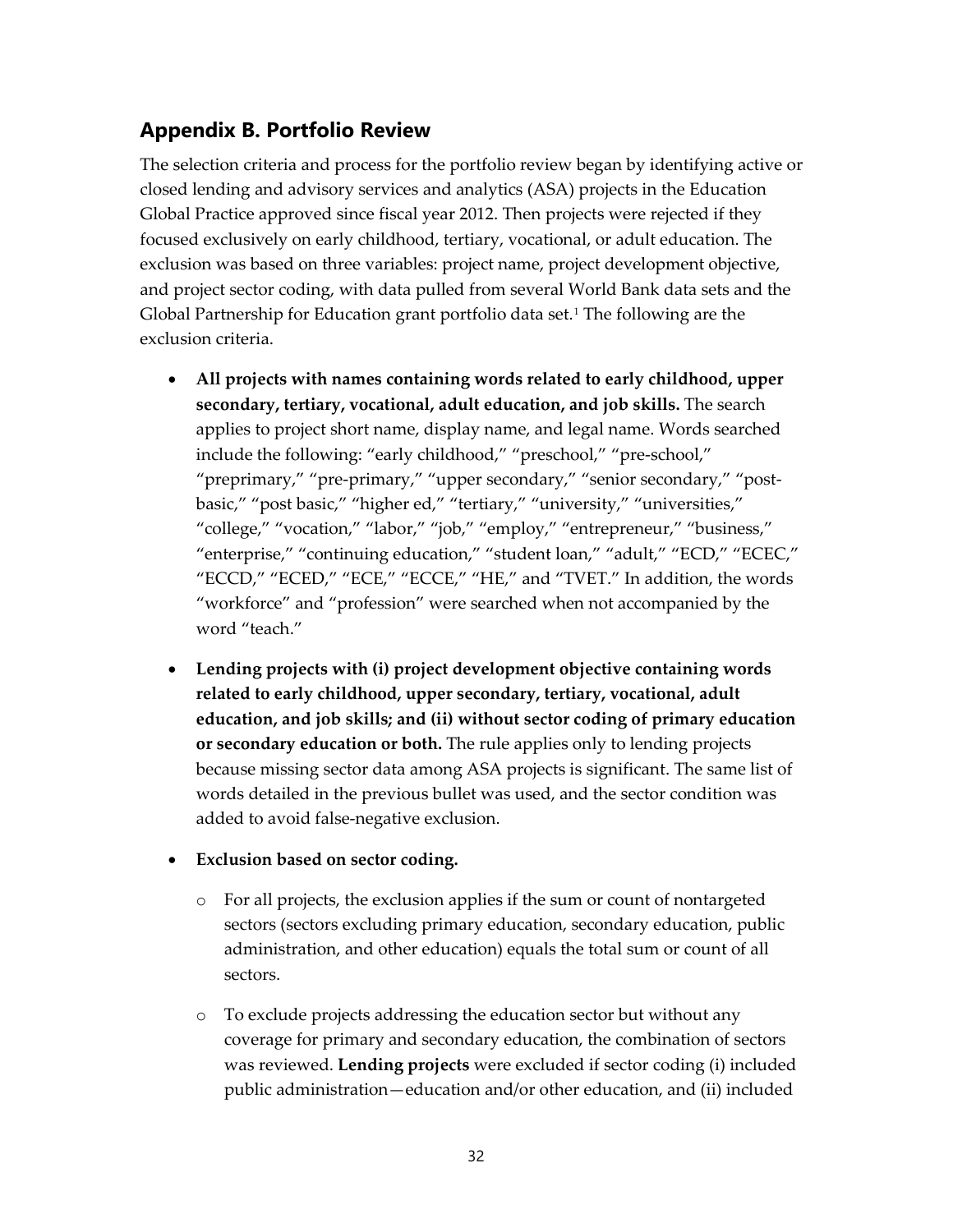early childhood education and/or tertiary education and/or workforce development and vocational education and/or adult, basic, and continuing education, but (iii) did not include primary education and secondary education. **ASA projects** with the targeted sector combination were identified and reviewed manually to determine exclusion, given the lower reliability of sector data for ASA projects.

To ensure that the parent projects are included or excluded along with their additional financing projects, all additional financing projects tagged to exclude were reviewed manually and the exclusion status adjusted as needed. After dropping projects to exclude, additional financing projects without parent projects in the data set were also removed.

### **Overall Portfolio**

A total of 813 operations were identified, consisting of 251 lending projects (206 parent projects and 45 additional financing projects) and 562 analytical projects (figure B.1).



#### **Figure B.1. Portfolio Composition**

*Source:* World Bank Enterprise Data Catalog. *Note:* AF = additional financing.

Among lending projects, the International Development Association has the largest share both in number (45 percent) and volume (66 percent; figure B.2). Ninety-six lending projects (38 percent) received funding from the Global Partnership for Education (figure B.3). Regarding product line, the majority of projects are investment project financing (80 percent; figure B.4).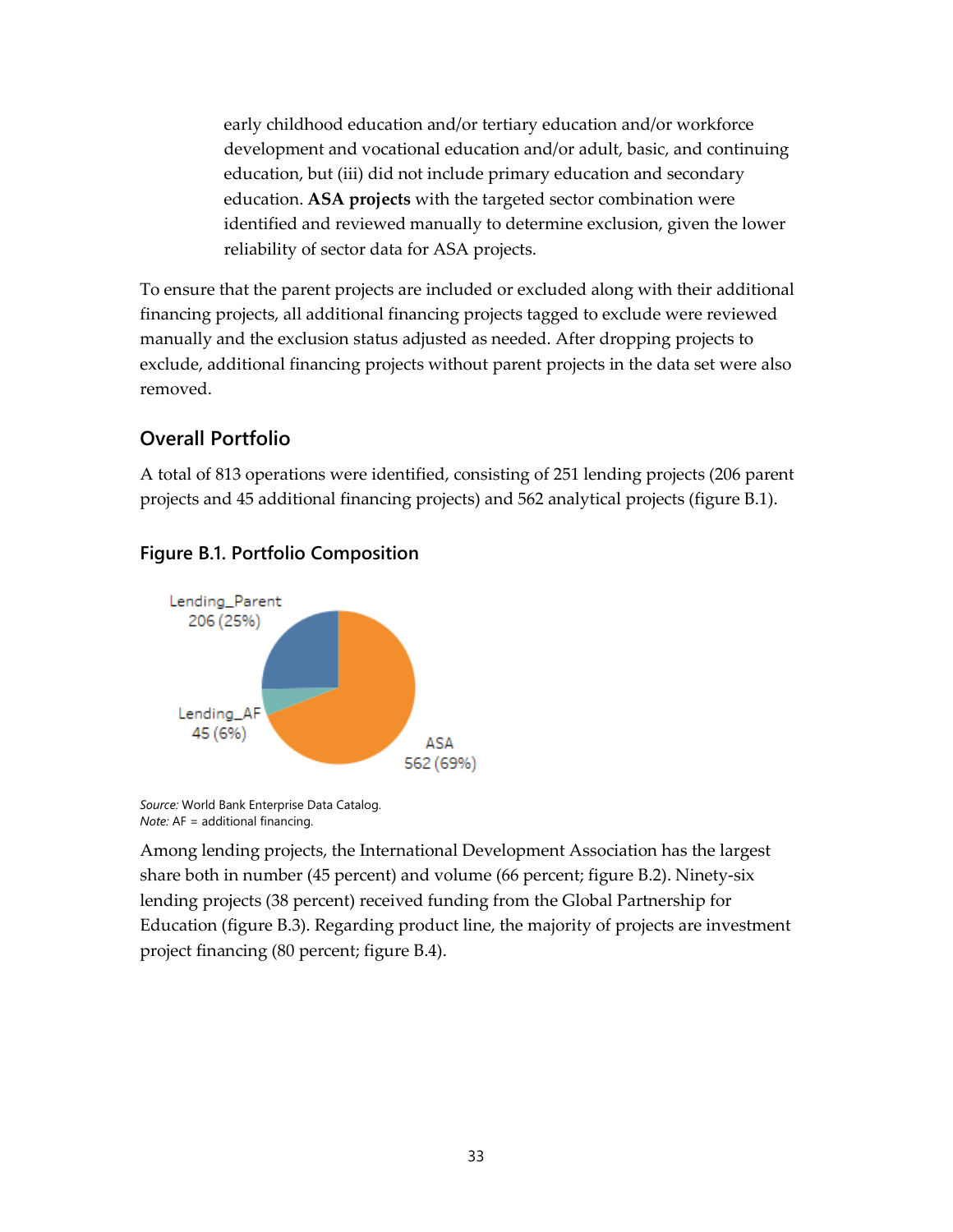#### **Figure B.2. Lending Projects by Agreement Type**



*Source:* World Bank Enterprise Data Catalog.

*Note:* IBRD = International Bank for Reconstruction and Development; IDA = International Development Association.

### **Figure B.3. Lending Projects That Received Global Partnership for Education Funding**



*Source:* World Bank Enterprise Data Catalog. *Note:* GPE = Global Partnership for Education.

#### **Figure B.4. Lending Projects by Lending Instrument**

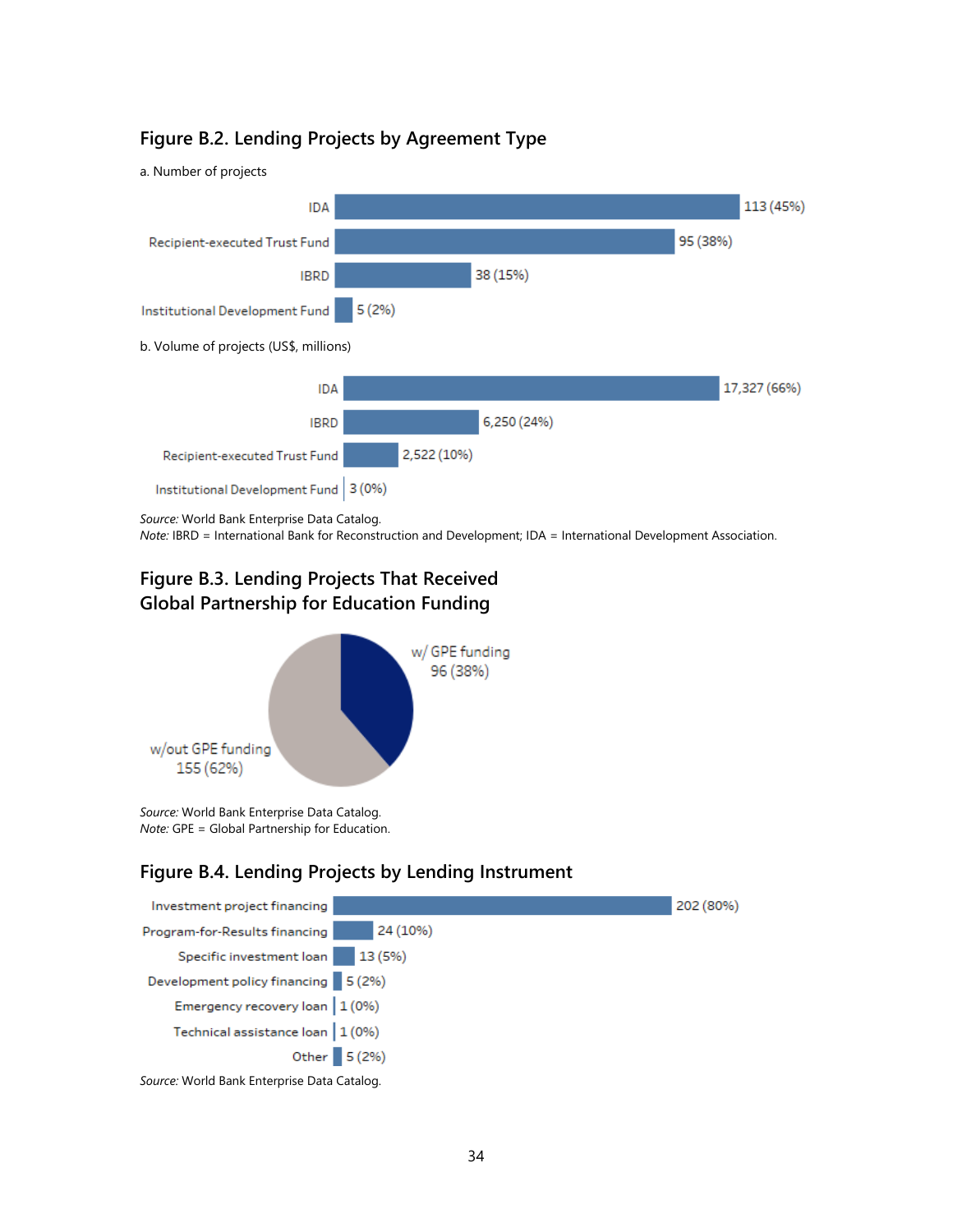The regional breakdown of lending and analytical support (figure B.5) indicates that Western and Central Africa, Eastern and Southern Africa, South Asia, and Latin America and the Caribbean have the largest share of lending projects. The largest number of analytical projects was in Latin America and the Caribbean, followed by Europe and Central Asia and Eastern and Southern Africa. There is a notable share of projects in contexts of fragility, conflict, and violence—25 percent lending and 14 percent ASA (figure B.6). Excluding regional projects, the portfolio covers 124 countries, 60 percent (74) of which have both lending and ASA projects. Eight countries account for almost one-quarter of the lending projects: Bangladesh, Ethiopia, Haiti, India, Nicaragua, Nigeria, Pakistan, and The Gambia.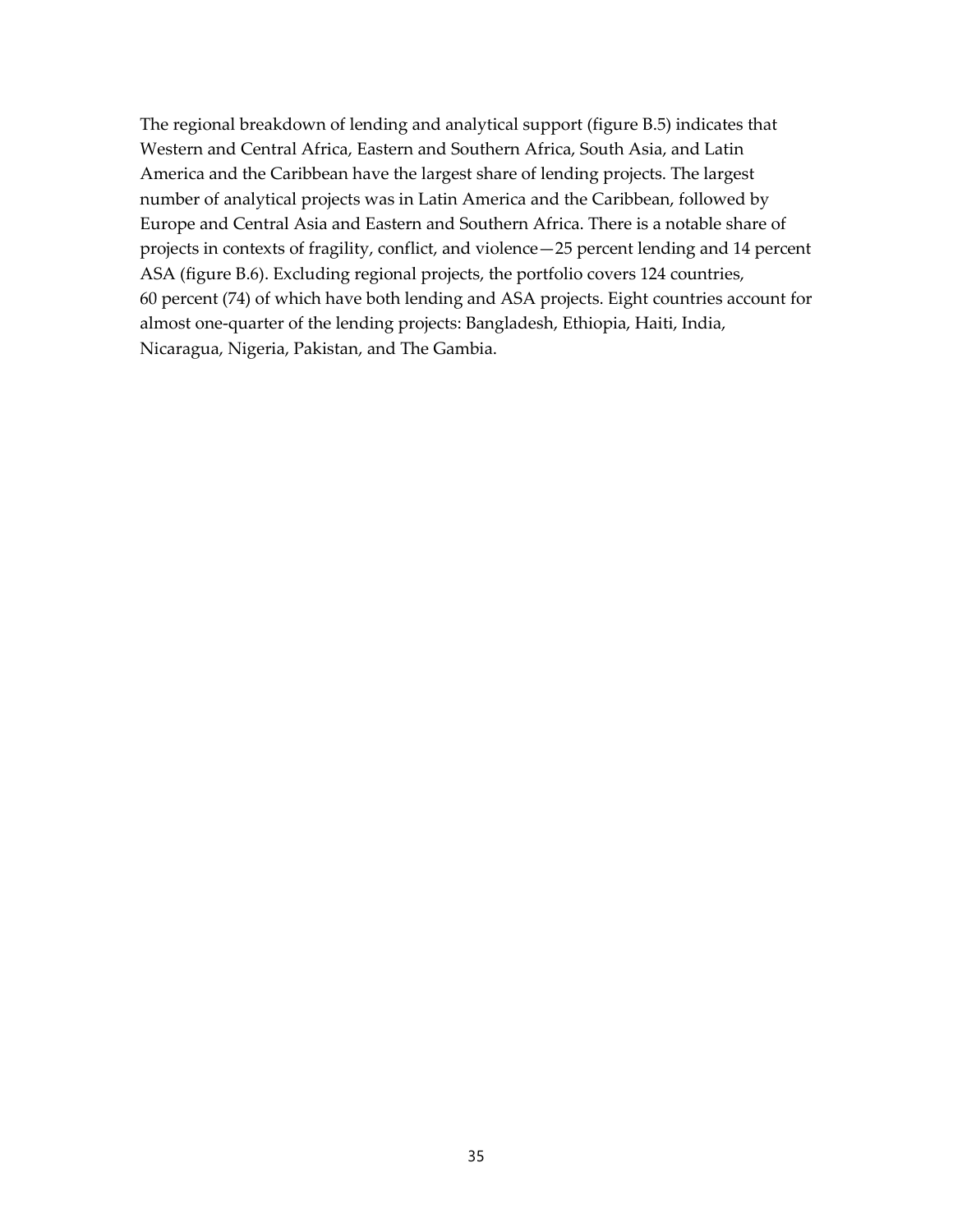

#### **Figure B.5. Projects by Region and Product Line**

*Note:* ASA = advisory services and analytics.

### **Figure B.6. Projects by Fragile and Conflict-Affected Situation Status at Project Approval and Product Line**



*Source:* World Bank Enterprise Data Catalog. World Bank Group Classification of Fragile and Conflict-Affected Situations. *Note:* ASA = advisory services and analytics; FCS = fragile and conflict-affected situation.

### **Coronavirus Portfolio**

Projects in the portfolio are flagged as coronavirus (COVID-19) response if they meet any of the following criteria:

- The project is tagged with the COVID-19 emergency response code.
- The project is tagged with one or more COVID-19 crisis response types.
- The project had the pandemic response theme code and was approved after 2018.
- The project name, project development objective, or components contained the word "COVID."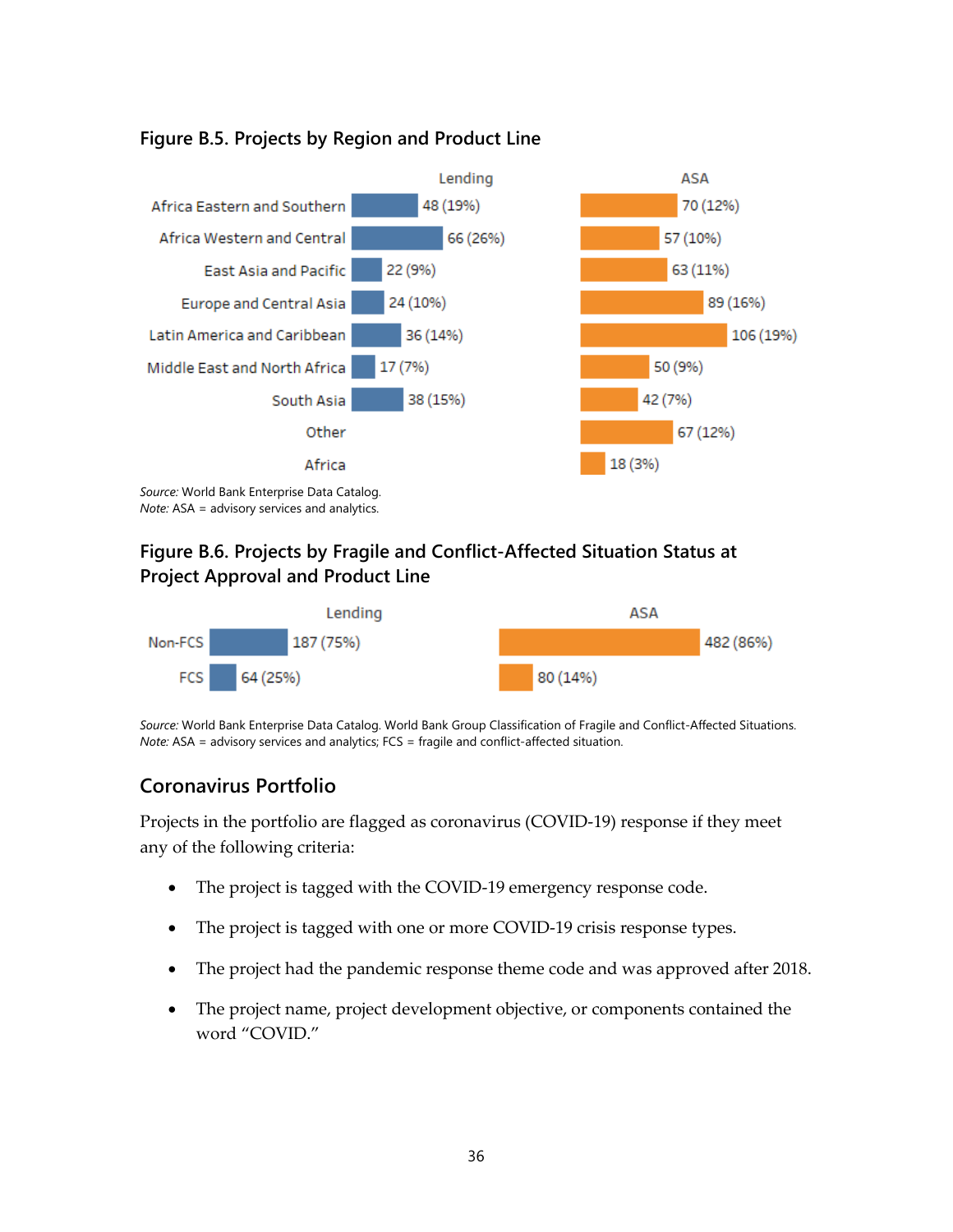The COVID-19 flagging led to the identification of 120 projects (80 lending projects and 40 ASA projects). The distribution of COVID-19-relevant projects across regions resembles the overall portfolio with one exception: South Asia has 25 percent of lending projects (figure B.7) compared with 15 percent in the overall portfolio (figure B.5).





*Source:* World Bank Enterprise Data Catalog. *Note:* ASA = advisory services and analytics.

### **Basic Education Portfolio**

According to the UNESCO International Standard Classification of Education standard, basic education consists of primary education (first stage of basic education) and lower secondary education (second stage).<sup>[2](#page-37-1)</sup> Identifying basic education projects in the portfolio must therefore separate lower secondary from upper secondary education, which is difficult. Two approaches were attempted, though both had issues. Moreover, the tagging of ASA projects should be treated with additional caution, given the notable absence of sector coding values for ASA projects. A review of project documents is needed to arrive at accurate tagging of basic education projects.

The details of the two identification approaches are as follows:

• Under both approaches, projects with names containing words related to primary education and/or lower secondary education are tagged. The words searched include the following: "early grade," "basic education," "primary education," and "lower secondary."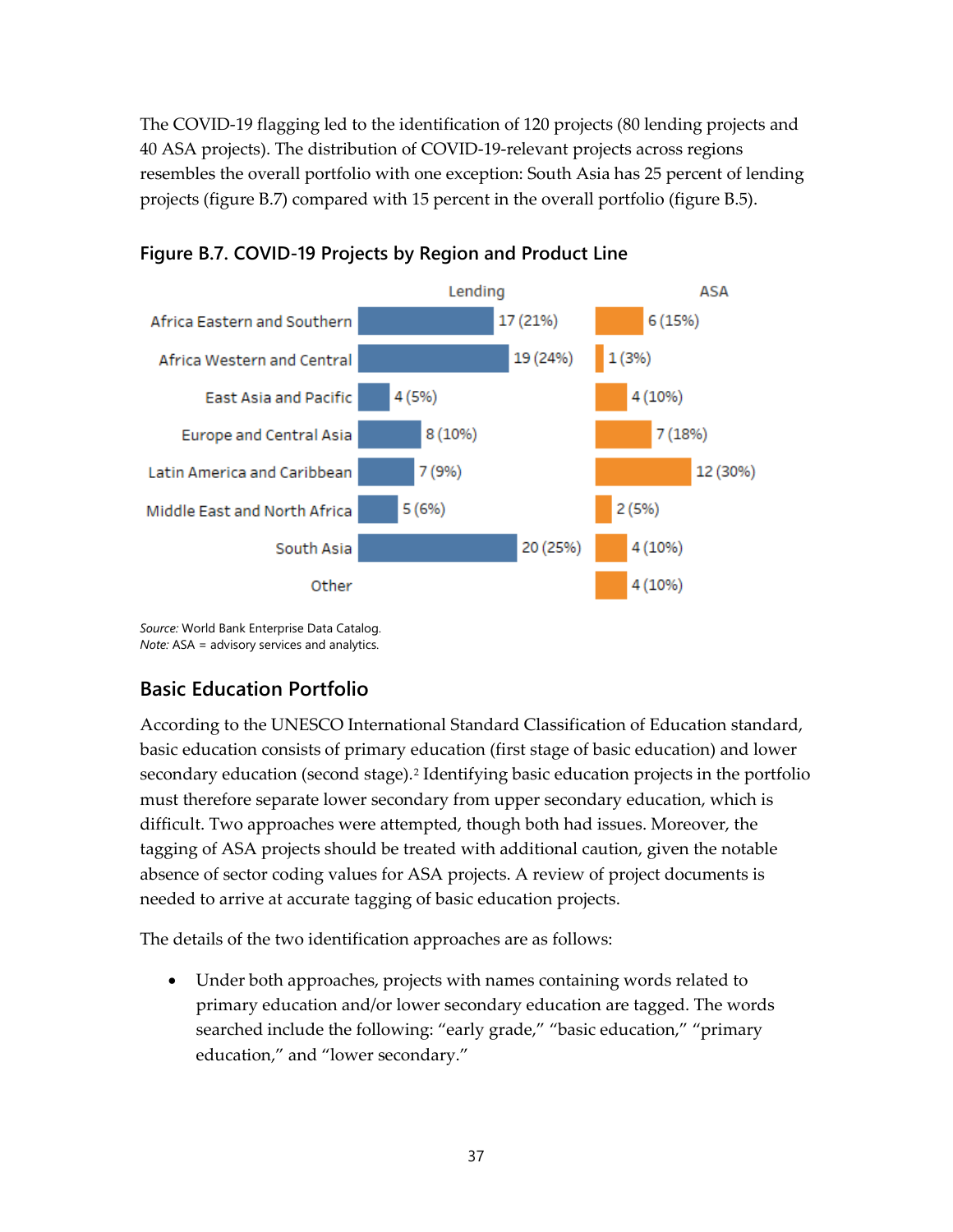- Under the first approach, projects were tagged further with the primary education sector coding at 50 percent or above. The limitation is the possible omission of projects addressing lower secondary education (figure B.8, panel a).
- Under the second approach, projects with the sum of primary education and secondary education sector coding at 50 percent or above are tagged. The issue with this approach is the possible inclusion of upper secondary education projects (figure B.8, panel b).



#### **Figure B.8. Basic Education Projects by Product Line**

*Source:* World Bank Enterprise Data Catalog. *Note:* ASA = advisory services and analytics.

The total number of identified basic education projects ranges from 169 (approach 1) to 270 (approach 2), but the real number should fall somewhere within this range. A significant share of lending projects are identified mainly because of the missing sector data among ASA projects. Among lending projects, basic education projects are within the 37 percent to 62 percent range.

<span id="page-37-0"></span><sup>&</sup>lt;sup>1</sup> The World Bank data sets from the Enterprise Data Catalog include "All Projects," "Project Sector," "Project Development Objective," "Project Components," "Project Loan Summary," "Project Crisis Response," and "ASA Activity Details."

<span id="page-37-1"></span><sup>2</sup> The definition of basic education can be found on the [website of UNESCO Institute for Statistics](about:blank) http://uis.unesco.org/en/glossary-term/basic-education.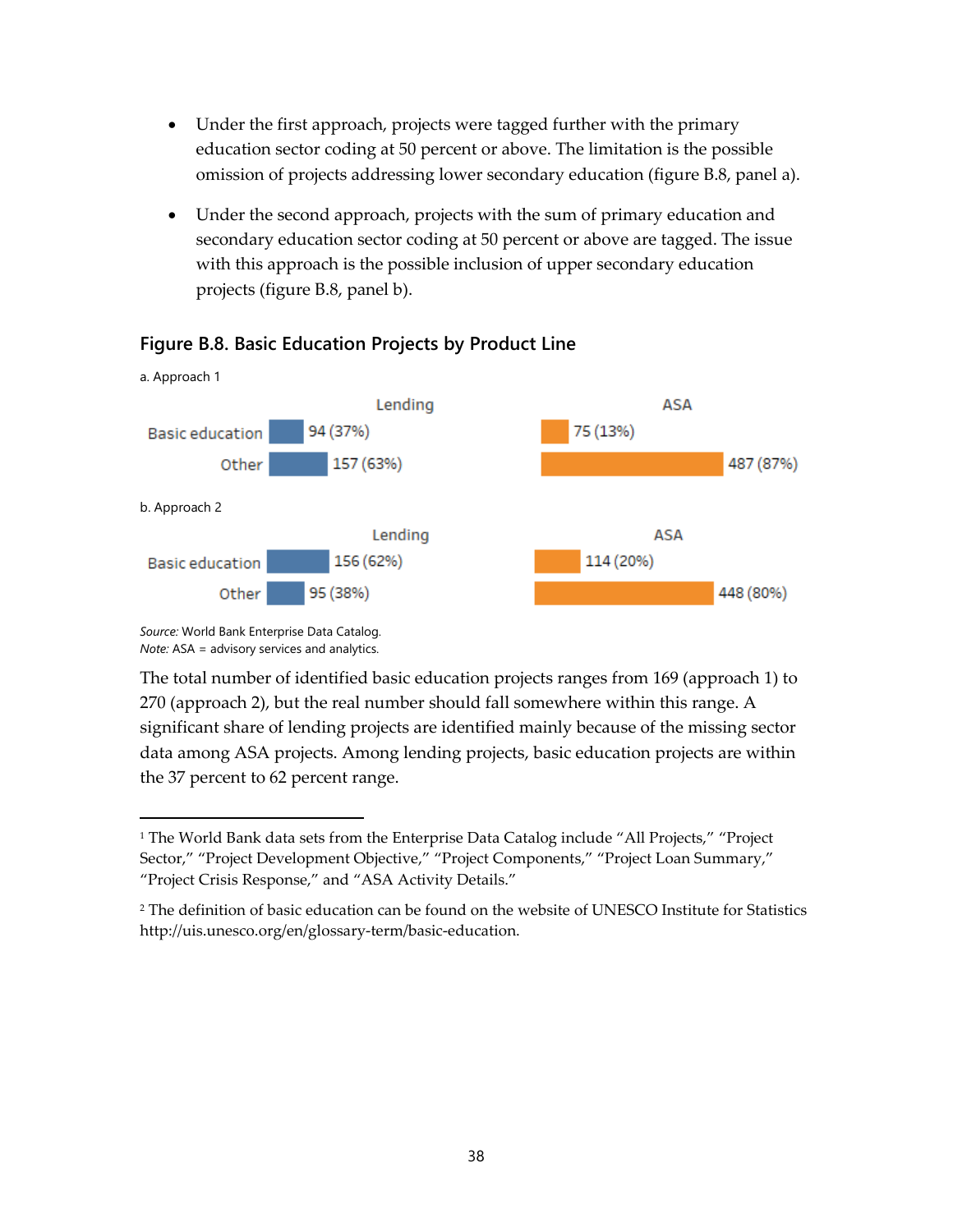## **Appendix C. Case Study Selection Criteria**

Adopting a systematic approach to addressing this deep and long-standing issue suggests that case study selection should prioritize countries where the World Bank has had active projects during most of the evaluation period. Reflecting this, the evaluation team will select from among those countries in which the World Bank had at least two lending projects, a minimum of two advisory services and analytics projects, and one or more project (lending or advisory services and analytics) both before and since fiscal year 2017 during the evaluation period. This reduces the pool of choices from 125 to 41 countries distributed across the regions as follows: Western and Central Africa (12), Eastern and Southern Africa (9), Europe and Central Asia (5), South Asia (5), Latin America and the Caribbean (5), East Asia and Pacific (4), and Middle East and North Africa (1).

Cases will be selected from among those 41 countries with reference to relative country capacity and education efficiency. This process will also identify country types such that learning from the cases can be cross-examined through testing differences and similarities been the types (through intensive desk-based investigation), and to ensure that learning can be validated and articulated in a manner that will provide World Bank management with information that will enhance organizational learning.

The team measured capacity using percentiles among Country Policy and Institutional Assessment (CPIA) data from all countries ( $n = 138$ ) with CPIA data available. The CPIA was highly correlated with other capacity measures, thus the overall CPIA score was used, as shown in table C.1.

|                                       | Covariance | Significance |
|---------------------------------------|------------|--------------|
| Data set—all countries with CPIA data |            |              |
| CPIA Quality of Public Administration | 0.8257     | 0.000        |
| WGI Government Effectiveness Rank     | 0.8232     | 0.000        |
| WGI Control of Corruption Rank        | 0.5959     | 0.000        |
| Data set-41 selected countries        |            |              |
| CPIA Quality of Public Administration | 0.8625     | 0.000        |
| WGI Government Effectiveness Rank     | 0.8443     | 0.000        |
| WGI Control of Corruption Rank        | 0.6146     | 0.000        |

### **Table C.1. Correlation between Country Policy and Institutional Assessment Overall Score and Other Indicators**

*Source:* Enterprise Data Catalog; World Bank CPIA data; Worldwide Governance Indicators.

*Note:* CPIA = Country Policy and Institutional Assessment; WGI = Worldwide Governance Indicators.

A key consideration for this evaluation is the World Bank's approach (through, for example, policy dialogue, convening power, lending, advisory services and analytics,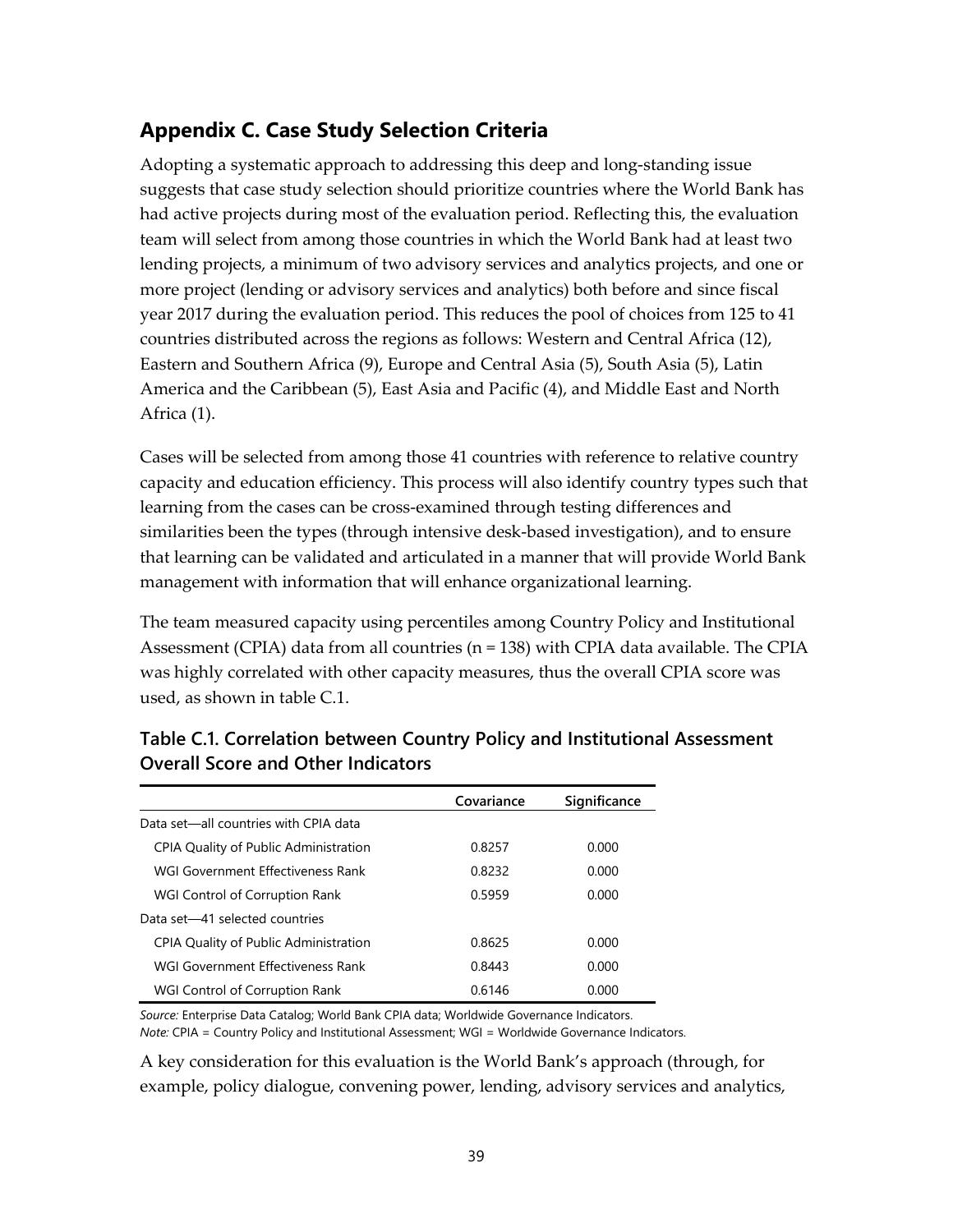and partnership) to improving learning outcomes in diverse country contexts in which the World Bank will encounter a wide range of country capacity and management efficiency in education systems. Efficiency was examined to see whether some countries were performing high, average, or low on indicators of participation and student achievement, given their level of spending. The level of spending was measured in two ways. First, the evaluation team examined the level of relative education spending effort, captured by indicators such as education spending as a percentage of gross domestic product. The second set of indicators focused on real spending per student, measured in constant US dollars per pupil.

Hence, the core criteria applied to identify case types will be as follows:

- **Capacity:** Cases will be selected with reference to the **country types** identified in recent policy documents (World Bank 2019a, World Bank 2020b). Three country types—low capacity, medium capacity, and high capacity—will be decided with reference to CPIA scores that are available for all countries. Fragility, conflict, and violence countries, which have varying levels of capacity, will also be selected among these three types.
- **Efficiency:** Cases will also be selected with reference to the **relative efficiency** of their education sector—results attained compared with spending per pupil (high, average, or low). The Independent Evaluation Group conducted analysis of education system performance based on the average (2010–19) of three sets of indicators: (i) net enrollment rates in primary and secondary education; (ii) the harmonized learning outcome measure, created by the World Bank, which puts countries on a single, comparable scale based on overlapping regional and international assessments; and (iii) the Learning-Adjusted Years of Schooling measure that combines the first two indicators. For countries for which data are available (31 of the 41 in the sample), preliminary analysis provided the relative level of education sector efficiency based on simple regressions where the two net enrollment rate measures and the Learning-Adjusted Years of Schooling measure were regressed onto the measure of average primary-secondary spending per pupil. For the 10 countries without a full set of data, Independent Evaluation Group regressed the available Learning-Adjusted Years of Schooling measure onto gross domestic product per capita to develop a proxy measure of efficiency to permit further examination of the full sample  $(n = 41)$ .

Table C.2 details the distribution of the sample case countries with reference to level of country capacity and level of efficiency in the education sector.